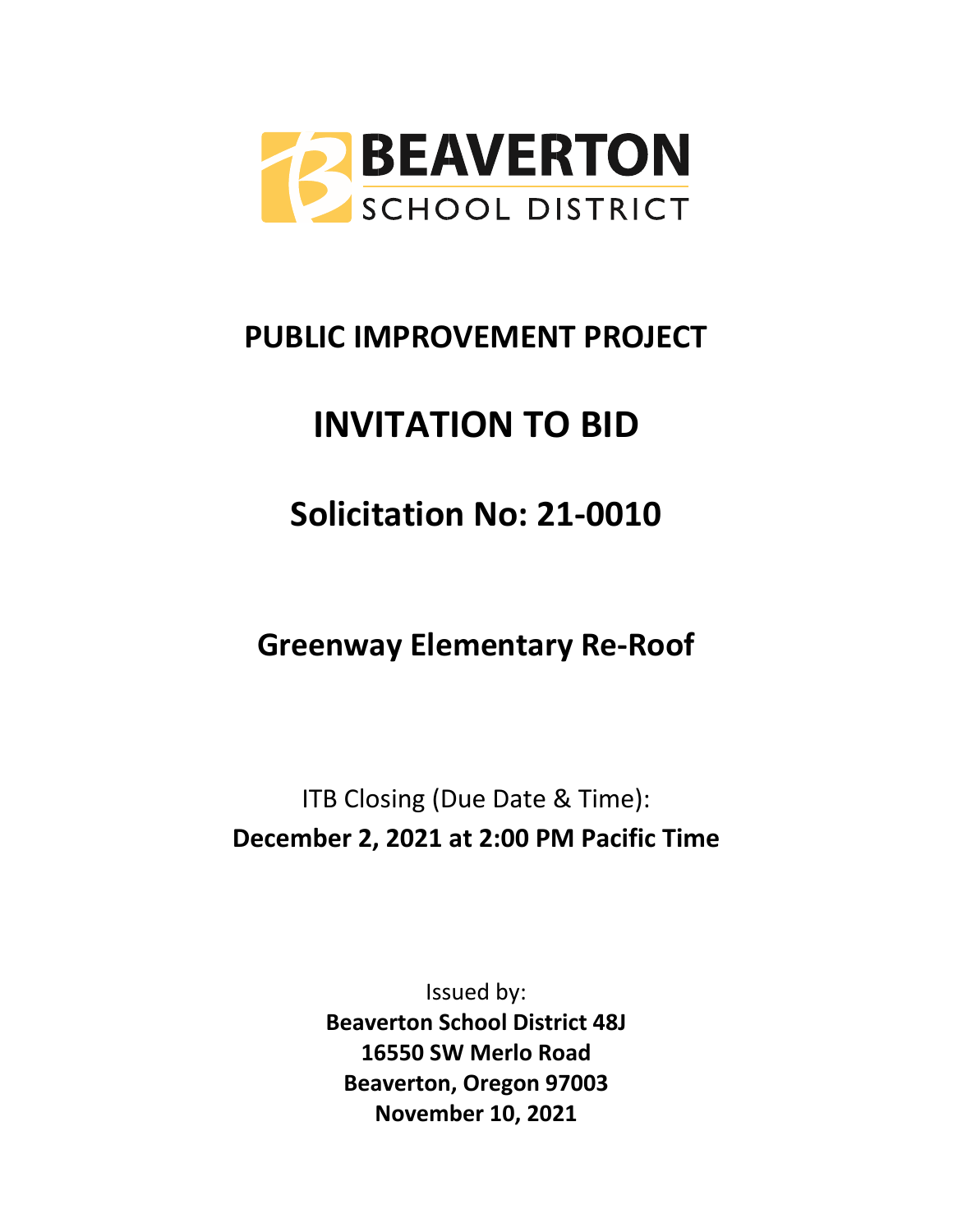

# **PUBLIC IMPROVEMENT INVITATION TO BID**

Solicitation No: ITB 21-0010

## **Summary**

This solicitation is for retaining a general contractor (GC) or roofing contractor to furnish, install, manage and coordinate all work as shown in the attached documents on behalf of the Beaverton School District. The goal is to replace the roof at Greenway Elementary School. Bidders shall carefully review all the documents included and/or attached hereto.

This is a public works project subject to ORS 279C.800 to 279C.870.

## **A NON-MANDATORY pre-Bid conference will be held on November 17, 2021, 3:30 PM, at Greenway Elementary, 9150 SW Downing Drive, Beaverton, OR 97008.**

Bidders must submit their Bid pursuant to the provisions of this Solicitation to [contracts@beaverton.k12.or.us,](mailto:contracts@beaverton.k12.or.us) **PRIOR** to the Closing date and time listed below:

## **SOLICITATION CLOSING: December 2, 2021 at 2:00 PM Pacific Time LATE BIDS WILL NOT BE ACCEPTED**

Timely submitted Bids will be opened in public and read aloud immediately after Closing at the below conference line:

#### **+1(503)356.4400 Participant code: 41605148**

Bidders must submit a **First-Tier Subcontractor Disclosure Form** \*EITHER\* with the emailed Bid submission \*OR\* by email to contracts@beaverton.k12.or.us no later than:

## **DISCLOSURE DEADLINE: December 2, 2021 at 4:00 PM Pacific Time**

Prospective Bidders must register with Oregon Buys<https://oregonbuys.gov/> to obtain the Solicitation documents and plan sets. Bidders must familiarize themselves with the entire Solicitation.

## **All questions and comments about this solicitation must be directed ONLY IN WRITING to: [contracts@beaverton.k12.or.us](mailto:contracts@beaverton.k12.or.us)**

**THE DISTRICT MAY REJECT ANY BID NOT IN COMPLIANCE WITH ALL PRESCRIBED REQUIREMENTS**.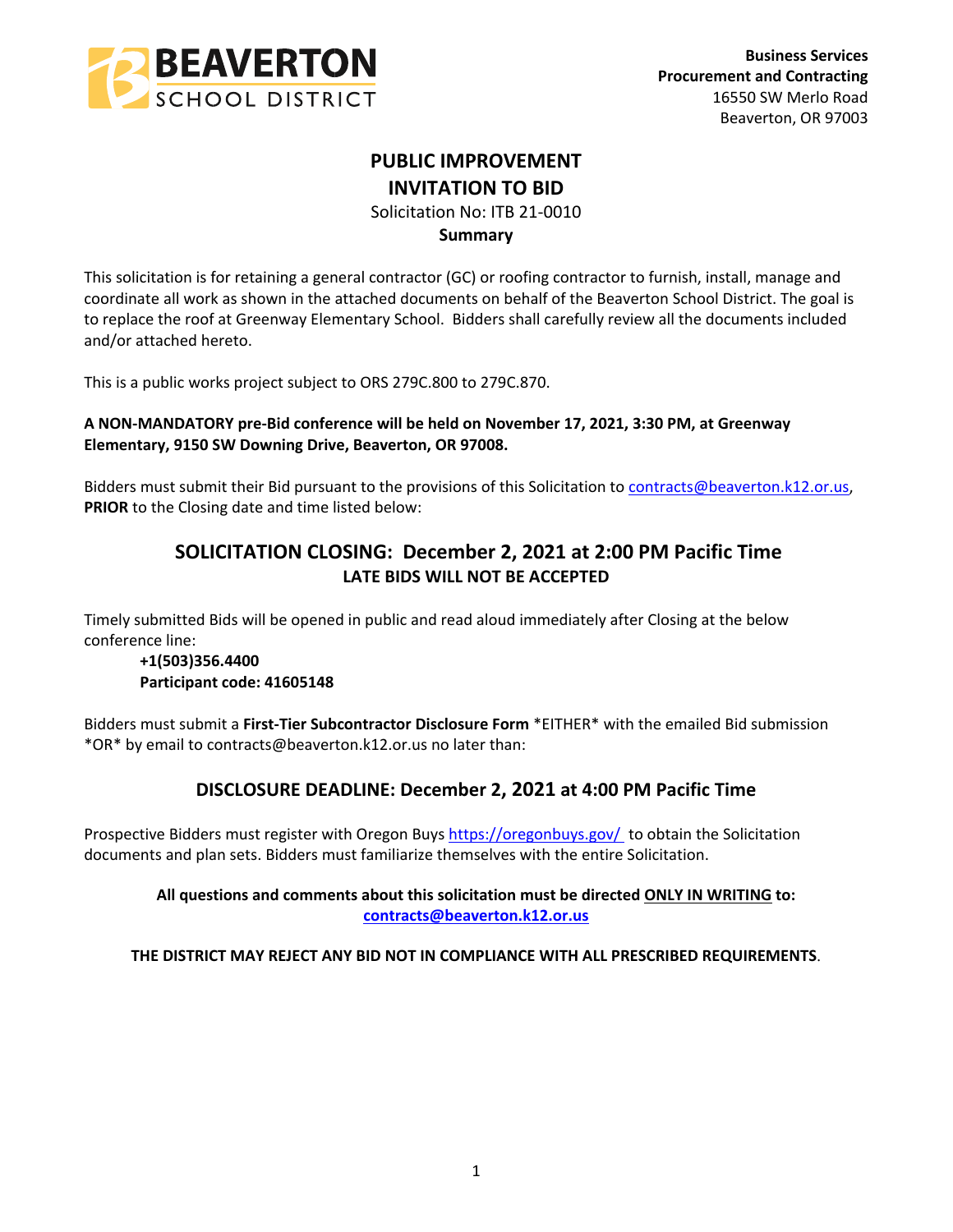## SECTION I - INTRODUCTION Solicitation No: ITB 21-0010

## **1. INTRODUCTION:**

This Solicitation is issued pursuant to ORS 279A, ORS 279C and the Oregon Attorney General Model Rules Divisions 46 and 49. Pursuant to ORS 279C.375(5), the District may award a single Contract, or multiple Contracts under this Solicitation.

#### **2. DEFINITIONS:**

The term "District" or "Owner" throughout this document means the Beaverton School District. The term "Bidder" means the person or firm that submits a Bid in response to this Solicitation. The term "Bid" or "Offer" means a written response to provide services in response to this Solicitation. The term "Contractor" or "Supplier" means the Bidder(s) awarded a contract as a result of this Solicitation.

#### **3. SOLICITATION REVIEW:**

Bidders must carefully review the Solicitation documents and are responsible for knowing and understanding all terms and conditions. Unless defects, ambiguities, omissions, or errors are brought to the District's attention by protest pursuant to REQUEST FOR CLARIFICATION OR CHANGE; SOLICITATION PROTESTS (Section III, Paragraph 5), protests or appeals based on such defects, ambiguities, omissions or errors received after issuance of the Notice of Intent to Award may not be favorably considered.

## **4. BACKGROUND:**

- a. The Beaverton School District encompasses approximately 57 square miles in northwestern Oregon in Washington County. The District, located primarily in Beaverton, Oregon is the third largest School District in Oregon.
- b. The Beaverton School District has approximately 4,700 employees and is responsible for educating approximately 40,870 students in kindergarten through grade 12 at thirty-four (34) Elementary Schools, eight (8) Middle Schools, six (6) High Schools, five (5) Options Schools, and nineteen (19) Options Programs.

#### **5. SCOPE OF WORK:**

The Scope of work is to re-roof Greenway Elementary School as further detailed in the Statement of Work and the attached Drawings and Specifications for each Project.

#### **6. CONTRACT:**

The successful Bidder(s), selected by the District, will receive an AIA A101 Owner Contractor Agreement with AIA A201 General Conditions. A sample is enclosed herein (see Attachments). The provisions of the sample AIA A101 Owner Contractor Agreement and AIA A201 General Conditions are in addition to the requirements set forth in this Solicitation.

- a. Bidders are advised to thoroughly review and familiarize themselves with the standard contract. Certain contract terms reflect state statute and may not be altered.
- b. The Contractor will be expected to promptly sign a contract including all standard terms and conditions contained in the sample contract.
- c. Personnel or subcontractor substitution if the contractor must substitute personnel or subcontractor(s) included in the original bid they must obtain written District approval of substituted personnel, prior to substitution.

#### **7. AMENDMENTS:**

The District may amend a Contract without additional competition pursuant to OAR 137-049-0910.

#### **8. DISTRICT REPRESENTATIVE:**

The District Representative for the project is Megan Finch, Project Manager.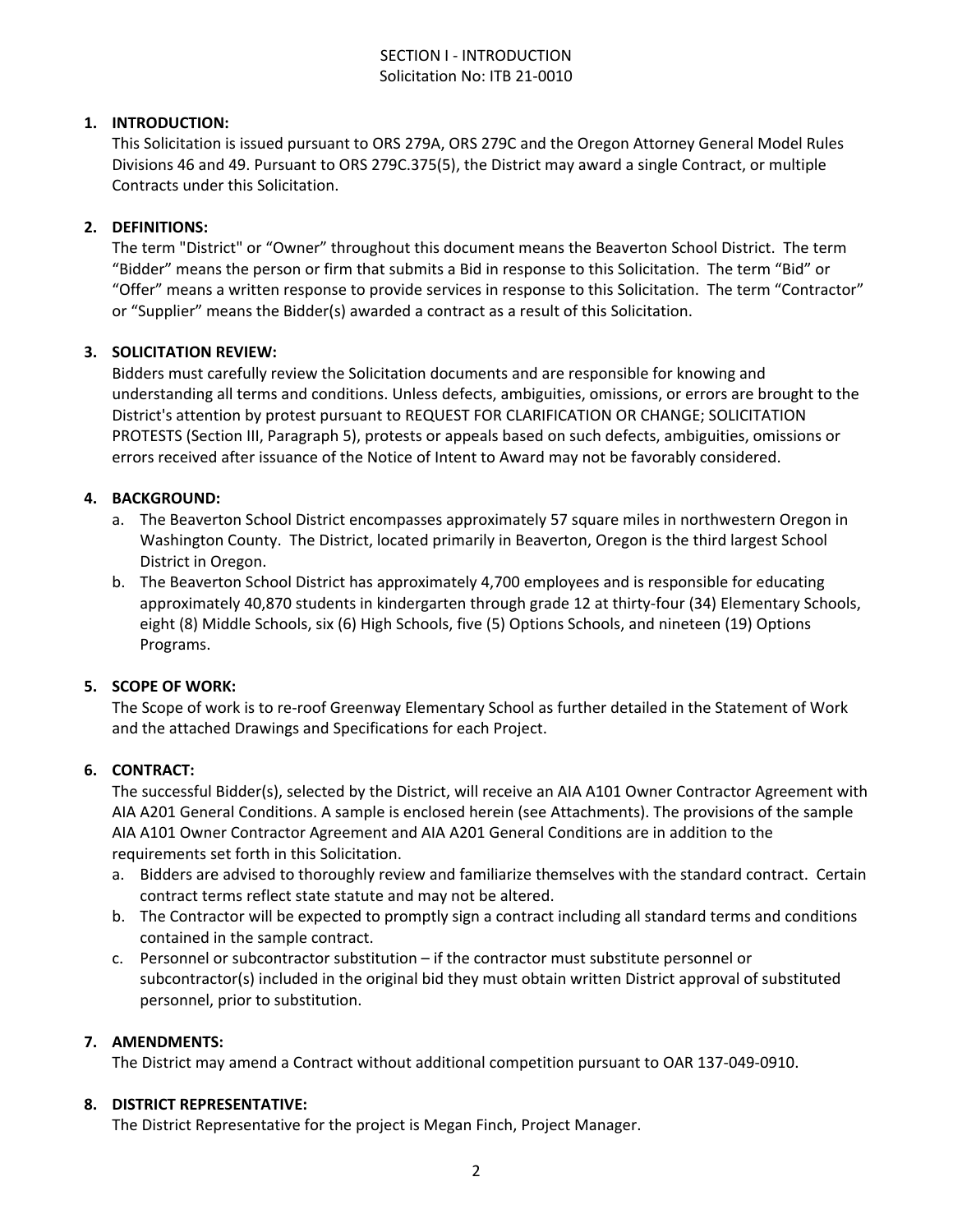#### **9. SOLICITATION SCHEDULE:**

The milestones for the selection process are set forth below. The dates are specific and will be followed to the extent reasonably possible. The purpose of this schedule is for Bidder information only. Required dates for Contract period milestones, submittals and any other activities are provided elsewhere in this Solicitation. The District reserves the right to deviate from this schedule.

| <b>Solicitation Milestone</b> | Date                                          |  |  |
|-------------------------------|-----------------------------------------------|--|--|
| Pre-Bid conference            | November 17, 2021 (Non-Mandatory) 3:30 PM PST |  |  |
| <b>Deadline for Questions</b> | November 20, 2021 by 4:00 PM                  |  |  |
| Final Addendum (if Required)  | November 29, 2021 before 2:00 PM              |  |  |
| <b>Bids Due</b>               | December 2, 2021 by 2:00 PM                   |  |  |
| Notice of Intent to Award     | on or about December 8, 2021                  |  |  |
| <b>Award Contract</b>         | on or about December 13, 2021                 |  |  |

#### **10. CONTACT DURING SOLICITATION:**

**Questions must be submitted in writing via email to [contracts@beaverton.k12.or.us](mailto:contracts@beaverton.k12.or.us) as indicated on the Summary page of this Solicitation. No other contact regarding this solicitation during the solicitation process is permitted.** Unauthorized contact regarding this solicitation may subject the offender's Bid to rejection.

**11.** Additional information regarding this solicitation and certain forms for download are available on Oregon Buys <https://oregonbuys.gov/> .

#### **12. COMMERCIAL ACTIVITIES TAX:**

The Beaverton School District is a governmental entity and thus specifically excluded from being a subject taxpayer per the rules. This exemption is currently under review by the Oregon Department of Revenue (DOR). Please separate all claimed CAT money believed to be chargeable to the District as individual lines on any invoice. The District will not pay CAT money in the normal course of payments made unless/until the DOR provides guidance indicating school district projects are subject to the CAT.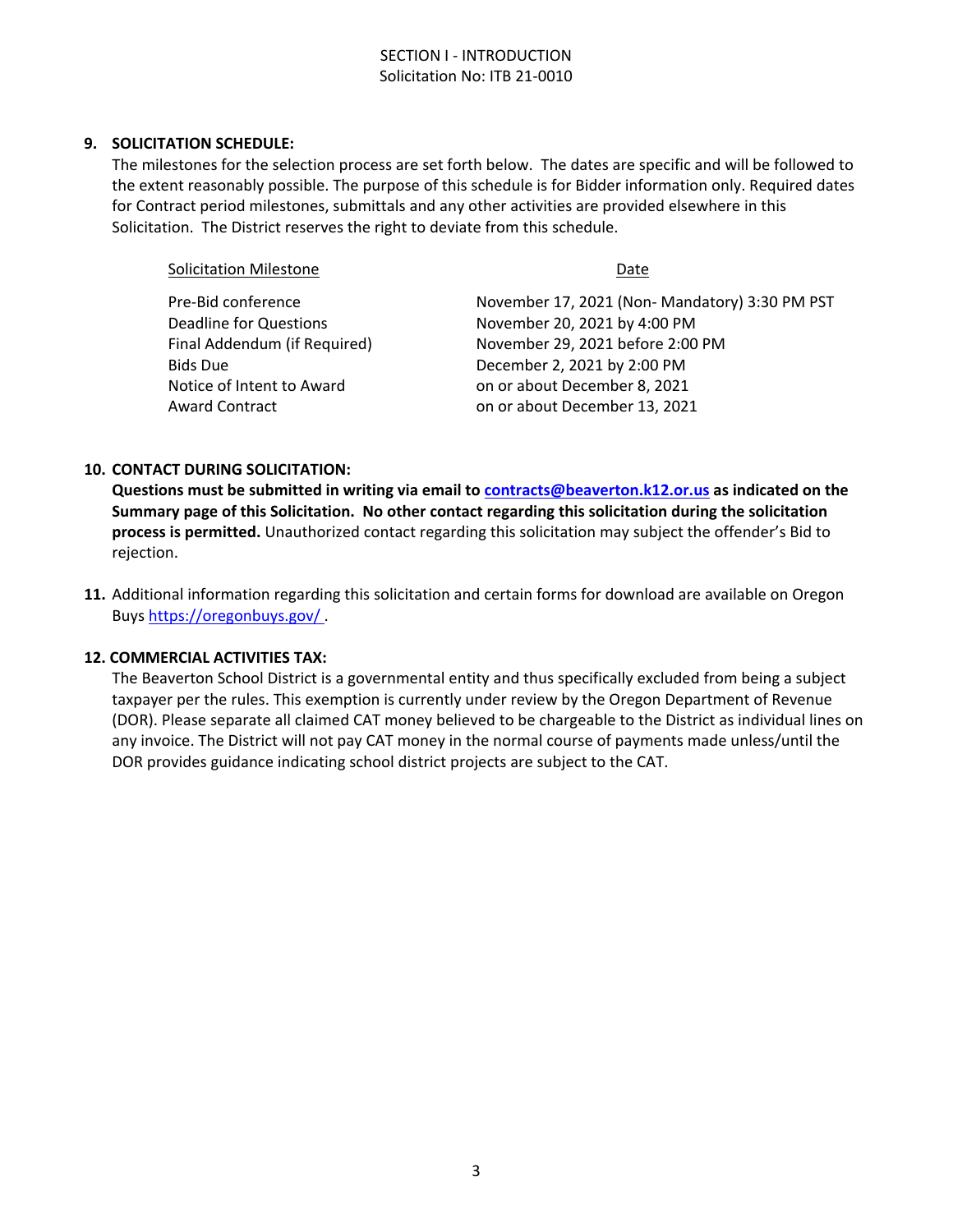## SECTION II – STATEMENT OF WORK Solicitation No: ITB 21-0010

## **1. PURPOSE AND INTRODUCTION:**

This solicitation is for retaining a general contractor (GC) or roofing contractor to furnish, install, manage and coordinate all work as shown in the attached documents on behalf of the Beaverton School District. The goal is to replace the roof at Greenway Elementary School. Bidders shall carefully review all the documents included or attached hereto.

#### **2. BACKGROUND AND SCHOOL DESCRIPTION:**

This project will take place at Greenway Elementary 9150 SW Downing Drive, Beaverton, OR 97008

## **3. OPERATIONAL ATTRIBUTES:**

The District requires the project to be completed over the duration of the summer vacation beginning 6/22/2022 with substantial completion by 8/12/22. See project milestones below for further information. Coordination with summer maintenance activities will be required.

## **4. GENERAL SCOPE OF WORK:**

Please refer to attached plans and specifications. It is intended that the Contractor provides a complete project and coordinates work with the District, Contractors and Consultants hired by the District, and all applicable agencies having authority. It is expected that coordination with an HVAC contractor, to replace roof mounted equipment, will be required.

- a. Work to include supplying, storing, and handling of all required materials.
- b. Work includes protection of neighboring finishes and replacement/repair of any damaged surfaces including but not limited to sheet metal, exterior wall finishes, roof mounted equipment, sidewalks, and surrounding landscape areas.
- c. Contractor shall provide all labor, materials, equipment, transportation, and other facilities and services as necessary and/or required to execute all of the Work.
- d. All work areas shall be cleaned of any construction debris on a daily basis. The General Contractor is responsible for material removal and disposal. Upon completion of the project, the General Contractor is to provide final cleaning of all work areas in which materials were stored, installed, replaced, or repaired including any jobsite office.
- e. Carefully review specification of Division 7 and be prepared to submit a Moisture Mitigation Plan as part of your initial submittals within 14 days after contract execution. Delay in response time will result in liquidated damages of at least \$500 per day or the direct cost to District to mitigate the damage and impact on the school.
- f. Submit product data for all roofing materials within 10 days of a fully executed contract and provide proof of ordered material within 30 days after the fully executed contract. District is amenable to paying for materials or a portion of the materials upon confirmation of order if the GC is required to make such payment to provide price certainty.
- g. The district will not entertain escalation claims once the contract is fully executed and any prepayment or advance delivery requirements have been established. Confirmation of material delivery and insurance certificates concerning stored materials will be required.
- h. Carefully review all documents for the site. Below is only a summary of the work.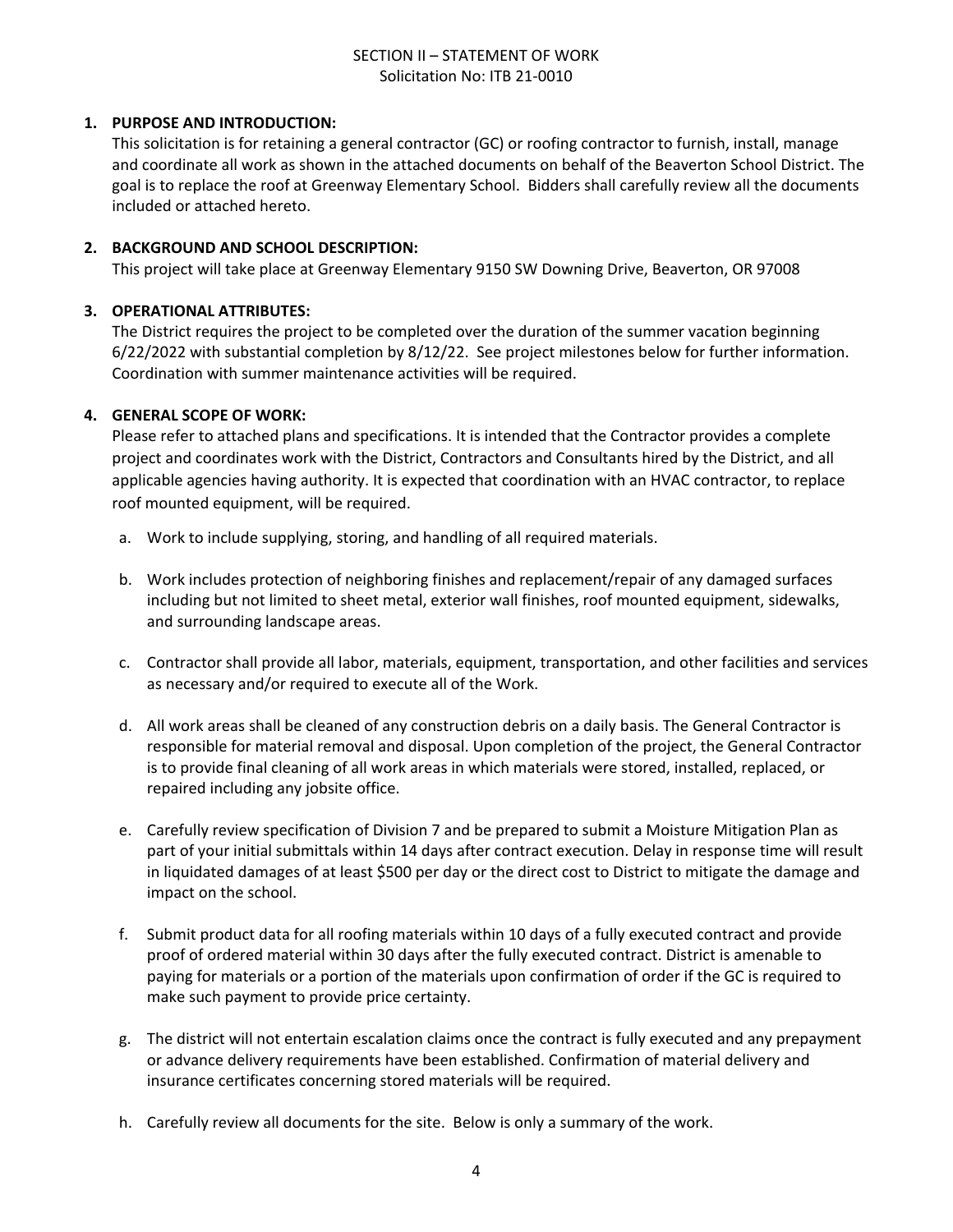## SECTION II – STATEMENT OF WORK Solicitation No: ITB 21-0010

#### **5. PROJECT SCHEDULE:**

The project milestones are set forth below. The dates are approximate but will be followed to the extent reasonably possible. The purpose of this schedule is for information only.

| <b>Project Milestones</b>                 | <b>Dates</b>                       |
|-------------------------------------------|------------------------------------|
| Contract Award                            | December 13, 2021                  |
| <b>Construction Period Begins</b>         | June 22, 2022                      |
| <b>Greenway ES Substantial Completion</b> | August 12, 2022 (52 workings days) |
| <b>Final Completion</b>                   | September 2, 2022                  |

## **6. BONDS AND INSURANCE:**

The Contractor awarded a Contract resulting from this solicitation must, within Five (5) calendar days after receipt of the Contract for signature:

- a. Provide the required Performance Bond and Payment Bond;
- b. Provide proof that the Statutory Public Works Bond has been filed with the CCB;
- c. Provide Insurance Certificate(s) (summary-level insurance requirements are listed below; Exhibit E of the Sample Contract includes all requirements) and any guarantees and/or other required item(s).
- d. Sign the Contract issued by the District Purchasing Department.
- e. If these items are not received as specified then the Contract may not be executed, a Bid bond claim may be filed, and the Contract may be awarded to the next lowest Bidder for the respective Project(s).

| Insurance Coverage Type                     | Occurrence/Loss         | Aggregate               | District as<br>Additional<br>Insured | Subrogation<br>Waived | Required<br>for Sub-<br>Contractors<br>*** |
|---------------------------------------------|-------------------------|-------------------------|--------------------------------------|-----------------------|--------------------------------------------|
| Employer's Liability                        |                         | \$500,000               |                                      | X                     |                                            |
| Worker's Comp                               | <b>Statutory Limits</b> | <b>Statutory Limits</b> |                                      | X                     | X                                          |
| <b>Commercial General Liability</b>         | \$1,000,000             | \$2,000,000             | x                                    |                       | X                                          |
| <b>Business Automobile Liability</b>        |                         | \$1,000,000             | X                                    |                       | X                                          |
| Professional Liability**                    | \$1,000,000             | \$2,000,000             |                                      |                       | x                                          |
| Pollution Liability Insurance               | \$1,000,000             | \$1,000,000             |                                      |                       |                                            |
| Asbestos/hazardous<br>materials Abatement** |                         |                         |                                      |                       | х                                          |
| True Umbrella Policy                        |                         | \$5,000,000             |                                      |                       |                                            |
| <b>Builder's Risk</b>                       | Contract Amt.           | Contract Amt.           |                                      |                       |                                            |

#### **Summary-Level Insurance Requirements\*** (See Exhibit E to the Attached Sample Contract for all Requirements)

**\***The Summary-Level Insurance Requirements are only intended to draw Bidders' attention to the Insurance Requirements for this Solicitation. Bidders must carefully review Exhibit E Insurance Requirements to the Sample Contract for exact and full Insurance Requirements. If there are any discrepancies between the Summary-Level Insurance Requirements and those listed under Exhibit E Insurance Requirements to the Sample Contract, Exhibit E Insurance Requirements to the Sample Contract shall govern.

**\*\***Only required if such services are included in the Contract/Sub-Contracts resulting from this Solicitation.

**\*\*\***The District may require Contractor to provide certificates of Sub-Contractor's insurance at any time.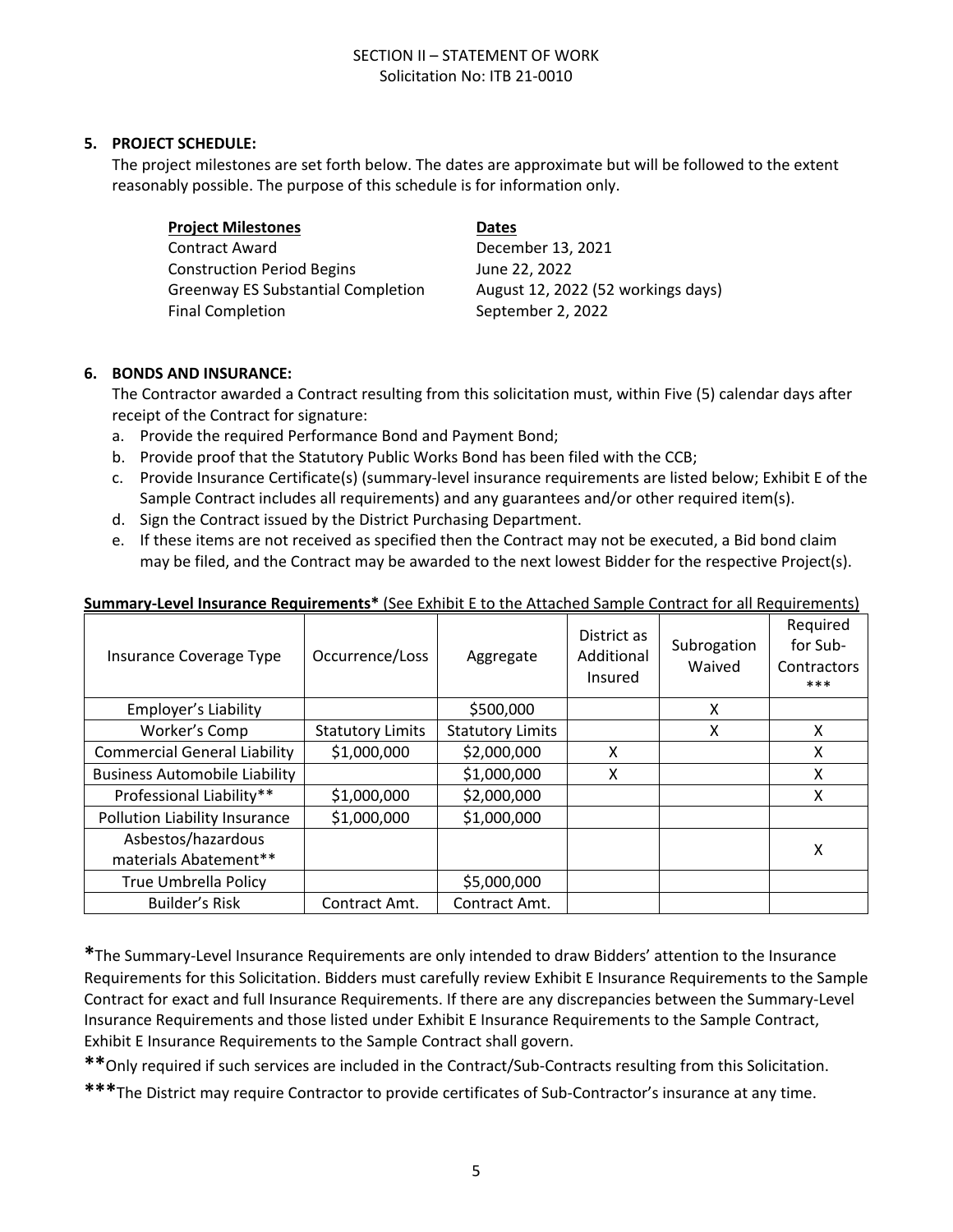## SECTION II – STATEMENT OF WORK Solicitation No: ITB 21-0010

## **Insurance Waiver Requests: Any Insurance Waiver Requests must be submitted in writing to [contracts@beaverton.k12.or.us,](mailto:contracts@beaverton.k12.or.us) prior to the Deadline for Questions/Change Requests/Solicitation Protests.**

## **7. NOTICE TO PROCEED:**

- a. The Contractor must not begin work until a Notice to Proceed is issued by the District Representative.
- b. The District reserves the right to cancel the Contract at no penalty if:
	- i. A protest was received that overturns the award of this Contract for the Project, or
	- ii. Funding for the Project is not available, or
	- iii. The District determines it is in the public's best interest to do so.

## **8. ADDITIONAL REQUIREMENTS:**

- a. The District has implemented the e-Builder Project Management software platform for coordination of efforts, approvals, and expedited communication. All prime project team members will be required to utilize the program. Each Contractor will be provided a seat (license) and a minimum of four (4) hours training.
- b. All persons involved in the project who will have a physical presence on site at any time during the course of the project will need to clear a background check. The basic criteria of clearance and refusal offenses will be provided by the District Project Representative. Contractors and sub-contractors must provide a report of who has cleared the background check by an approved agency.
- c. **LIQUIDATED DAMAGES:** If the Work is not Substantially Complete by the applicable required Substantial Completion date, the Contractor shall pay to the Owner liquidated damages in the amount of **\$500.00 (USD)** for each and every day of delay in achieving Substantial Completion.

#### **10. BUSINESS EQUITY:**

The Bidder understands that the District maintains a goal of engaging minority, women, emerging, servicedisabled veteran and socially or economically disadvantaged businesses (DMWESBSDVBE) as service providers in delivering services necessary to implement our bond program. The District aspires to a goal of ten (10) percent DMWESBSDVBE content, by contract value, in completing our capital bond work, and the Contractor shall expend reasonable efforts to reach this content in the total value of their contracts with the District.

#### **11. NO WAIVER OF CONDITIONS**:

Failure of the Owner to insist on strict performance will not constitute a waiver of any of the provisions of this Contract or waiver of any other default of the Contractor.

#### **12. SAFE, INCLUSIVE, AND RESPECTFUL WORKSITE.**

a. Each of the Awarded Contractor's employees, subcontractors' employees and principals / owners involved in the Work shall be required to act in a safe, respectful, inclusive, and professional manner while performing the Work. This includes but is not limited to the Contractor taking whatever means and manner of action Contractor deems necessary to prevent, control, and enforce, any acts in violation of the forgoing standards ("Incidents"). Incidents include, but are not limited to: 1)excessive, offensive, or disruptive noise, including music; 2) the use of offensive language; 3) smoking or drinking of alcoholic beverages, or use of illegal substances on the Site; 4) physical violence; 5) riding in the passenger elevators; 6) thievery; 7) the transportation of articles or materials deemed hazardous; and 8) symbols, language, and other acts of hate, racism, sexism, discrimination, harassment, and bullying.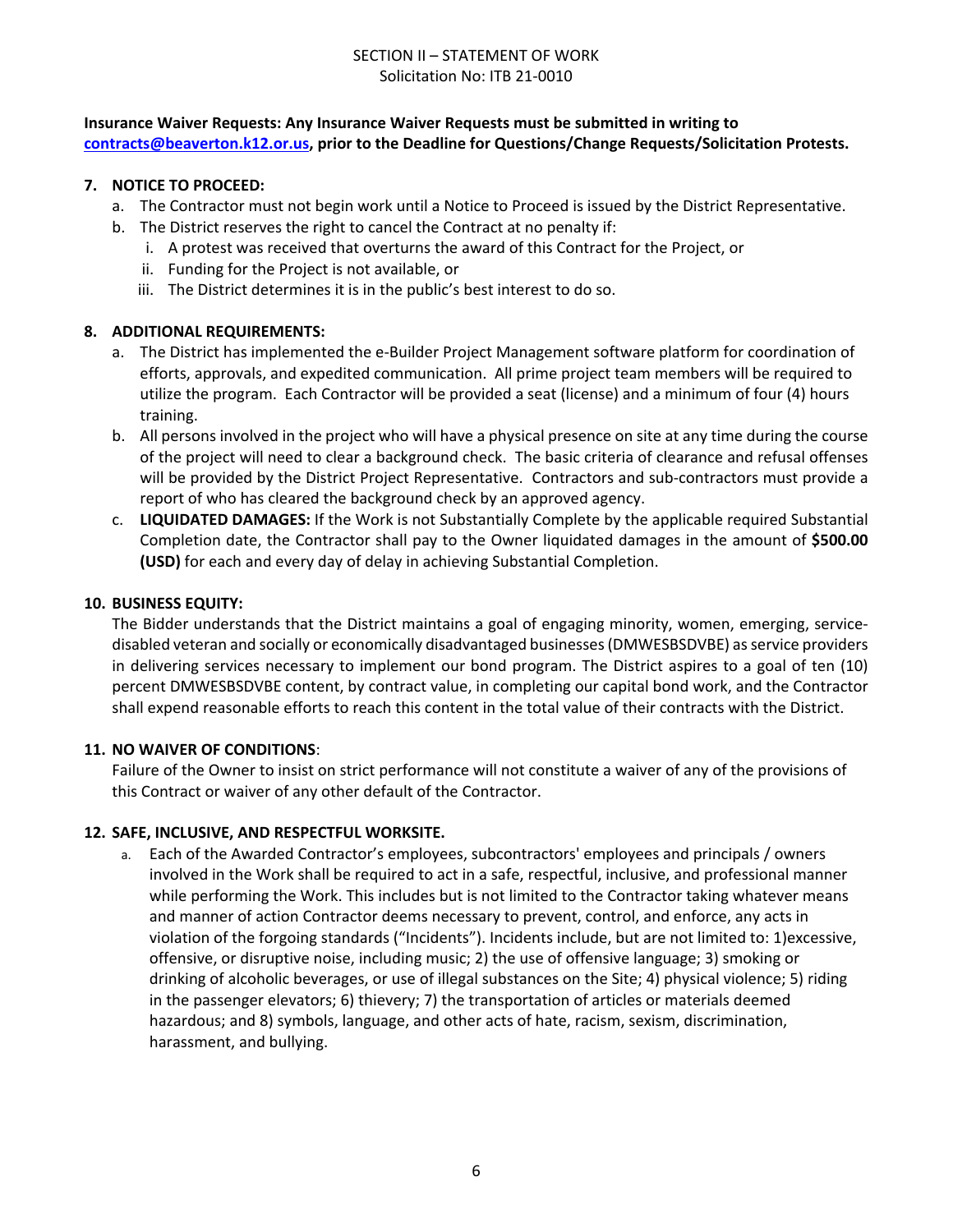## **1. FORMAL SELECTION PROCEDURE**

The District will solicit Bids for Public Improvement Contracts by Invitation to Bid ("ITB"), except as otherwise allowed or required pursuant to ORS 279C.335 and 279A.030.

## **2. ELIGIBILITY TO BID**

- a. **Construction Contracts.** The District will not consider a Person's Offer to do Work as a Contractor, as defined in ORS 701.005(2), unless the Person has a current, valid license to perform the anticipated work issued by the Construction Contractor's Board at the time the Offer is made.
- b. **Landscape Contracts.** The District will not consider a Person's Offer to do Work as a landscape Contractor as defined in ORS 671.520(2), unless the Person has a current, valid Landscape Contractor's license issued pursuant to ORS 671.560 by the State Landscape Contractors Board at the time the Offer is made.
- c. **Non-complying Entities.** The District will deem a Bid received from a Person that fails to comply with this rule nonresponsive and will reject the Bid as stated in ORS 279C.365(1)(k), unless contrary to federal law or subject to different timing requirements set by federal funding agencies.
- d. **Asbestos Abatement Work.** The Contractor or a subcontractor under the Contract must be licensed under ORS 468A.720 for work regarding asbestos abatement projects.

#### **3. PRE-BID CONFERENCE**

- a. **Purpose.** The District may hold pre-Bid conferences with prospective Bidders prior to Closing, to explain the procurement requirements, obtain information, and/or to conduct site inspections.
- b. **Required Attendance.** The District may require attendance at the pre-Bid conference as a condition for submission of a Bid. A mandatory attendance requirement is considered to have been met if, at any time during the mandatory meeting, a representative of an offering firm is present and signs the District's sign-in sheet.
- c. **Notice.** The Summary page of this solicitation indicates the pre-Bid conference scheduled date and time, and whether the pre-Bid conference is mandatory or non-mandatory.
- d. **Statements Not Binding.** Statements made by the District's representatives at the pre-Bid conference do not change the Solicitation unless the District confirms such statements by Written Addendum.

## **4. ADDENDA**

- a. **Issuance; Receipt.** The District may change this Solicitation only by Written Addenda. A Bidder must provide written acknowledgement of receipt of all issued Addenda with their Bid on the Bidder Certification.
- b. **Notice and Distribution.** The District will publish notice of all Addenda on the Oregon Buys Website. Addenda may be downloaded from the Oregon Buys website. It is the Bidders' responsibility to inquire about Addenda. Bidders should frequently check the Oregon Buys website until Closing about any Addenda issued, i.e., at least once weekly until the week of Closing and at least once daily the week of the Closing.
- c. **Timelines; Extensions.** The District will issue Addenda within a reasonable time to allow prospective Bidders to consider the Addenda in preparing their Bid. The District may extend the Closing if the District determines prospective Bidders need additional time to review and respond to Addenda. Except to the extent required by public interest, the District will not issue Addenda less than 72 hours before the Closing unless the Addendum also extends the Closing.
- d. **Request for Change or Protest.** Unless a different deadline is set forth in the Addendum, a Bidder may submit a Written request for change or protest to the Addendum, as provided in OAR 137-049-0260, by the close of the District's next business day after issuance of the Addendum, or up to the last day allowed to submit a request for change or protest under OAR 137-049-0260, whichever date is later. The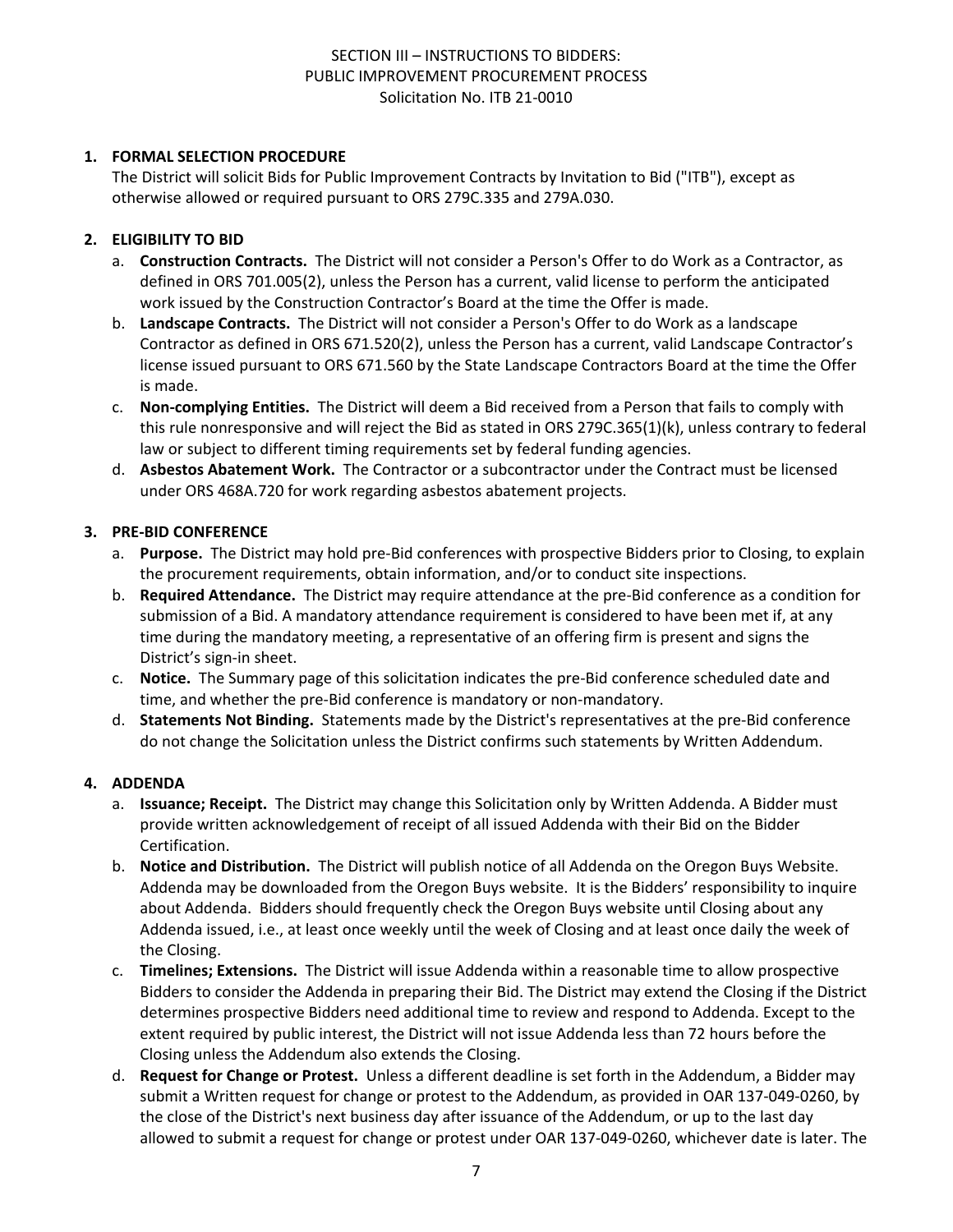District will consider only a Bidder's request for change or protest to the Addendum; the District will not consider a request for change or protest to matters not added or modified by the Addendum, unless the Bidder submits the request for change or protest before the deadline for the District's receipt of request for change or protests as set forth in OAR 137-049-0260(2) and (3).

## **5. REQUESTS FOR CLARIFICATION CHANGE, SUBSTITUTION REQUEST, OR SOLICITATION PROTEST**

a. **Clarification.** No later than the deadline for submitting a written request for clarification, change, substitution, or solicitation protest a Bidder may request that the District clarify any provision of the Solicitation. Such requests must be received prior to the stated deadline in email at [contracts@beaverton.k12.or.us.](mailto:contracts@beaverton.k12.or.us) The District's clarification to a Bidder, whether orally or in Writing, does not change the Solicitation and is not binding on the District unless the District amends the Solicitation by denoting "CHANGES" on a written Addendum. Any such request shall indicate the Project or Projects to which it pertains.

## b. **Request for Change.**

i. **Delivery.** No later than the deadline for submitting a written request for clarification, change, substitution, or solicitation protest, a Bidder may request in writing a change to the Solicitation Documents. A Bidder must deliver the Written request for change to the District prior to the stated deadline to [contracts@beaverton.k12.or.us.](mailto:contracts@beaverton.k12.or.us) (Bidder is responsible for ensuring receipt by the District.)

## ii. **Content of Request for Written Change:**

- A. A Bidder's Written request for change must include a statement of the requested change(s) to the Contract terms and conditions, including any Specifications, together with the reason for the requested change. Any such request shall also indicate the Project or Projects to which it pertains.
- B. A Bidder must include the following identifying information it its request for change as follows:
	- I. "Request for Change"; and
	- II. Solicitation number.

## c. **Substitution Requests.**

- i. **During Solicitation.** No later than the deadline for submitting a written request for clarification, change, substitution, or solicitation protest, a Bidder may request in writing a substitution to any specified products (e.g., requests for approved equal decisions, etc.). Such requests must be submitted prior to the stated deadline to [contracts@beaverton.k12.or.us](mailto:contracts@beaverton.k12.or.us). (Bidder is responsible for ensuring receipt by the District.) Requests must be submitted using the Substitution Request Form if one is attached to this Solicitation. Any such request shall indicate the Project or Projects to which it pertains.
- ii. **During Contract.** Any Substitution Requests submitted after a Contract has been executed shall be governed by the terms and conditions of said Contract.

#### d. **Protest.**

i. **Delivery.** No later than the deadline for submitting a written request for clarification, change, substitution, or solicitation protest, a Bidder may protest Specifications or Contract terms and conditions. A Bidder must deliver a written protest on those matters to [contracts@beaverton.k12.or.us](mailto:contracts@beaverton.k12.or.us) by the stated deadline.

#### ii. **Content of Protest.**

- A. A Bidder's Written protest must include:
	- (i) A detailed statement of the legal and factual grounds for the protest;
	- (ii) A description of the resulting prejudice to the Bidder; and
	- (iii) A statement of the desired changes to the Contract terms and conditions, including any Specifications.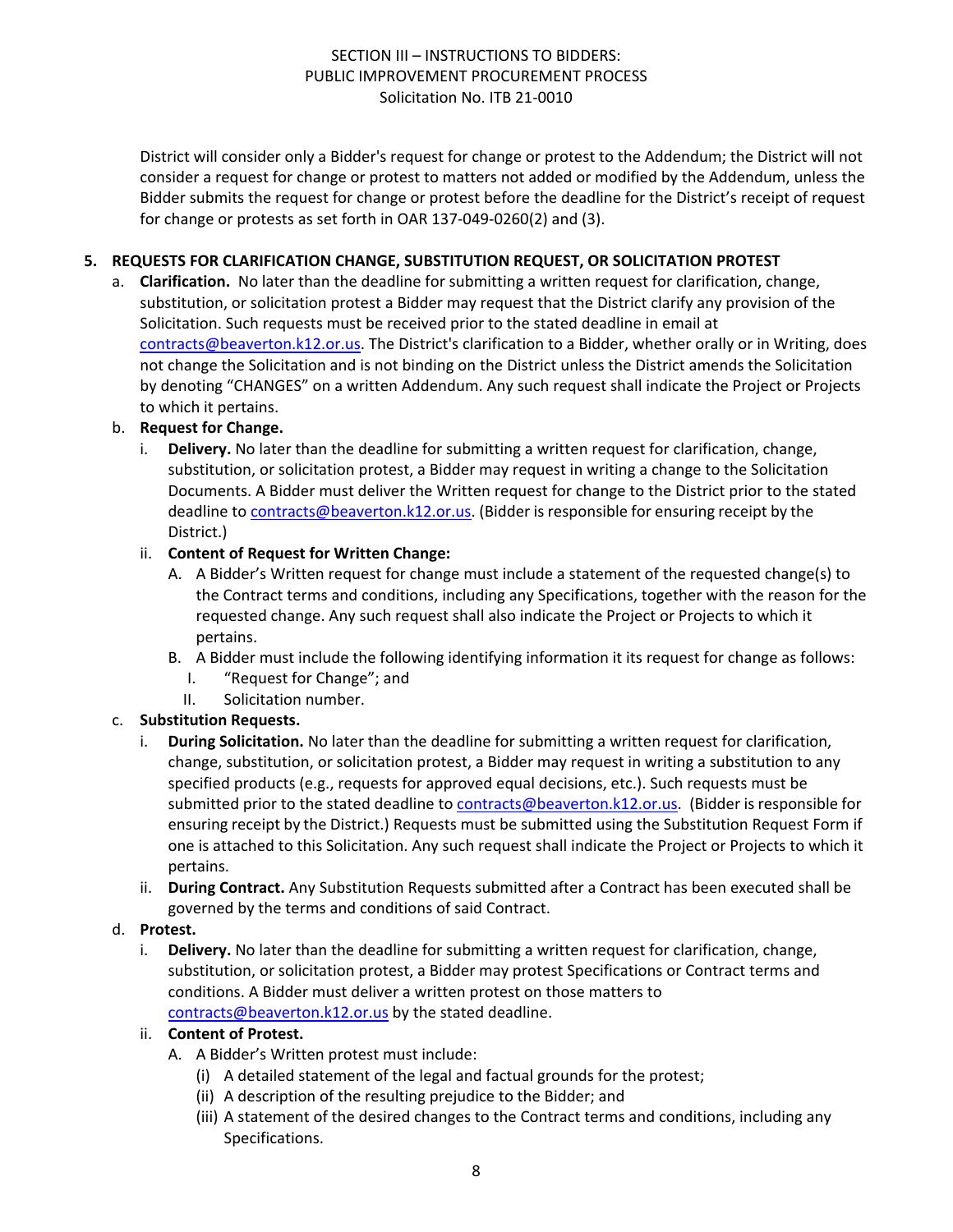- (iv) Identification of the Project(s) under this Solicitation to which their Protest pertains.
- B. A Bidder must mark its protest as follows:
	- (i) "Contract Provision Protest"; and
		- (ii) Solicitation number.
- c. **District Response.** The District is not required to consider a Bidder's request for change or protest after the deadline established for submitting such request or protest. The District will provide notice to the applicable Person if it entirely rejects a protest. If the District agrees with the Person's request or protest, in whole or in part, the District will either issue an Addendum reflecting its determination under OAR 137-49-0260 or cancel the Solicitation under OAR 137-49-0270.
- e. **Extension of Closing.** If the District receives a written request for change or protest from a Bidder in accordance with this Rule, the District may extend Closing if the District determines an extension is necessary to consider the request or protest and issue an Addendum, if any, to the Solicitation.

## **6. CANCELLATION OF SOLICITATION**

**Cancellation in the Public Interest.** The District may cancel a Solicitation for good cause if the District finds that cancellation is in the public interest. The District's reasons for cancellation will be made part of the Solicitation file. Subject to the foregoing, the District may cancel this Solicitation for a specific Project or Projects without cancelling the Solicitation for all Projects listed herein.

#### **7. BID SUBMISSIONS**

- a. **Offer and Acceptance.** The submitted Bid is the Bidder's offer to enter into a Contract. The Offer is always a "Firm Offer," i.e., the Bid must be held open by the Bidder for the District's acceptance for sixty (60) days. The District may elect to accept the Bid at any time during the specified period, and the District's Award of the Contract to a Bidder constitutes acceptance of the Offer and binds the Bidder to the Contract.
- b. **Responsive Bid.** The District may award a Contract only to a Responsible Bidder with a Responsive Bid.
- c. **Contingent Bids.** A Bidder must not make a Bid contingent upon the District's acceptance of any terms or conditions (including Specifications) other than those contained in this Solicitation.
- d. **Bidders Acknowledgement.** By signing and submitting a Bid, the Bidder acknowledges they have read and understand the terms and conditions contained in the Solicitation and that they accept and agree to be bound by the terms and conditions of the Solicitation.
- e. **Instructions.** A Bidder must submit and sign their Bid. A Bidder must initial any corrections or erasures to their Bid.
- f. **Forms.** Bidders must submit their Bid on the form(s) provided.
- g. **Documents.** Bidders must provide the District with all documents and descriptive literature requested.
- h. **Facsimile Submissions.** The District will not accept facsimile Bids.
- i. **Product Samples and Descriptive Literature.** The District may require product samples or descriptive literature if it is necessary or desirable to evaluate the quality, features or characteristics of the offered items. The District will dispose of product samples or return or make available for return product samples to the Bidder.
- j. **Identification of Bids.**
	- i. To ensure proper identification and handling, the Bids must be submitted to [contracts@beaverton.k12.or.us](mailto:contracts@beaverton.k12.or.us) and the email subject line/body text/file names should include the Bidder's name and the Solicitation number, and/or other clearly identifying information.
	- ii. The District is not responsible for Bids submitted in any manner, format or to any delivery point other than as required in the Solicitation.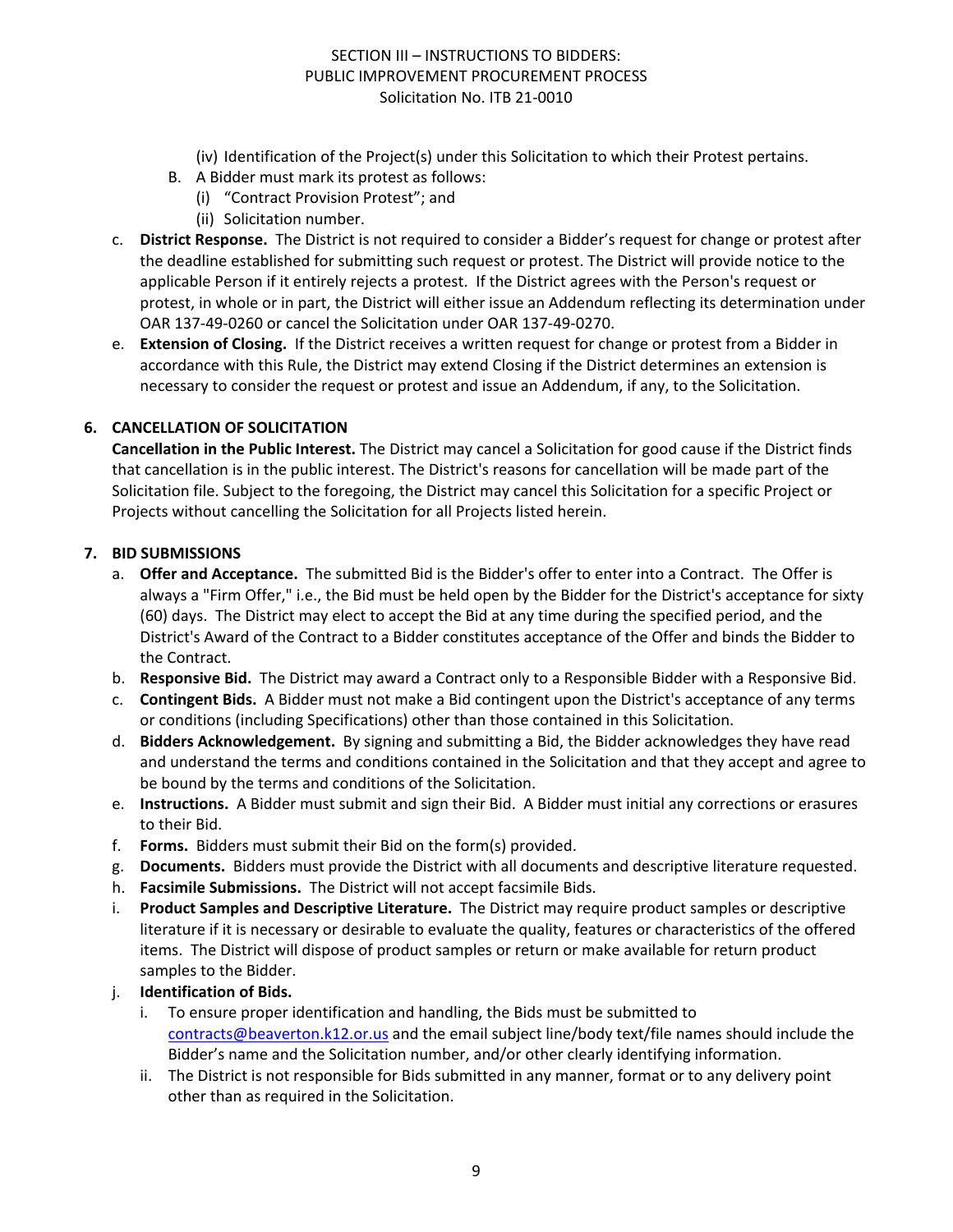- k. **Receipt of Bids.** Bidders are responsible for ensuring that the District receives their Bid at the required delivery point prior to the closing due date and time. Bids must only be emailed to [contracts@beaverton.k12.or.us](mailto:contracts@beaverton.k12.or.us) and received prior to the closing due date and time.
- l. Failure to submit Bids in accordance with the provisions of this Section will be grounds to declare the Bid as nonresponsive.
- m. **Certification.** Bidders must (on the Bidder Certification enclosed):
	- i. Identify whether the Bidder is or is not a "resident Bidder," as defined in ORS 279A.120(1);
	- ii. Indicate that the Bidder will comply with Prevailing Wage Laws ORS 279C.800 through ORS 279C.870 or 40 U.S.C. 3141 et seq;
	- iii. Provide certification of nondiscrimination in obtaining any required subcontractors in accordance with ORS 279A.110(4); and
	- iv. Provide written acknowledgment of receipt of all Addenda.

## **8. BID SECURITY**

- a. **Security Amount.** The District requires Bid security of 5% of the Bidder's Bid, consisting of the sum of the base Bids for all Projects included in a Bid together with all additive alternates. The Bidder must forfeit Bid security after Award if the Bidder fails to execute the Contract and promptly return it with any required Performance Bond and Payment Bond and with any required proof of insurance (see enclosed sample contract for amount requirements).
- b. **Form of Bid Security.** The District may accept only the following forms of Bid security:
	- i. A surety bond from a surety company authorized to do business in the State of Oregon;
	- ii. An irrevocable letter of credit issued by an insured institution as defined in ORS 706.008; or
	- iii. A cashier's check or Bidders certified check.
- c. **Return of Security.** The District will return or release the Bid security of all unsuccessful Bidders after a Contract has been fully executed and all required bonds and insurance have been provided, or after all Bids have been rejected.

## **9. PRE-CLOSING MODIFICATION OR WITHDRAWAL**

- a. **Modifications.** A Bidder may modify their Bid in writing prior to the Closing. A Bidder must prepare and submit any modification to their Bid to the District in accordance with OAR 137-49-0280. Any modification must include the Bidder's statement that the modification amends and supersedes the prior Bid. The Bidder must email its modification to [contracts@beaverton.k12.or.us](mailto:contracts@beaverton.k12.or.us) and mark the email subject line as follows:
	- i. "Bid Modification"; and
	- ii. Solicitation Number.
- b. **Withdrawals.**
	- i. A Bidder may withdraw its Bid by Written notice submitted by email to [contracts@beaverton.k12.or.us](mailto:contracts@beaverton.k12.or.us) on the Bidder's letterhead, signed by an authorized representative of the Bidder. The notice must be received by the District prior to the Closing. The Bidder or authorized representative of the Bidder may also withdraw its Bid in Person prior to the Closing, upon presentation of appropriate identification and satisfactory evidence of authority;
	- ii. The District may release an unopened, withdrawn Bid to the Bidder or its authorized representative, after voiding any date and time stamp mark, if applicable;
	- iii. The Bidder must mark the Written request to withdraw a Bid as follows:
		- A. Bid Withdrawal; and
		- B. Solicitation Number.
- c. **Documentation.** The District will include all documents relating to the modification or withdrawal of Bids in the Solicitation file.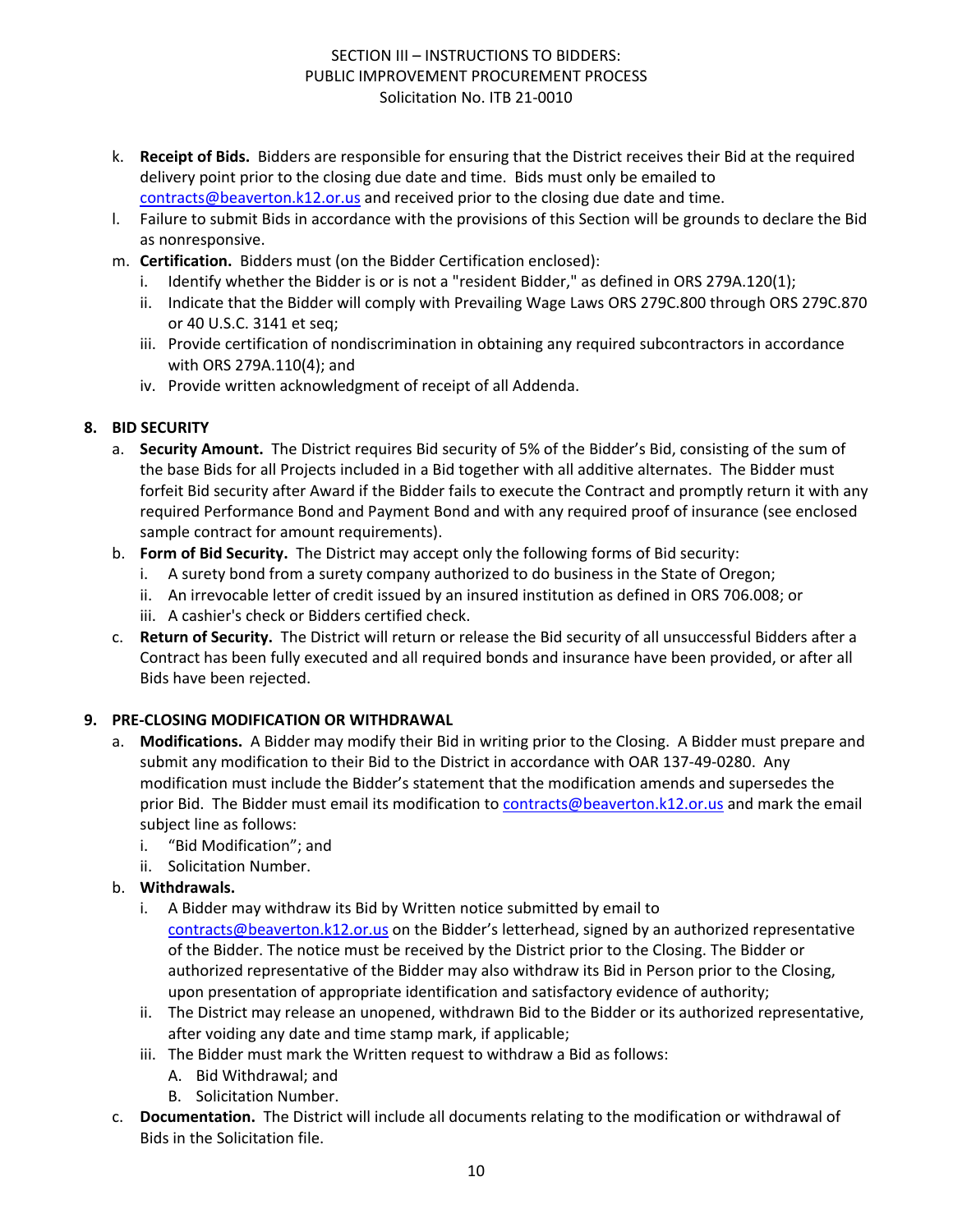## **10. RECEIPT, OPENING, AND RECORDING OF BIDS; CONFIDENTIALITY OF BIDS**

- a. **Receipt.** The Bidder is responsible for ensuring that the District receives its Bid at the required delivery point prior to the Closing, regardless of the method used to submit or transmit the Bid.
- b. **Opening and Recording.** The District will publicly open Bids including any modifications made to the Bid pursuant to OAR 137-49-0320. In the case of Invitations to Bid, to the extent practicable, the District will read aloud the name of each Bidder, the Bid price(s), and such other information, as the District considers appropriate. The District will open and publicly read bids over the following conference line: **+1(503)356.4400**

## **Participant code: 41605148**

c. **Availability.** After Opening, the District will make Bids available for public inspection. The District may withhold from disclosure those portions of a Bid that the Bidder designates as trade secrets or as confidential proprietary data in accordance with applicable law. See ORS 192.501(2); ORS 646.461 to 646.475. To the extent the District determines such designation is not in accordance with applicable law, the District will make those portions available for public inspection. The Bidder must separate information designated as confidential from other non-confidential information at the time of submitting its Bid. Prices, makes, model or catalog numbers of items offered, scheduled delivery dates, and terms of payment are not confidential, and will be publicly available regardless of a Bidder's designation to the contrary.

## **11. LATE BIDS, WITHDRAWALS AND MODIFICATIONS**

Any Bid received after the Closing date and time is late. A Bidder's request for withdrawal or modification of a Bid received after Closing is late. The District will not consider late Bids, withdrawals or modifications except as permitted in OAR 137-049-0350 or OAR 137-049-0390.

#### **12. MISTAKES**

- a. **Generally.** To protect the integrity of the competitive Procurement process and to assure fair treatment of Bidders, the District will carefully consider whether to permit waiver, correction or withdrawal of Bids for certain mistakes.
- b. **District Treatment of Mistakes.** The District will not allow a Bidder to correct or withdraw an Offer for an error in judgment. If the District discovers certain mistakes in a Bid after Opening, but before Award of the Contract, the District may take the following action:
	- i. The District may waive, or permit a Bidder to correct, a minor informality. A minor informality is a matter of form rather than substance that is evident on the face of the Bid, or an insignificant mistake that can be waived or corrected without prejudice to other Bidders. Examples of minor informalities include a Bidder's failure to:
		- A. Return the correct number of signed Bids or the correct number of other documents required by the Solicitation;
		- B. Sign the Bid in the designated block, provided a Signature appears elsewhere in the Bid, evidencing an intent to be bound; and
		- C. Acknowledge receipt of an Addendum to the Solicitation, provided that it is clear on the face of the Bid that the Bidder received the Addendum and intended to be bound by its terms; or the Addendum involved did not affect price, quality or delivery.
	- ii. The District may correct a clerical error if the error is evident on the face of the Bid or other documents submitted with the Bid, and the Bidder confirms the District's correction in Writing. A clerical error is a Bidder's error in transcribing its Bid. Examples include typographical mistakes, errors in extending unit prices, transposition errors, arithmetical errors, instances in which the intended correct unit or amount is evident by simple arithmetic calculations (for example a missing unit price may be established by dividing the total price for the units by the quantity of units for that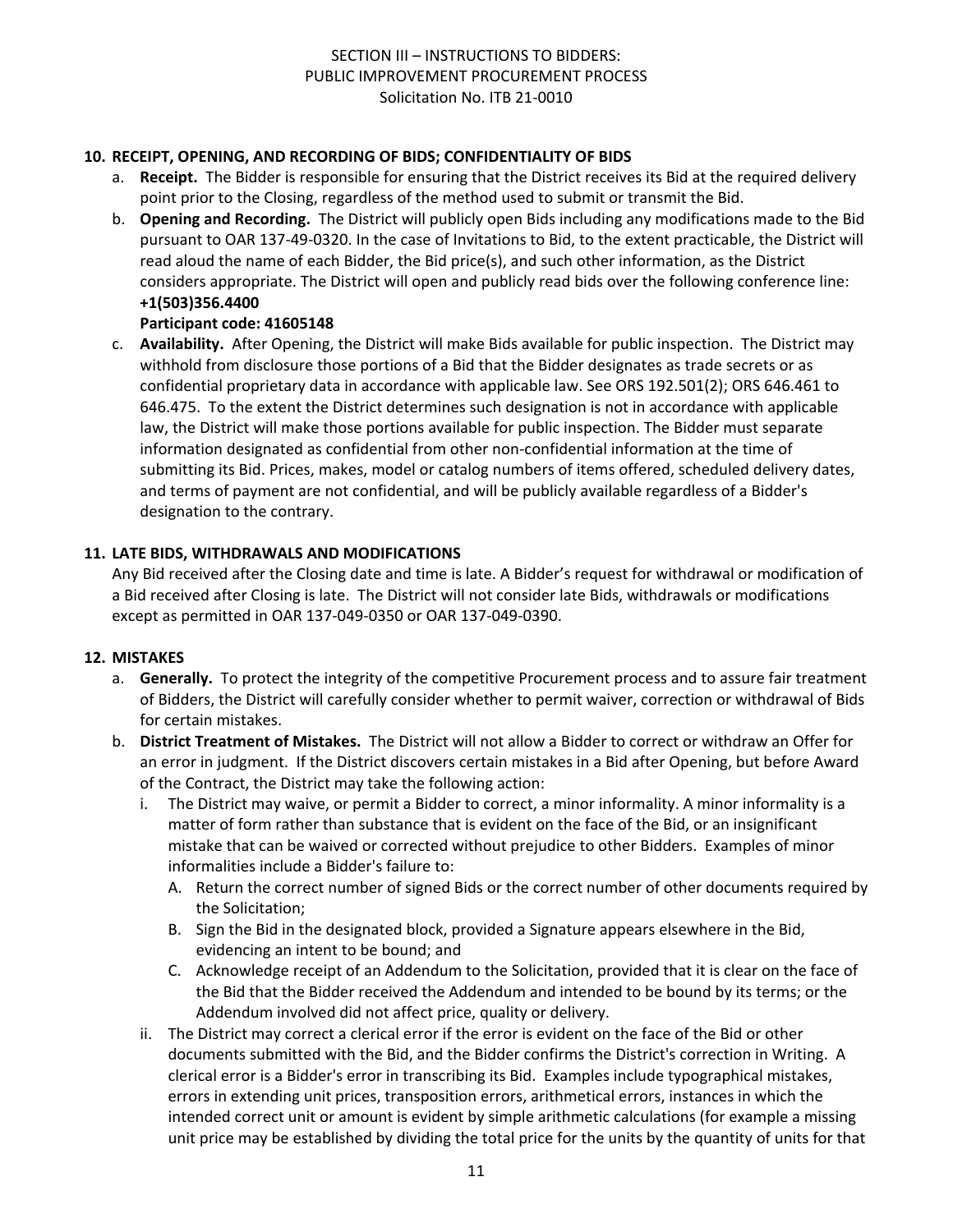item or a missing, or incorrect total price for an item may be established by multiplying the unit price by the quantity when those figures are available in the Bid). In the event of a discrepancy, unit prices will prevail over extended prices.

- iii. The District may permit a Bidder to withdraw an Offer based on one or more clerical errors in the Bid only if the Bidder shows with objective proof and by clear and convincing evidence:
	- A. The nature of the error;
	- B. That the error is not a minor informality under this subsection or an error in judgment;
	- C. That the error cannot be corrected or waived under subsection 12.b.ii above;
	- D. That the Bidder acted in good faith in submitting a Bid that contained the claimed error and in claiming that the alleged error in the Bid exists;
	- E. That the Bidder acted without gross negligence in submitting a Bid that contained a claimed error;
	- F. That the Bidder will suffer substantial detriment if the District does not grant the Bidder permission to withdraw the Offer;
	- G. That the District's or the public's status has not changed so significantly that relief from the forfeiture will work a substantial hardship on the District or the public it represents; and
	- H. That the Bidder promptly gave notice of the claimed error to the District.
- iv. The criteria in subsection 12.b.iii above will determine whether the District will permit a Bidder to withdraw its Bid after Closing. These criteria also will apply to the question of whether the District will permit a Bidder to withdraw its Bid without forfeiture of its Bid bond (or other Bid security), or without liability to the District based on the difference between the amount of the Bidder's Bid and the amount of the Contract actually awarded by the District, whether by Award to the next lowest Responsive and Responsible Bidder, or by resort to a new solicitation.
- c. **Rejection for Mistakes.** The District will reject any Bid in which a mistake is evident on the face of the Bid and the intended correct Bid is not evident or cannot be substantiated from documents submitted with the Bid.
- d. **Identification of Mistakes after Award.** The procedures and criteria set forth above are Bidder's only opportunity to correct mistakes or withdraw Bids because of a mistake. Following Award, a Bidder is bound by its Bid, and may withdraw its Bid or rescind a Contract entered into pursuant to OAR 137 Division 49 only to the extent permitted by applicable law.

#### **13. FIRST-TIER SUBCONTRACTORS; DISCLOSURE AND SUBSTITUTION**

- a. **Required Disclosure.** Within two working hours after the Bid Closing, Bidders must submit the First-Tier Subcontractor Disclosure Form identifying any first-tier subcontractors (those Entities that would be contracting directly with the prime contractor) that will be furnishing labor or labor and materials on the Contract, if Awarded, whose subcontract value would be equal to or greater than:
	- i. Five percent of the total Contract Price, but at least \$15,000; or
	- ii. \$350,000, regardless of the percentage of the total Contract Price.
- b. **Bid Closing, Disclosure Deadline and Bid Opening.** For each ITB to which this rule applies, the District will:
	- i. Set the Bid Closing on a Tuesday, Wednesday or Thursday, and at a time between 2 p.m. and 5 p.m.;
	- ii. Open Bids publicly immediately after the Bid Closing; and
	- iii. Consider for Contract Award only those Bids for which the required disclosure has been submitted by the announced deadline on the form prescribed by the District.
- c. **Submission.** A Bidder must submit the disclosure form required by this rule either in its Bid submission, or within two working hours after Bid Closing in the manner specified by this Solicitation.
- d. **Responsiveness.** Compliance with the disclosure and submittal requirements of ORS 279C.370 and OAR 137-049-0360 is a matter of Responsiveness. Bids that are submitted by Bid Closing, but for which the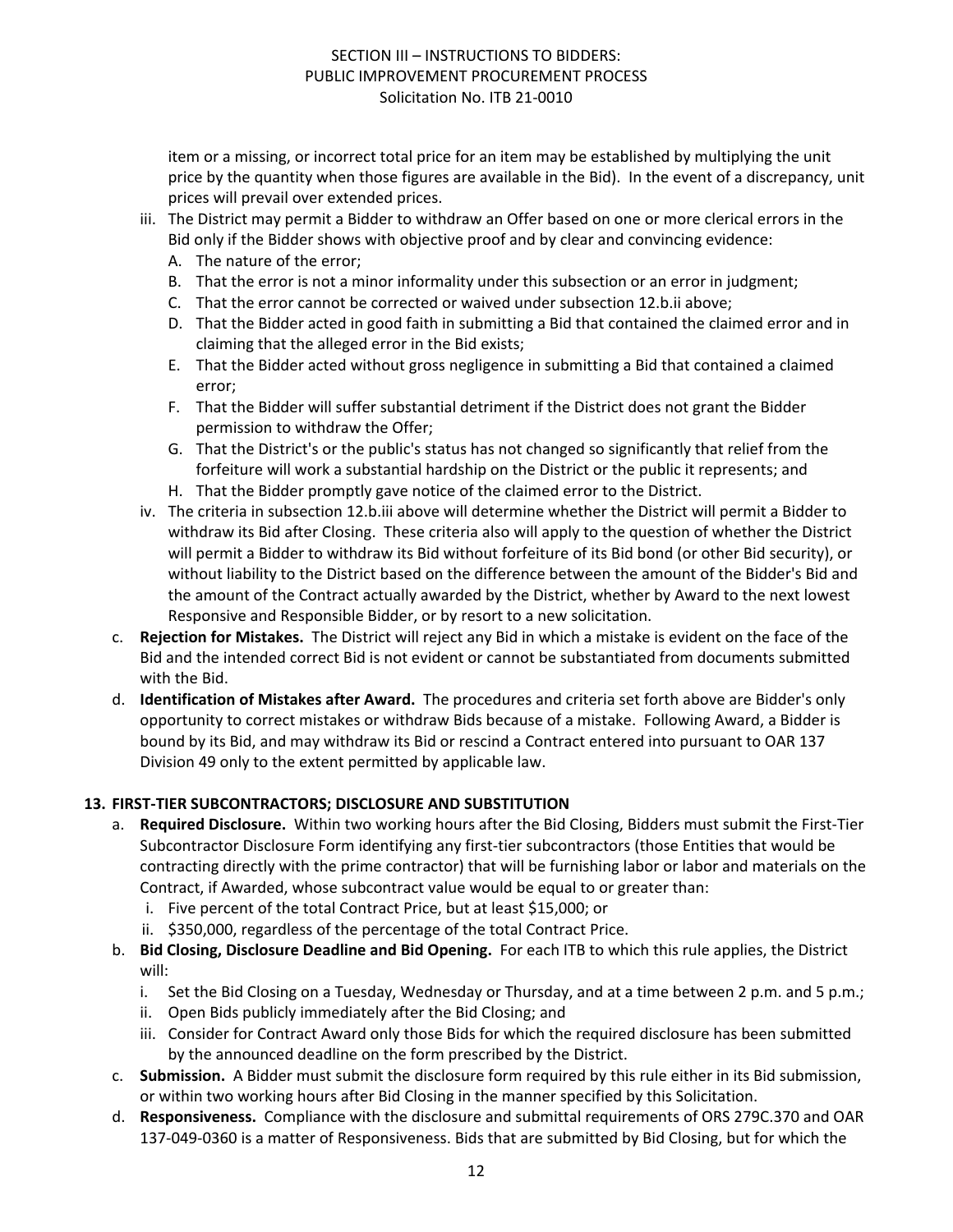disclosure submittal has not been made by the specified deadline, are not Responsive and will not be considered for Contract Award.

- e. **District Role.** The District will obtain, and make available for public inspection, the disclosure forms required by ORS 279C.370 and OAR 137-049-0360. The District will also provide copies of disclosure forms to the Bureau of Labor and Industries as required by ORS 279C.835. The District is not required to determine the accuracy or completeness of the information provided on disclosure forms.
- f. **Substitution.** Substitution of affected first-tier subcontractors must be made only in accordance with ORS 279C.585. The District will accept Written submissions filed under that statute as public records. Aside from issues involving inadvertent clerical error under ORS 279C.585, the District does not have a statutory role or duty to review, approve or resolve disputes concerning such substitutions. See ORS 279C.590 regarding complaints to the Construction Contractors Board on improper substitution.

#### **14. BID EVALUATION CRITERIA**

- a. **General.** A Public Improvement Contract, if awarded, will be awarded to the Responsible Bidder submitting the lowest Responsive Bid. This Solicitation allows Bidders to include multiple Projects in a single Bid. The District will evaluate each Project separately in the manner described in this Section 14. The District may award a Contract for a Bid in whole (i.e., for all projects included in a Bid), or in part (i.e., for one Project or more than one Project included in a Bid, but not all Projects included in that same Bid).
- b. **Bid Evaluation Criteria.** Invitations to Bid may solicit lump-sum Bids, unit-price Bids, or a combination of the two.
	- i. **Lump Sum.** If the ITB requires a lump-sum Bid, without additive or deductive alternates, or if the District elects not to award additive or deductive alternates, Bids will be compared on the basis of lump-sum prices, or lump-sum base Bid prices, as applicable. If the ITB calls for a lump-sum base Bid, plus additive or deductive alternates, the total Bid price will be calculated by adding to or deducting from the base Bid those alternates selected by the District, for the purpose of comparing Bids.
	- ii. **Unit Price.** If the Bid includes unit pricing for estimated quantities, the total Bid price will be calculated by multiplying the estimated quantities by the unit prices submitted by the Bidder and adjusting for any additive or deductive alternates selected by the District, for the purpose of comparing Bids. The District will specify within the Solicitation the estimated quantity of the Procurement to be used for determination of the low Bidder. In the event of mathematical discrepancies between unit price and any extended price calculations submitted by the Bidder, the unit price will govern. See OAR 137-049-0350(2)(b).
- c. The District may reject any Bid not in compliance with all prescribed Public Contracting procedures and requirements, and may reject for good cause all Bids upon the District's finding that it is in the public interest to do so.

## **15. BID EVALUATION AND AWARD; DETERMINATION OF RESPONSIBILITY**

- a. **General.** If Awarded, the District will Award a Contract to the Responsible Bidder(s) submitting the lowest, Responsive Bid for each Project or group of Projects that is most advantageous to the District, provided that such Person or Persons is/are not listed by the Construction Contractors Board as disqualified to hold a Public Improvement Contract. See ORS 279C.375 (3)(a). The District may award by Project, groups of items or the entire Bid provided such Award is consistent with the Solicitation and in the public interest.
- b. **Determination of Responsibility.** Bidders are required to demonstrate their ability to perform satisfactorily under a Contract. Before Awarding a Contract, the District must have information that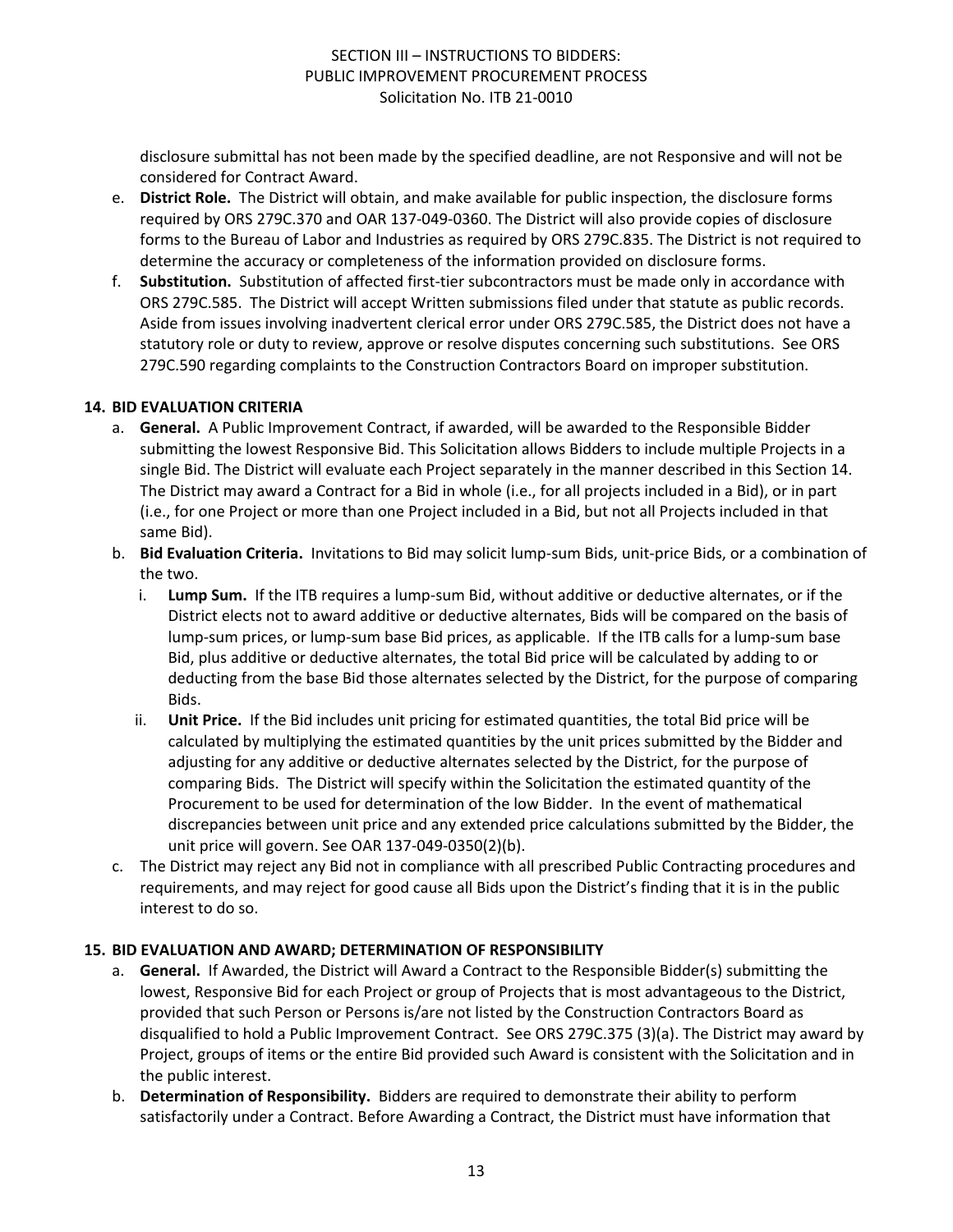indicates that the Bidder meets the standards of responsibility set forth in ORS 279.375(3)(b). To be a Responsible Bidder, the District will determine that the Bidder:

- i. Has available the appropriate financial, material, equipment, facility and Personnel resources and expertise, or ability to obtain the resources and expertise, necessary to meet all contractual responsibilities;
- ii. Has completed previous contracts of a similar nature with a satisfactory record of performance. A satisfactory record of performance means that, to the extent the costs associated with and time available to perform a previous contract were within the Bidder's control, the Bidder stayed within the time and budget allotted for the procurement and otherwise performed the contract in a satisfactory manner. The District should carefully scrutinize a Bidder's record of contract performance if the Bidder is or recently has been materially deficient in contract performance. In reviewing the Bidders performance, the District should determine whether the Bidders deficient performance was expressly excused under the terms of Contract, or whether the Bidder took appropriate corrective action. The District may review the Bidders performance on both private and Public Contracts in determining the Bidders record of contract performance.
- iii. Has a satisfactory record of integrity. A Bidder may lack integrity if the District determines the Bidder demonstrates a lack of business ethics such as violation of state environmental laws or false certifications made to the District. The District may find a Bidder not Responsible based on the lack of integrity of any Person having influence or control over the Bidder (such as a key employee of the Bidder that has the authority to significantly influence the Bidders performance of the Contract or a parent company, predecessor or successor Person). The standards for Conduct Disqualification under OAR 137-49-0370 may be used to determine Bidder's integrity. The District may find a Bidder non-responsible based on previous convictions of offenses related to obtaining or attempting to obtain a contract or subcontract or in connection with the Bidder's performance of a contract or subcontract;
- iv. Is qualified legally to contract with the District; and
- v. Has supplied all necessary information in connection with the inquiry concerning responsibility. If the Bidder fails to promptly supply information requested by the District concerning responsibility, the District will base the determination of responsibility on any available information, or may find the Bidder not Responsible.

The District may make separate Responsibility determinations for each Project included in a Bid. Accordingly, a Bidder may be found Responsible with respect to one Project(s) included in a Bid and not Responsible with respect to another Project(s) included in the same Bid.

c. **District Evaluation.** The District will evaluate a Bid only as set forth in the Solicitation and in accordance with applicable law. The District will not evaluate a Bid using any other requirement or criterion.

## d. **Bidder Submissions.**

- i. The District may require a Bidder to submit Product Samples, Descriptive Literature, technical data, or other material and may also require any of the following prior to award:
	- A. Demonstration, inspection or testing of a product prior to award for characteristics such as compatibility, quality or workmanship;
	- B. Examination of such elements as appearance or finish; or
	- C. Other examinations to determine whether the product conforms to Specifications.
- ii. The District will evaluate product acceptability only in accordance with the criteria disclosed in the Solicitation to determine that a product is acceptable. The District will reject a Bid providing any product that does not meet the Solicitation requirements. The District's rejection of a Bid because it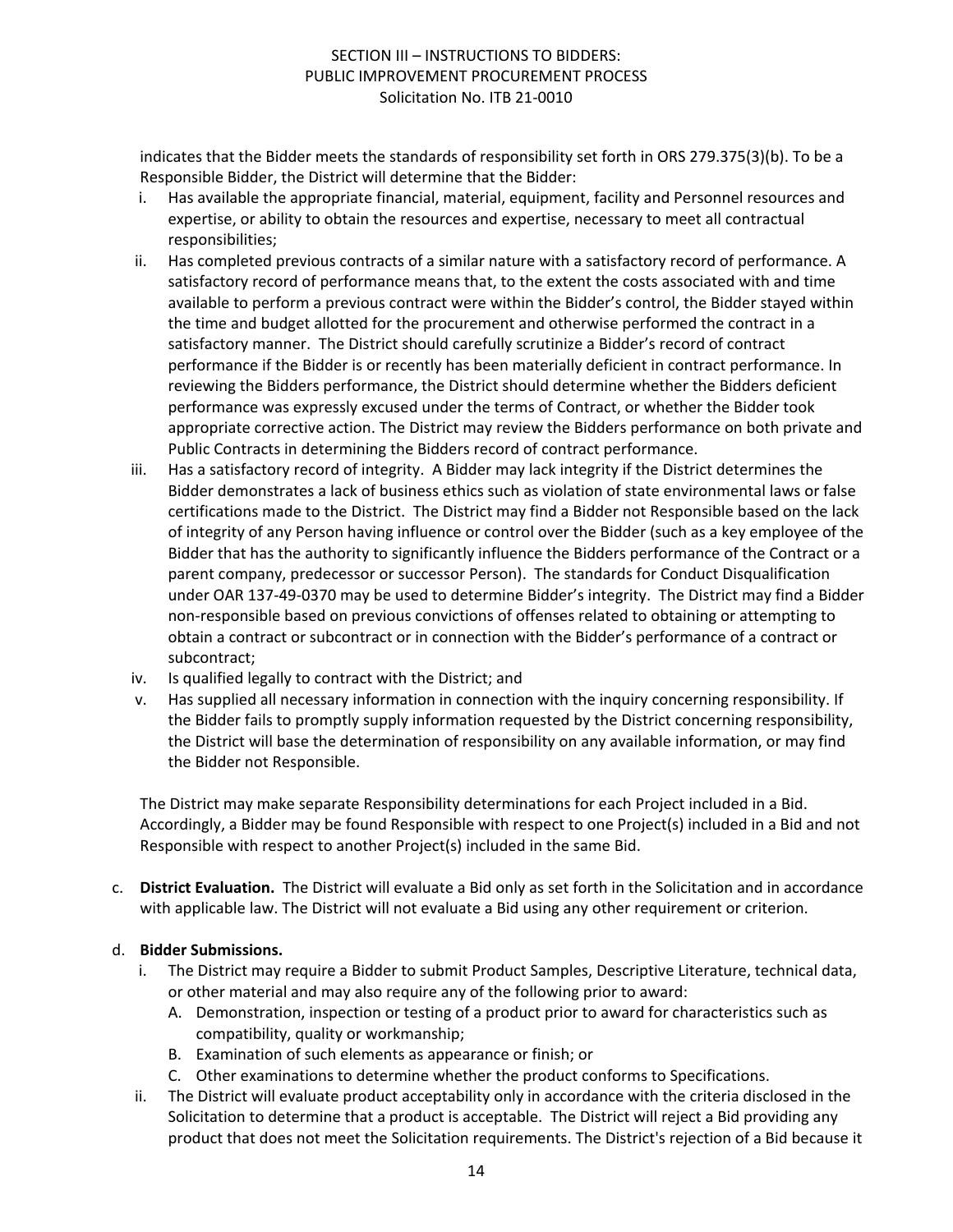offers non-conforming Work or materials is not Disqualification and is not appealable under ORS 279C.445.

- e. **Evaluation of Bids.** The District will use only objective criteria to evaluate Bids as set forth in the Solicitation. The District will evaluate Bids to determine which Responsible Bidder submitted the lowest Responsive Bid.
	- i. **Nonresident Bidders.** In determining the lowest Responsive Bid, the District will, in accordance with OAR 137-046-0310, add a percentage increase to the Bid of a nonresident Bidder equal to the percentage, if any, of the preference given to that Bidder in the state in which the Bidder resides.
	- ii. **Clarifications.** In evaluating Bids, the District may seek information from a Bidder only to clarify the Bidder's Bid. Such clarification must not vary, contradict or supplement the Bid. A Bidder must submit Written and Signed clarifications and such clarifications will become part of the Bidder's Bid.
	- iii. **Negotiation Prohibited.** The District will not negotiate scope of Work or other terms or conditions under an Invitation to Bid process prior to award.

## **16. NOTICE OF INTENT TO AWARD**

- a. **Notice.** At least seven (7) days before the Award of a Public Improvement Contract, the District will issue a Notice of the District's intent to Award the Contract or Contracts.
- b. **Form and Manner of Posting.** The form and manner of posting notice will conform to customary practices within the District's procurement system and may be made electronically.
- c. **Finalizing Award.** The District's Award will not be final until the later of the following:
	- Seven (7) Days after the date of the notice, unless the Solicitation provided a different period for protest; or
	- ii. The District provides a written response to all timely-filed protests that denies the protest and affirms the Award.
- d. **Prior Notice Impractical.** Posting of notice of intent to award will not be required when the District determines that it is impractical due to unusual time constraints in making prompt Award for its immediate procurement needs, documents the Contract file as to the reasons for that determination, and posts notice of that action as soon as reasonably practical.

## **17. DOCUMENTATION OF AWARD; AVAILABILITY OF AWARD DECISIONS**

- a. **Basis of Award.** After Award, the District will make a record showing the basis for determining the successful Bidder part of the District's Solicitation file.
- b. **Contract Document.** The District will deliver a fully executed copy of the final Contract to the successful Bidder (s).
- c. **Bid Tabulations and Award Summaries.** Upon request of any Person the District will provide tabulations of Awarded Bids.
- d. **Availability of Solicitation Files.** The District will make completed Solicitation files available for public review at the District or electronically.

## **18. NEGOTIATION WITH BIDDERS PROHIBITED**

Except as permitted by ORS 279C.340 and OAR 137-49-0430 when all Bids exceed the cost estimate, the District will not negotiate with any Bidder prior to Contract Award. After Award of the Contract, the District and Contractor may modify the resulting Contract only by change order or Amendment to the Contract in accordance with OAR 137-49-0910. If, pursuant to the evaluation procedures in this Solicitation, multiple Contracts area awarded to a single Contract deductive change orders may be issued after Contract award to realize any additional cost savings attributable to the multiple awards.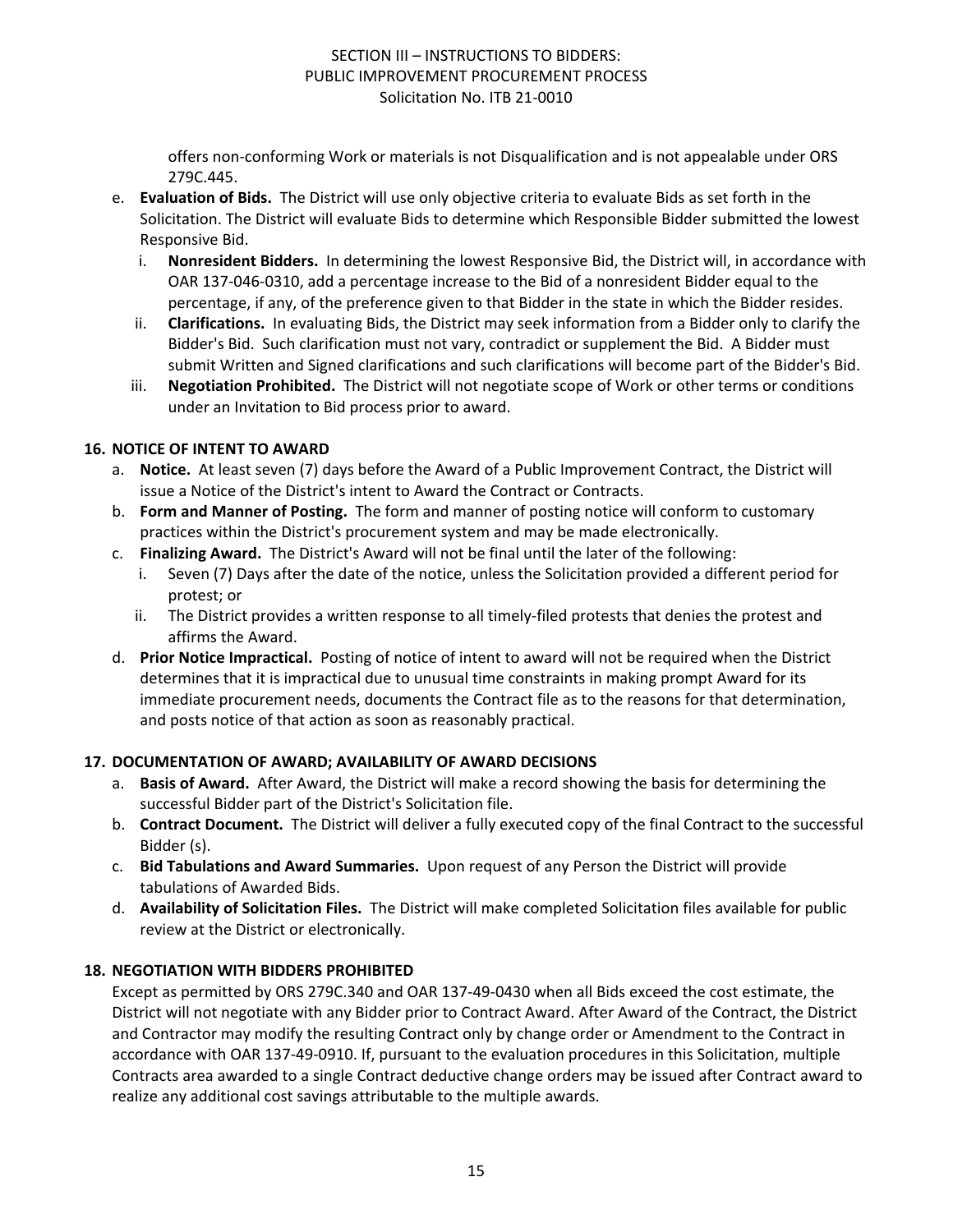## **19. NEGOTIATION WHEN BIDS EXCEED COST ESTIMATE**

- **a. Generally.** In accordance with ORS 279C.340, if all Responsive Bids from Responsible Bidders on a Project included in this Solicitation exceed the District's Project-specific Cost Estimate ("Cost Estimate"), prior to Contract Award the District may negotiate Value Engineering and Other Options with the Responsible Bidder submitting the lowest, Responsive Bid for each Project in an attempt to bring the Project within the District's Cost Estimate.
- **b. Rejection of Bids.** In determining whether all Responsive Bids from Responsible Bidders exceed the Cost Estimate, only those Bids that have been formally rejected, or Bids from Bidders who have been formally disqualified by the District, will be excluded from consideration. The foregoing may apply to a Bid in whole or in part.
- **c. Scope of Negotiations.** The District will not proceed with Contract Award if the scope of the Project is significantly changed from the original Bid. The scope is considered to have been significantly changed if the pool of competition would likely have been affected by the change.
- **d. Discontinuing Negotiations.** The District may discontinue negotiations at any time and will do so if it appears to the District that the apparent low Bidder is not negotiating in good faith or fails to share cost and pricing information upon request. Failure to rebid any portion of the project, or to obtain subcontractor pricing information upon request, will be considered a lack of good faith.
- **e. Limitation.** Negotiations may be undertaken only with the lowest Responsive, Responsible Bidder pursuant to ORS 279C.340. That statute does not provide any additional authority to further negotiate with Bidders next in line for Contract Award.

## **20. REJECTION OF BIDS**

#### **a. Rejection of a Bid.**

- i. The District may reject any Bid upon finding that to accept the Bid may impair the integrity of the Procurement process or that rejecting the Bid is in the public interest. The District may reject a Bid in whole or in part (i.e., specific Projects).
- ii. The District will reject a Bid upon the District's finding that the Bid:
	- A. Is contingent on the District's acceptance of terms and conditions (including Specifications) that differ from the Solicitation;
	- B. Takes exception to terms and conditions (including Specifications);
	- C. Attempts to prevent public disclosure of matters in contravention of the terms and conditions of the Solicitation or in contravention of applicable law;
	- D. Offers Work that fails to meet the Specifications of the Solicitation;
	- E. Is late;
	- F. Is not in substantial compliance with the Solicitation;
	- G. Is not in substantial compliance with all prescribed public Solicitation procedures.
- iii. The District will reject a Bid upon the District's finding that the Bidder:
	- A. Has not been prequalified under ORS 279C.430 and the District required mandatory prequalification;
	- B. Has been Disqualified;
	- C. Has been declared ineligible under ORS 279C.860 by the Commissioner of Bureau of Labor and Industries and the Contract is for a Public Work;
	- D. Is listed as not qualified by the Construction Contractors Board, if the Contract is for a Public Improvement;
	- E. Has not met the requirements of ORS 279A.105 if required by the Solicitation;
	- F. Has not submitted properly executed Bid or Proposal security as required by the Solicitation;
	- G. Has failed to provide the Certification of Non-Discrimination required under OAR 137-049- 0440(3);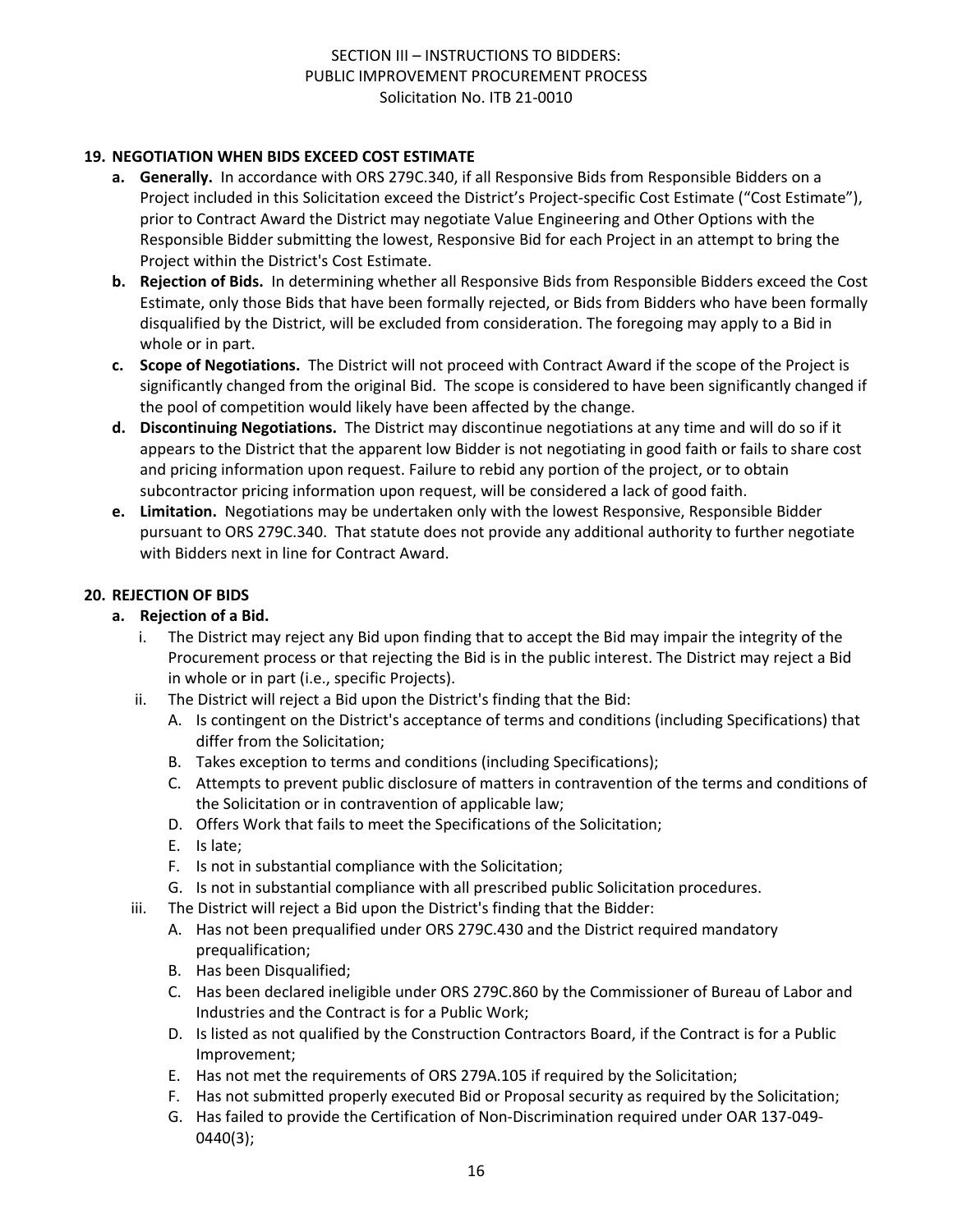- H. Is not Responsible. See OAR 137-049-0390(2) regarding District determination that the Bidder has met statutory standards of responsibility.
- b. **Form of Business.** The District may investigate any Person submitting a Bid. The investigation may include that Person's officers, Directors, Owners, affiliates, or any other Person acquiring ownership of the Person to determine application of this rule or to apply the Disqualification provisions of ORS 279C.440 to 279C.450 and OAR 137-049-0370.
- c. **Certification of Non-Discrimination.** The Bidder must certify and deliver to the District as part of their Bid, written certification (see attached Bidder Certification) that the Bidder has not discriminated and will not discriminate against any disadvantaged business enterprise, minority-owned business, womenowned business, emerging small business, or business that a service-disabled veteran owns, in obtaining any required subcontracts. Failure to do so will be grounds for disqualification.
- d. **Rejection of all Bids.** The District may reject all Bids for good cause upon the District's Written finding it is in the public interest to do so. The District will notify all Bidders of the rejection of all Bids, along with the good cause justification and finding.
- e. **Criteria for Rejection of All Bids.** The District may reject all Bids received or, all Bids for a single Project or group of Projects upon a Written finding (respective to the Project[s] for which all Bids are being rejected) that:
	- i. The content of or an error in the Solicitation, or the Solicitation process unnecessarily restricted competition for the Contract;
	- ii. The price, quality or performance presented by the Bidders is too costly or of insufficient quality to justify acceptance of the Bids;
	- iii. Misconduct, error, or ambiguous or misleading provisions in the Solicitation threaten the fairness and integrity of the competitive process;
	- iv. Causes other than legitimate market forces threaten the integrity of the competitive Procurement process. These causes include, but are not limited to, those that tend to limit competition such as restrictions on competition, collusion, corruption, unlawful anti-competitive conduct and inadvertent or intentional errors in the Solicitation;
	- v. The District cancels the Solicitation in accordance with OAR 137-049-0270; or
	- vi. Any other circumstance indicating that awarding the Contract would not be in the public interest.

## **21. PROTEST OF CONTRACTOR SELECTION, CONTRACT AWARD**

- a. **Purpose.** An adversely affected or aggrieved Bidder must exhaust all avenues of administrative review and relief before seeking judicial review of the District's Contractor selection or Contract Award decision.
- b. **Notice of Intent to Award.** Unless otherwise provided in the Solicitation, the District will provide written notice to all Bidders of the District's intent to award the Contract. Delivery of such notice shall be via posting on ORPIN. The District's Award will not be final until the later of the following:
	- i. Seven (7) days after the date of the notice, unless the Solicitation provided a different period for protest; or
	- ii. The District provides a written response to all timely-filed protests that denies the protest and affirms the Award.

## **c. Right to Protest Award.**

- i. An adversely affected or aggrieved Bidder may submit to the District a Written protest of the District's intent to award within seven (7) days after issuance of the notice of intent to award the Contract, unless a different protest period is provided under the Solicitation.
- ii. The Bidders protest must be in Writing and must specify the grounds upon which the protest is based.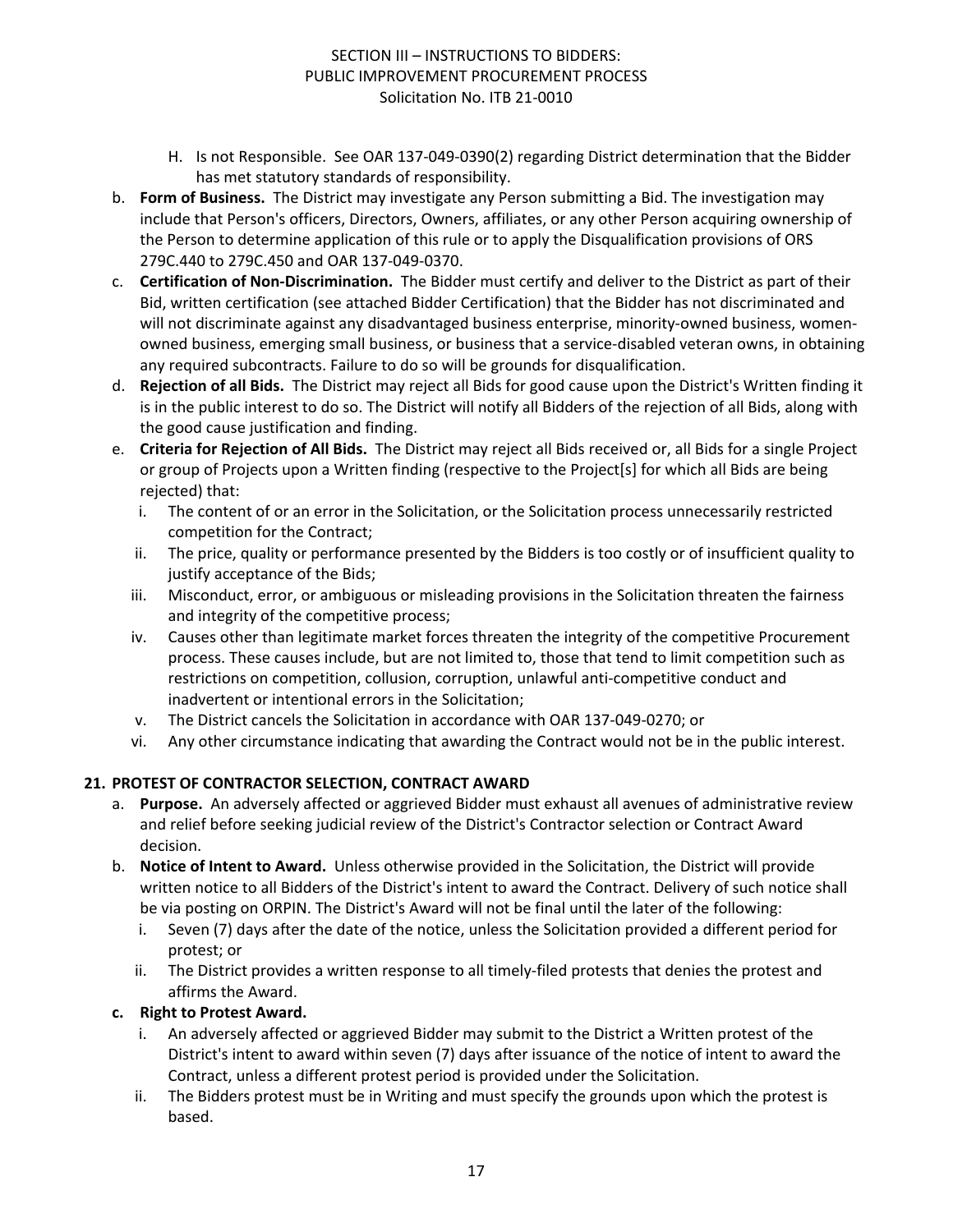- iii. A Bidder is adversely affected or aggrieved only if the Bidder is eligible for Award of the Contract as the Responsible Bidder submitting the lowest Responsive Bid and is next in line for Award, i.e., the protesting Bidder must claim and state specific reasons why all lower Bidders are ineligible for Award:
	- A. Because their Bids were non-responsive; or
	- B. The District committed a substantial violation of a provision in the Solicitation or of an applicable Procurement statute or administrative rule, and the protesting Bidder was unfairly evaluated and would have, but for such substantial violation, been the Responsible Bidder offering the lowest Responsive Bid.
- iv. The District will not consider a protest submitted after the time period established in this Rule or such different period as may be provided in the Solicitation.
- v. Notwithstanding all other applicable laws, rules, and processes that would allow the District to move forward with Contract Award and/or Work under Contracts resulting from this Solicitation, the District may, prior to resolution of any Protests received, award a Contract or Contracts that are not subject to such Protests.
- d. **Authority to Resolve Protests.** The District's Purchasing Manager will settle or resolve a written protest submitted in accordance with the requirements of this Rule.
- e. **Decision.** If a protest is not settled, the Superintendent, or designee, will promptly issue a written decision on the protest. Judicial review of this decision will be available if provided by statute.
- f. **Award.** The successful Bidder must promptly execute the Contract after the Award is final. The District will execute the Contract only after it has obtained all applicable required documents and approvals.

**22. BID COSTS**: The District is not liable for any costs incurred by the Bidder in its Bid preparation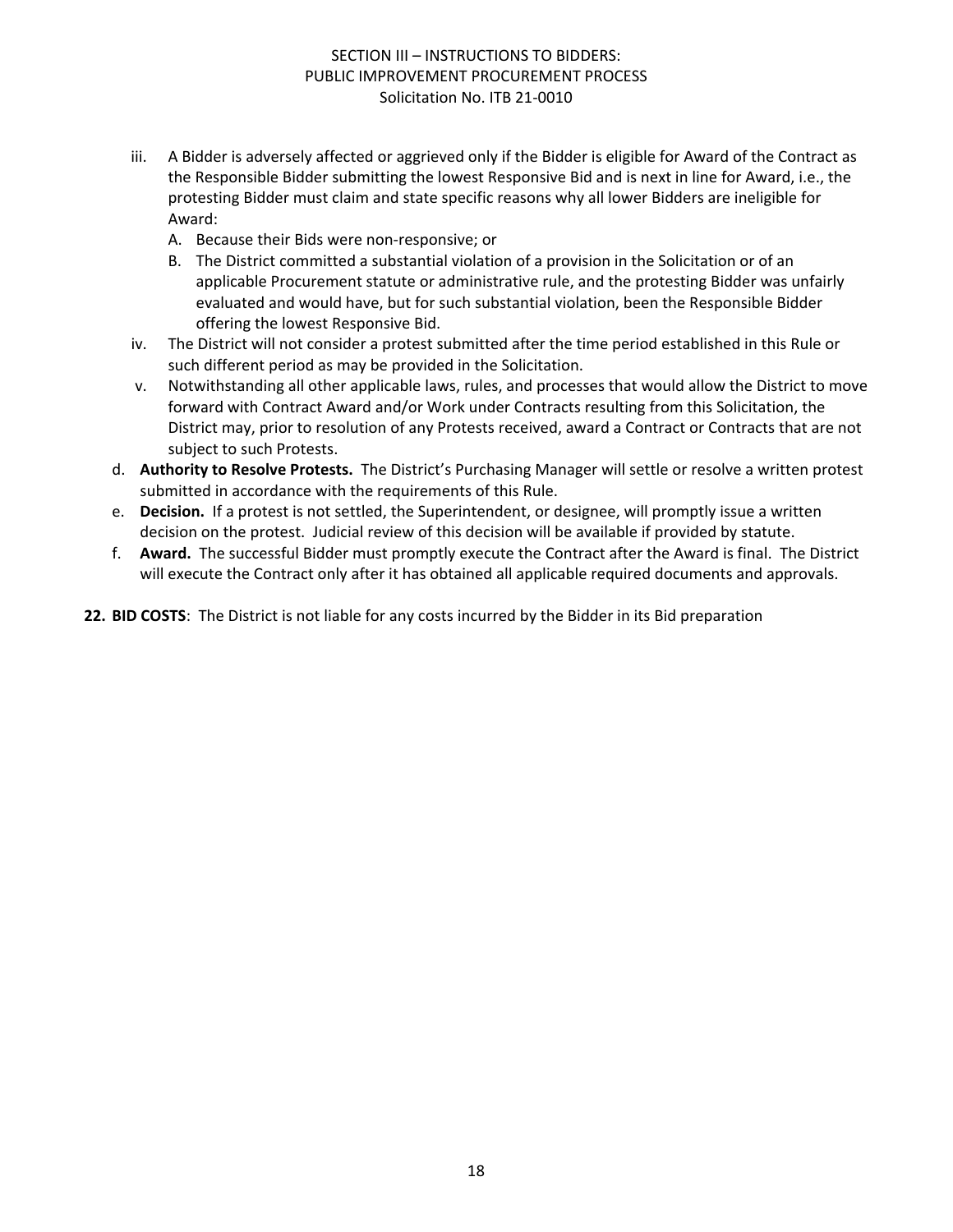#### **1. PUBLIC WORKS REQUIREMENTS**

This solicitation will result in a Contract for a Public Work subject to ORS 279C.800 to 279C.870 or the Davis-Bacon Act (40 U.S.C. 3141 et seq., if applicable). No Bid will be received or considered by the District unless the Bid contains a statement by the Bidder that the provisions of ORS 279C.800 to 279C.870 (prevailing wage rates paid to employees) or the Davis Bacon Act (40 U.S.C. 3141 et seq, if applicable) are to be complied with (see Bidder Certification).

### **2. REGISTRATION REQUIREMENTS**

Bidders must be currently registered with the Construction Contractors Board as required by ORS 701.021, licensed by the Sate Landscape Contractors Board, as required by ORS 671.530, or licensed by the Department of Environmental Quality, as required by ORS 468A.710 (Air Quality) , if required, holding the proper registration for the work contemplated herein, at the time of Bid submittal. All Subcontractors participating in the project must be similarly registered with the Construction Contractors Board, State Landscape Contractors Board or Department of Environmental Quality, as required, at the time they propose to engage in subcontract work. The CCB registration requirements apply to all public works contracts unless superseded by federal law.

## **3. BOLI/PWR REQUIREMENTS**

All contractors and subcontractors will abide by the latest determination of the minimum wage rates as scheduled and published for this region by the U.S. Department of Labor and the Oregon Bureau of Labor and Industries and will abide by all amendments, decisions, and related regulations of these agencies. Specifically:

- a. The Contractor is required to pay workers not less than prevailing wage rates for the Region #2 through the contract period.
- b. If the Contractor fails to pay for labor and services the District can pay and will withhold these amounts from payments to the Contractor. OAR 839-025-0020(2)(a).
- c. The Contractor is required to pay weekly, holiday (including weekends) and daily overtime as required. OAR 839-025-0020(2)(b).
- d. The existing 'prevailing rate of wage' as published by the Oregon Bureau of Labor and Industries are the Prevailing Wage Rates for Public Works Contracts in Oregon effective July 1, 2021 and PWR amendment dated October 1, 2021. They may be found at the following website: [http://www.oregon.gov/boli/WHD/PWR/Pages/pwr\\_state.aspx](http://www.oregon.gov/boli/WHD/PWR/Pages/pwr_state.aspx), and are incorporated herein by this reference.

#### **4. BONDS: PERFORMANCE, PAYMENT AND PUBLIC WORKS**

#### **a. Performance and Payment Bonds.**

- i. Pursuant to ORS 279C.380, the Contractor must furnish bonds covering the faithful performance of the Contact and payment of obligations arising there under. Bonds are to be obtained through a company that is authorized and licensed by the Oregon Insurance Commissioner. The bonding company must be listed on the most current US Government Treasury list, Department Circular 570 or approved PRIOR TO BID SUBMISSION by the District. The cost of the Bonds must be included in the Contract Sum. The amount of each Bond must be equal to 100 percent of the Contract Sum. Performance and Payment Bonds must be the AIA A312 or as approved by the District.
- ii. Bonds must be effective from the Contract date through the Final Completion of the Contract.
- iii. Failure to adhere to these requirements may be grounds for rejection of the Bid.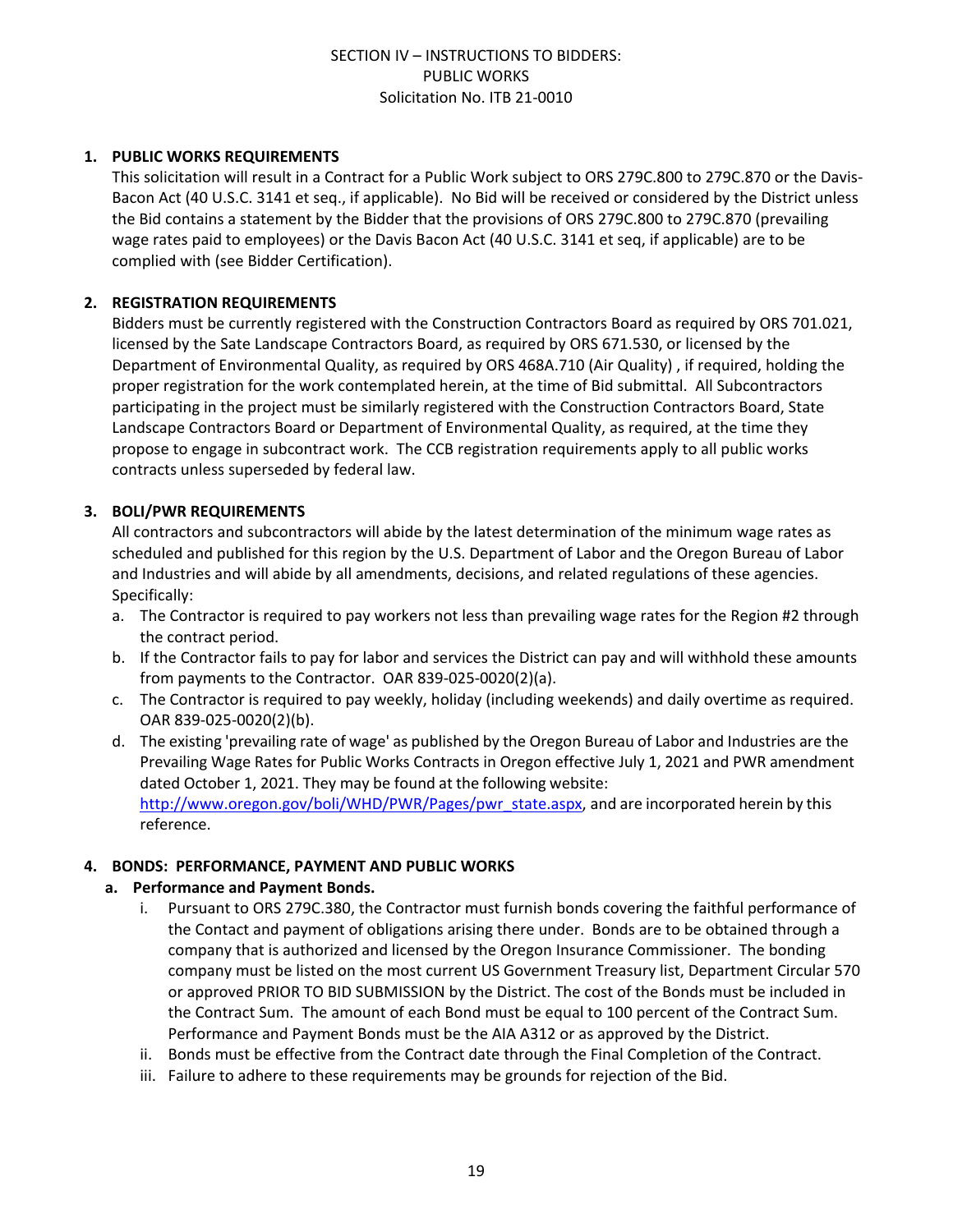## **b. Public Works Bond.**

- i. Contractors who work on public works projects, subject to the PWR law, are required to file a \$30,000 Public Works Bond to be used exclusively for unpaid wages determined to be due by BOLI. Proof of this bond in effect must be provided to the District prior to Contract signing, after the award of this solicitation.
- ii. General Contractors are required to verify that subcontractors have filed a public works bond before permitting a subcontractor to start work on a project.
- iii. ORS 279C.836 provides exemptions from the bond requirements for certified disadvantaged, minority, women, service-disabled veteran owned or emerging small business enterprises. It is the Contractor's responsibility to notify the District if an exemption applies to the Contractor.
- iv. The Public Works Bond must be furnished by a surety company authorized to do business in Oregon
- c. **Time for Submission.** The apparent successful Bidder must promptly furnish the required performance security upon the District's request. If the Bidder fails to furnish the security as requested, the District may reject the Bid and award the Contract to the Responsible Bidder with the next lowest Responsive Bid, and, at the District's discretion, the Bidder must forfeit its Bid Bond.

## **5. SUBSTITUTE CONTRACTOR**

If the Contractor provided a performance bond, the District may afford the Contractor's surety the opportunity to provide a substitute Contractor to complete performance of the Contract. A substitute Contractor must perform all remaining contract Work and comply with all terms and conditions of the Contract, including the provisions of the performance bond and the payment bond. Such substitute performance does not involve the Award of a new Contract and will not be subject to the competitive procurement provisions of ORS Chapter 279C.

#### **6. FOREIGN CONTRACTOR**

If the Contract Price exceeds \$10,000 and the Contractor is a Foreign Contractor, the Contractor must promptly report to the Oregon Department of Revenue on forms provided by the Department of Revenue, the Contract Price, terms of payment, Contract duration and such other information as the Department of Revenue may require before final payment can be made on the Contract. A copy of the report must be forwarded to the District. The District will satisfy itself that the above requirements have been complied with before it issues final payment on the Contract.

#### **7. CERTIFIED PAYROLL WITHHOLDING**

- a. If a prime contractor does not file certified payroll as required (at least once per month), the District will withhold 25% of amounts due to the prime contractor, in addition to any other required Retainage.
- b. If a first-tier subcontract does not file certified payroll reports as required, the prime contractor must withhold 25% of amounts due the first-tier subcontractor.
- c. Once certified payroll reports are submitted, the District or prime contractor are to pay amounts withheld within 14 days.
- d. Neither the District nor the prime contractor is required to verify the accuracy of the contents of the certified payroll reports.

## **8. DRUG TESTING REQUIREMENT**

ORS 279C.505(2) requires that all public improvement contracts contain a provision requiring contractors to demonstrate that an employee drug-testing program is in place. Bidders are therefore required to certify that they have an employee drug-testing program in place that applies to all employees and will maintain a drug-testing program at all times during the performance of the awarded Contract. Failure to maintain a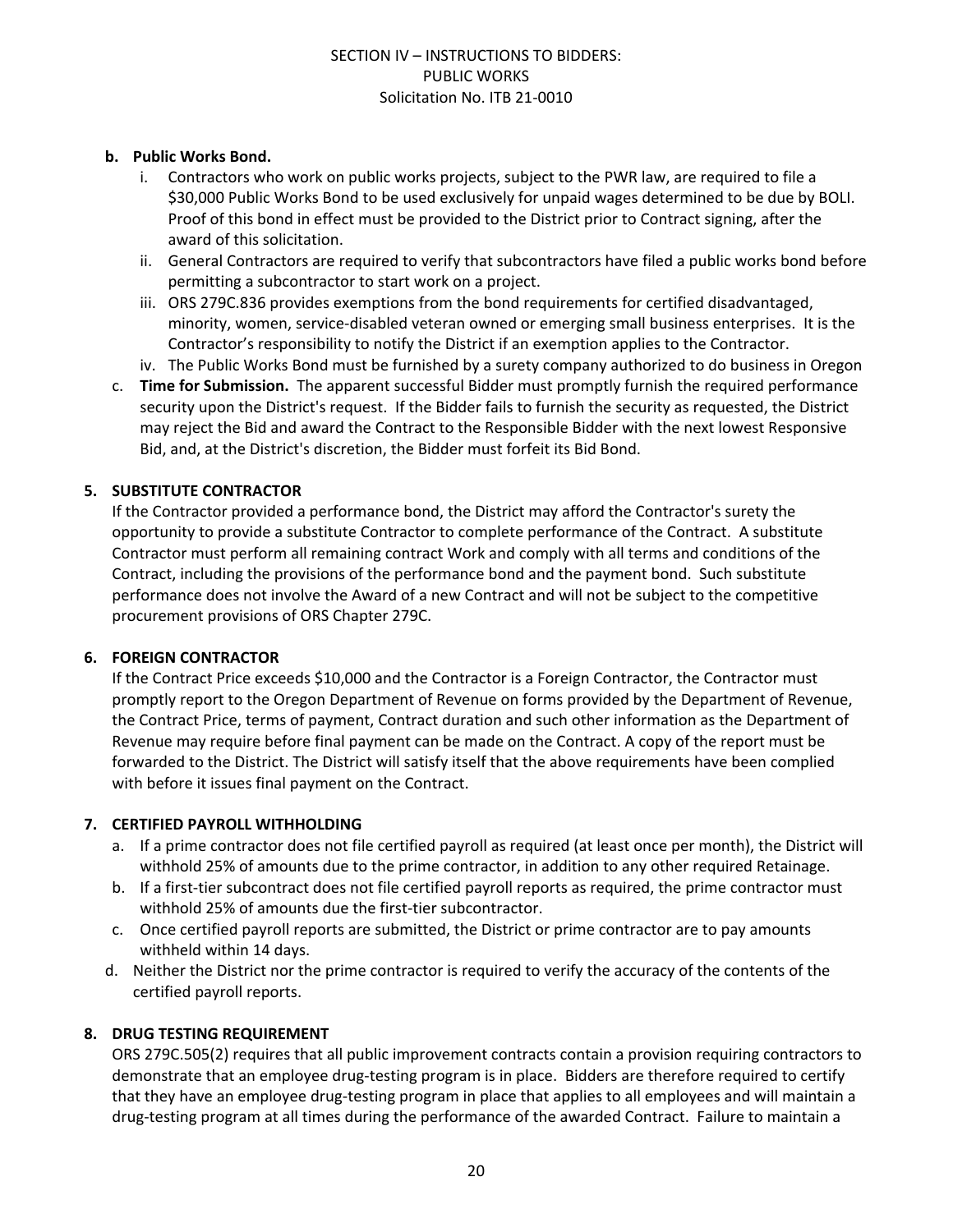program will constitute a material breach of contract. The use of drugs, alcohol, or any tobacco products is prohibited on all District property.

## **9. OTHER TERMS AND CONDITIONS:**

The Contractor must understand and agree to comply with the following:

- a. Provide prompt payment to all Persons supplying labor or material for the performance of the work; Pay all contributions or amounts due the Industrial Accident Fund; Not permit any lien or claim to be filed or prosecuted against the District; and Pay to the Department of Revenue all sums withheld from employees. (ORS 279C.505(1));
- b. Demonstrate that an employee drug testing program is in place. (ORS 279C.505(2));
- c. If the Contract calls for demolition Work described in ORS 279C.510(1), the Contractor is required to salvage or recycle construction and demolition debris, if feasible and cost-effective;
- d. If the Contract calls for lawn or landscape maintenance, the Contractor is required to compost or mulch yard waste material at an approved site, if feasible and cost effective (ORS 279C.510(2);
- e. If the Contractor fails, neglects or refuses to pay promptly a person's claim for labor or services provided to the contractor or a subcontractor, the District may pay the amount of the claim to the person that provides the labor or services and charge the amount of the payment against funds due or to become due the contractor, as set forth in ORS 279C.515(1);
- f. If the Contractor or a first-tier subcontractor fails, neglects or refuses to pay a person that provides labor or materials in connection with the public improvement contract within 30 days after receiving payment from the contracting agency or a contractor, the contractor or first-tier subcontractor owes the person the amount due plus interest charges. (ORS 279C.515(2));
- g. If the Contractor or a subcontractor fails, neglects or refuses to pay a person that provides labor or materials in connection with the public improvement contract, the person may file a complaint with the Construction Contractors Board, unless payment is subject to a good faith dispute as defined in ORS 279C.580. (ORS 279C.515(3));
- h. Abide by maximum hours of labor and overtime, as set forth in ORS 279C.520(1);
- i. Provide employer notice to employees of hours and days that employees may be required to work, as set forth in ORS 279C.520(2);
- j. Abide by environmental and natural resources regulations (ORS 279C.525);
- k. Make required payments for medical care and certain services related to sickness and injury to employees, as set forth in ORS 279C.530(1);
- l. Understand all employers, including Contractor, that employ subject workers who work under this Contract in the State of Oregon must comply with ORS 656.017 and provide the required Workers' Compensation coverage, unless such employers are exempt under ORS 656.126. Contractor must ensure that each of its subcontractors complies with these requirements. (ORS 279C.530(2));
- m. Abide by maximum hours, holidays and overtime (ORS 279C.540);
- n. Abide by time limitation on claims for overtime (ORS 279C.545);
- o. Pay prevailing wage rates, including subcontractors (ORS 279C.800 to 279C.870);
- p. File required BOLI Public Works bond(s) including subcontractors, as set forth in ORS 279C.830(2);
- q. Follow Retainage rules (ORS 279C.550 to 279C.570);
- r. Abide by prompt payment policy, progress payments, rate of interest (ORS 279C.570);
- s. Maintain relations with subcontractors (ORS 279C.580);
- t. Make notice of claim (ORS 279C.605);
- u. Provide Affidavit of Compliance with the Oregon tax laws in accordance with ORS 305.385; and
- v. Certify that all subcontractors performing Work described in ORS 701.005(2) (i.e., construction Work) will be registered with the Construction Contractors Board, licensed by the State Landscape Contractors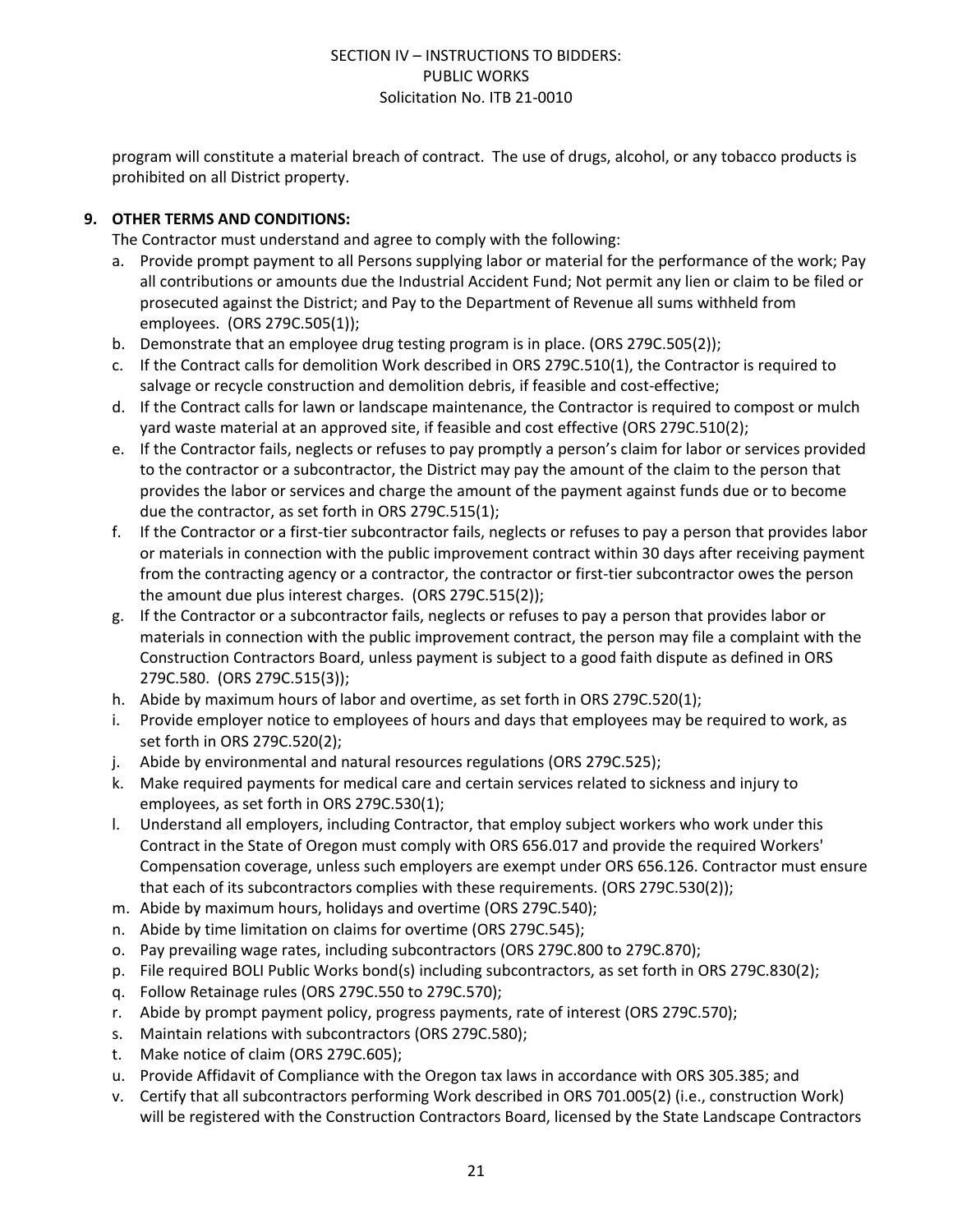Board in accordance with ORS 701.021 to 701.050, or licensed under ORS 468A.720 (Air Quality), if required, before the subcontractors commence Work under the Contract.

- w. Assignment or Transfer Restricted. Unless otherwise provided in the Contract, the Contractor must not assign, sell, dispose of, or transfer rights, or delegate duties under the Contract, either in whole or in part, without the District's prior Written consent. Unless otherwise agreed by the District in Writing, such consent will not relieve the Contractor of any obligations under the Contract. Any assignee or transferee will be considered the agent of the Contractor and be bound to abide by all provisions of the Contract. If the District consents in Writing to an assignment, sale, disposal or transfer of the Contractor's rights or delegation of Contractor's duties, the Contractor and its surety, if any, must remain liable to the District for complete performance of the Contract as if no such assignment, sale, disposal, transfer or delegation had occurred unless the District otherwise agrees in Writing.
- x. In accordance with OAR 333-01901030, all persons engaged to provide goods and/or services at a school or school-based program which takes place at or in school facilitates **and who has direct/indirect contact with students**, must be vaccinated against COVID-19 or have a documented medical or religious exception. Unvaccinated persons, regardless of exception status, may not perform work which takes place at or in school facilities if they may have direct/indirect contact with students.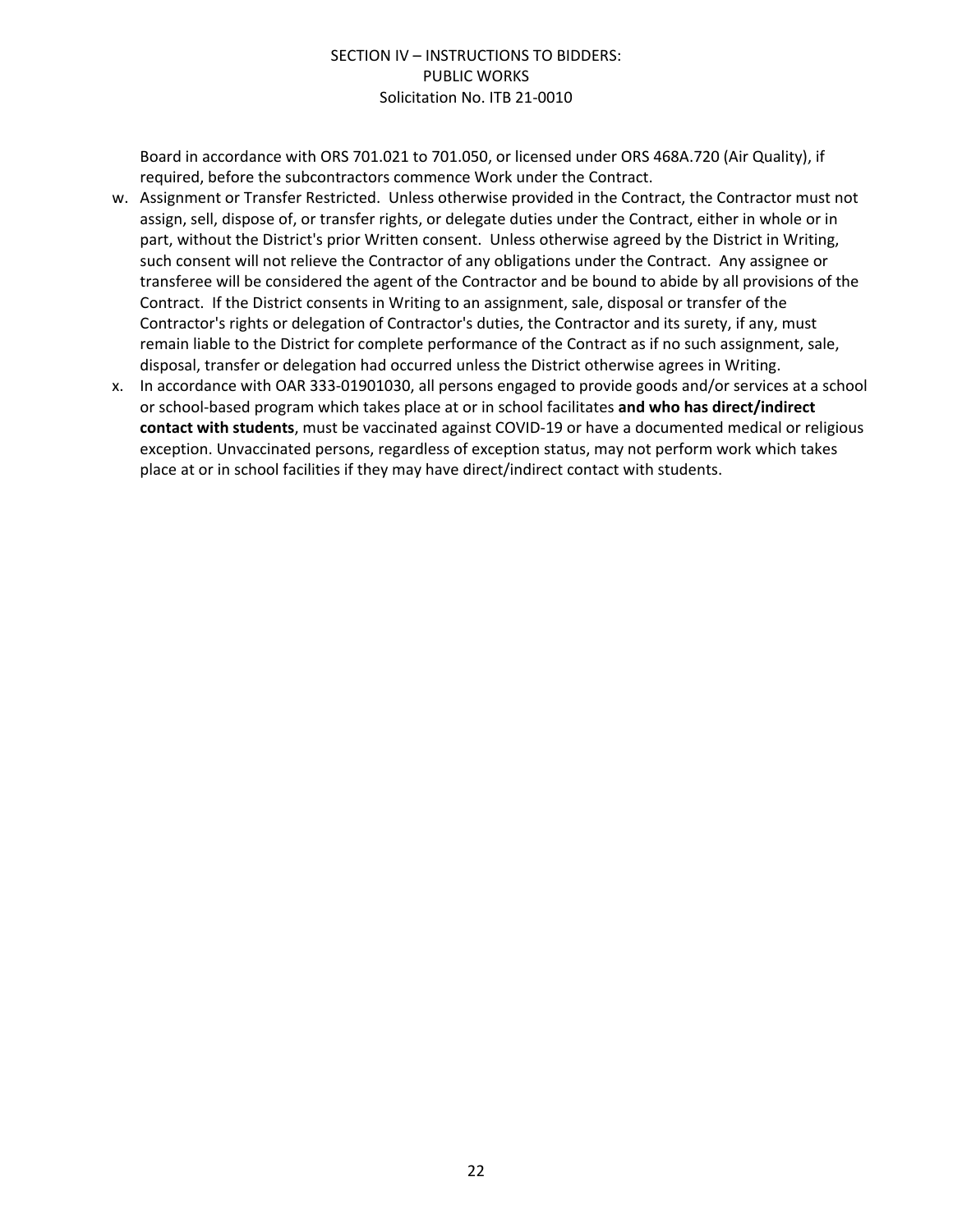## SECTION V – ATTACHMENTS Solicitation No. ITB 21-0010

#### **1. BID PREPARATION:**

- a. Bidder must complete and return as its Bid, the required Affidavit, Certifications and Forms included as Attachments to this Solicitation. (See Attached Bid Submission Checklist)
- b. Failure to complete, **sign**, and submit these and any other document(s) as requested or required in accordance with this Solicitation may be grounds to declare the Bid nonresponsive.

#### **2. FORMS**

- a. The attached forms are to be included in Bid.
- b. Copies of the included forms (See Attached Bid Submission Checklist) are to be completed and submitted by the Bidder along with other required documents as required by the Instructions to Bidders.
- c. **References.** If the Bidder has performed any project or work with the District in the last ten (10) years, one of the references must be from the Bidder's most recent contract with the District.

#### **3. FORM OF AGREEMENT**

The form of construction agreement to be used between the District and the General Contractor for the Project is the AIA Document A101-2017 and AIA Document A201-2017 as issued by the Beaverton School District. Any references and/or requirements of the General Contractor to the District must apply to subcontractors' requirements to the District and General Contractor. A sample Copy of the AIA Document A101-2017 and AIA Document A201-2017 as issued by Beaverton School District are included herein.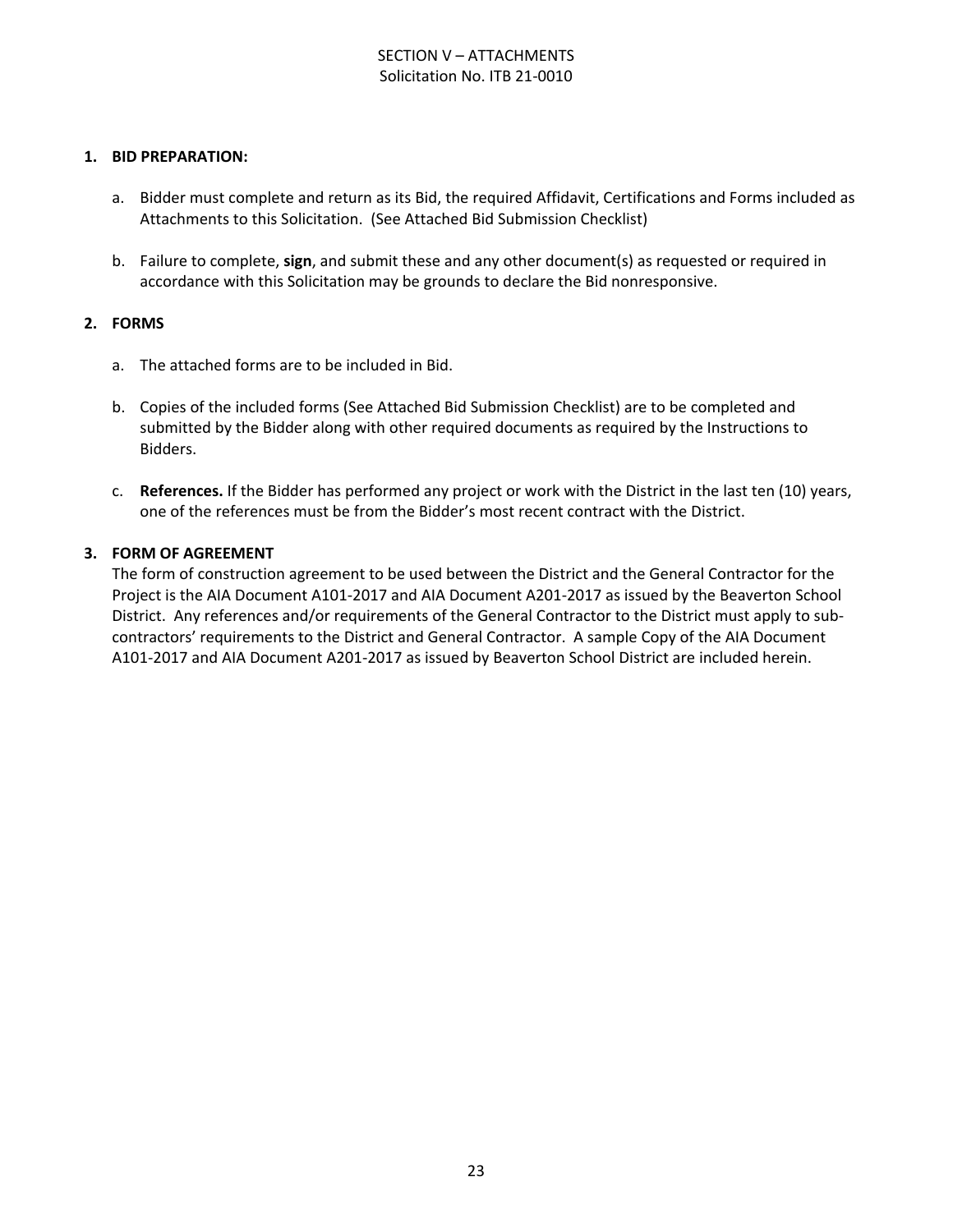#### SECTION V – ATTACHMENTS Solicitation No. ITB 21-0010

## **BID SUBMISSION CHECKLIST**

## **ALL AFFIDAVITS, CERTIFICATIONS, FORMS AND BID CONTENT REQUIREMENTS AS SPECIFIED IN SECTION V MUST BE INCLUDED AS PART OF THE BID.**

#### **\_\_\_\_ REQUIRED AFFIDAVIT, CERTIFICATIONS AND FORMS**

The following affidavit, certifications and forms must be completed **and signed** by the person authorized to represent the Bidder regarding all matters related to the Bid and authorized to bind the Bidder to the agreement. Failure to submit any of the required, completed, **and signed** affidavits/certifications/forms may be grounds to declare the Bid nonresponsive.

| BIDDER CERTIFICATION - This serves as the cover sheet for your Bid. (Attachment A)                         |
|------------------------------------------------------------------------------------------------------------|
| BID SCHEDULES. (Attachment B)                                                                              |
| BID SECURITY (Bid Bond). (Attachment C)                                                                    |
| AFFADAVIT OF NON-COLLUSION / COMPLIANCE WITH TAX LAWS. (Attachment D)                                      |
| NON-CONFLICT OF INTEREST CERTIFICATION. (Attachment E)                                                     |
| BIDDER RESPONSIBILITY FORM - All Pages. (Attachment F)                                                     |
| BIDDER REFERENCE FORMS – Include the # specified on the form. See SECTION V Paragraph 2.<br>(Attachment G) |
| FIRST-TIER SUBCONTRACTOR DISCLOSURE FORM (Attachment H)                                                    |
|                                                                                                            |

The Bidder is **encouraged** to use the following attachment to identify their Bid. It is provided for the Bidder's convenience and is **NOT** required.

**\_\_\_\_\_\_\_\_\_\_\_\_\_\_\_\_\_\_\_\_\_\_\_\_\_\_\_\_\_\_\_\_\_\_\_\_\_\_\_\_\_\_\_\_\_\_\_\_\_\_\_\_\_\_\_\_\_\_\_\_\_\_\_\_\_\_\_\_\_\_\_\_\_\_\_\_\_\_\_\_\_\_\_\_\_\_\_\_\_\_\_**

The following attachment(s) are **NOT** to be returned with the Bid. Bidders must review the content of these attachment(s).

**\_\_\_\_\_\_\_\_\_\_\_\_\_\_\_\_\_\_\_\_\_\_\_\_\_\_\_\_\_\_\_\_\_\_\_\_\_\_\_\_\_\_\_\_\_\_\_\_\_\_\_\_\_\_\_\_\_\_\_\_\_\_\_\_\_\_\_\_\_\_\_\_\_\_\_\_\_\_\_\_\_\_\_\_\_\_\_\_**

ATTACHMENT I Sample AIA A101 Contract and AIA A201 General Conditions (separate file in ORPIN)

ATTACHMENT J Drawings

ATTACHMENT K Specifications

ATTACHMENT L During Solicitation Substitution Request Form

This checklist is provided for the Bidder's convenience in assembling their Bid and is NOT required to be returned with the Bid.

**\_\_\_\_\_\_\_\_\_\_\_\_\_\_\_\_\_\_\_\_\_\_\_\_\_\_\_\_\_\_\_\_\_\_\_\_\_\_\_\_\_\_\_\_\_\_\_\_\_\_\_\_\_\_\_\_\_\_\_\_\_\_\_\_\_\_\_\_\_\_\_\_\_\_\_\_\_\_\_\_\_\_\_\_\_\_\_\_\_\_\_**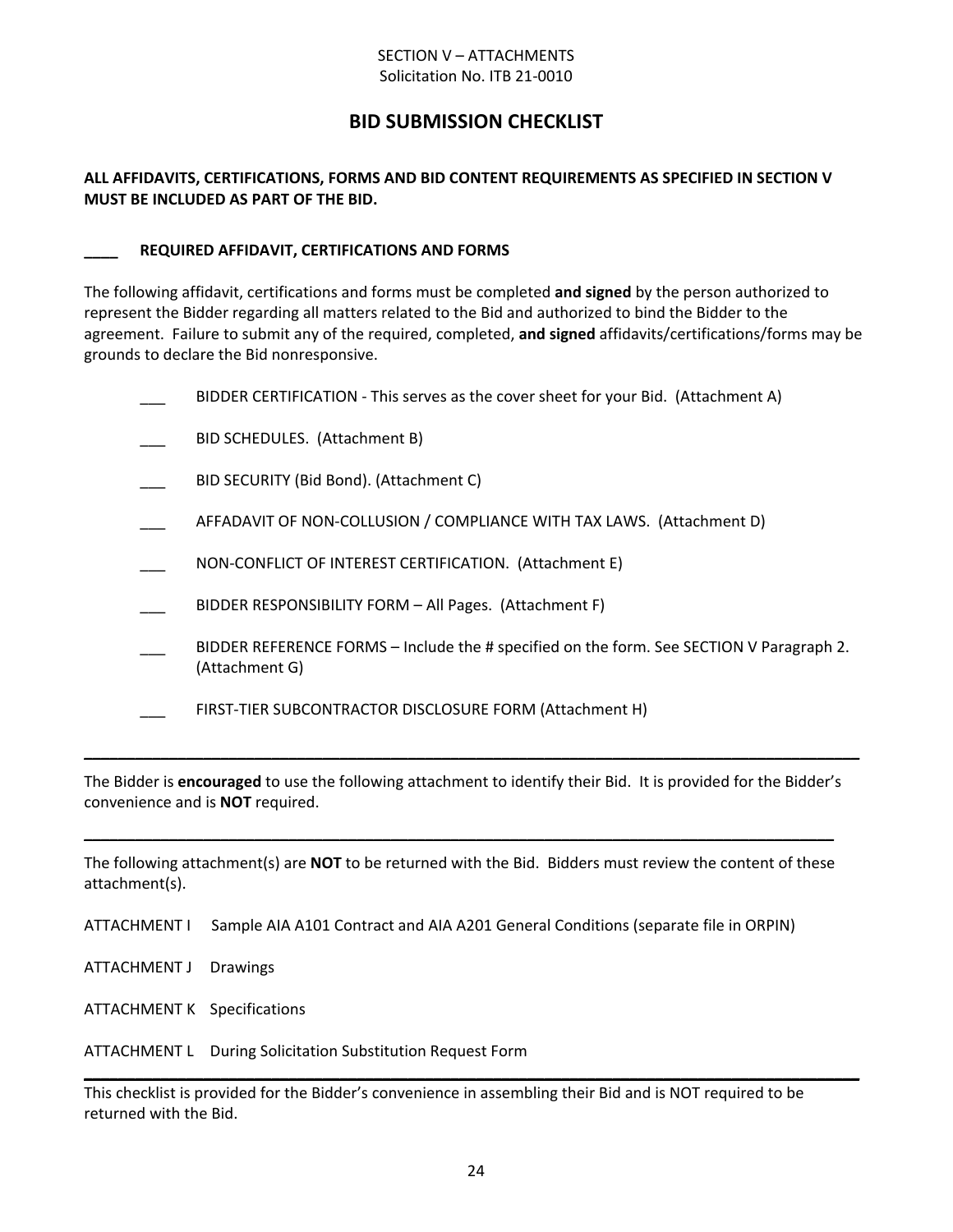

## **BIDDER CERTIFICATION**

| <b>Sign</b>       |                                                                                                                                                                                                                                |                                      |
|-------------------|--------------------------------------------------------------------------------------------------------------------------------------------------------------------------------------------------------------------------------|--------------------------------------|
| Name:             | <u> 1989 - Johann Stoff, deutscher Stoffen und der Stoffen und der Stoffen und der Stoffen und der Stoffen und der</u><br>(Please type or print)                                                                               | Phone: _____________________________ |
| Title:            |                                                                                                                                                                                                                                |                                      |
|                   |                                                                                                                                                                                                                                |                                      |
|                   | Firm/Company Name: The company of the company of the company of the company of the company of the company of the company of the company of the company of the company of the company of the company of the company of the comp |                                      |
| Physical Address: |                                                                                                                                                                                                                                |                                      |
| City, State, Zip: |                                                                                                                                                                                                                                |                                      |

- 1. The Bidder certifies that he or she has read and understands the Drawings, Specifications, Addenda, Contract and all other documents pertaining to this Project.
- 2. The Bidder, having become completely familiar with the local conditions and legal requirements affecting the cost of Work at the place where Work is to be executed, and having carefully examined the site conditions as they currently exist, agrees to provide all labor, materials, plant, equipment, transportation and other facilities and services as necessary and/or required to execute all of the Work described by the aforesaid documents will be provided and within the time specified.
- 3. The Bidder acknowledges that the Project Milestones in Section II STATEMENT OF WORK includes certain specific dates. These dates must be adhered to unless modified by mutual agreement between Contractor and the Owner. All dates indicate 5:00 PM Pacific Time.

The Bidder agrees to complete the work within the number of calendar days as stipulated in the Contract and to meet the Milestones and Specific Dates set forth above and acknowledges that his/her failure to achieve Completion by these stipulated dates, or by any Owner authorized extension thereto, subjects the Bidder to liquidated damages for failure to perform, as further defined in the Contracts.

- 4. The Bidder agrees to execute the formal Contract within five (5) days from date of Notice of Acceptance of this Bid. In the event the undersigned fails or neglects to execute the Contract and the undersigned is considered having abandoned the Contract by the Owner, the Bid security will be forfeited.
- 5. The Bidder acknowledges that he or she that signs this Bid is fully authorized to sign on behalf of the firm listed and to fully bind the firm listed to all conditions and provisions thereof.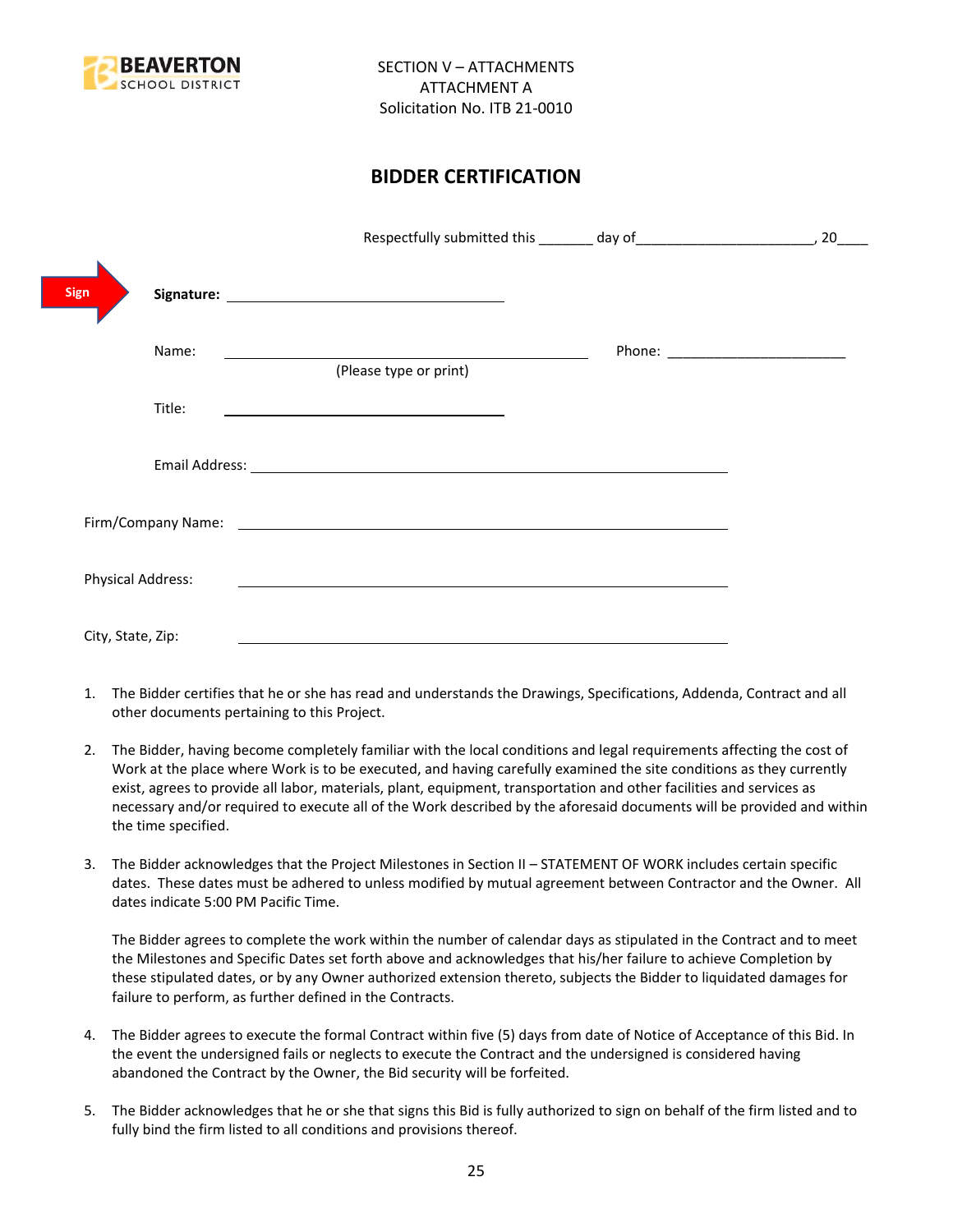

- 6. The Bidder certifies that Bidder has complied or will comply with all requirements of local, state, and national laws, and that no legal requirement has been or will be violated in making or accepting this Bid.
- 7. The Bidder is registered with the Construction Contractors Board, or is licensed by the State Landscape Contractors Board, or licensed under ORS 468A.720 (Air Quality), if required. License Number\_\_\_\_\_\_\_\_\_\_\_\_\_\_\_\_\_\_\_\_\_\_\_\_. (The District will not receive or consider a Bid for a Public Improvement unless the Bidder is registered with the Construction Contractors Board, or is licensed by the State Landscape Contractors Board).
- 8. The Bidder, pursuant to ORS 279A.120 (1), (check one) is figure is figure to a resident Bidder. If not, indicate State of residency \_\_\_\_\_\_\_\_\_\_\_\_\_\_\_\_\_\_\_\_\_\_\_\_.
- 9. The Bidder certifies that the required Statutory Public Works Bond has been filed with the Construction Contractor's Board.
- 10. The Bidder agrees to be bound by and will comply with the provisions of Prevailing Wage Laws ORS 279C.800 through ORS 279C.870 or the Davis-Bacon Act (40 U.S.C. 3141 et seq., if applicable).
- 11. The Bidder certifies that it has not discriminated and will not discriminate, in violation of ORS 279A.110, against any disadvantaged business enterprise, minority-owned business, women-owned business, emerging small business, or business that a service-disabled veteran owns in obtaining any required subcontract.
- 12. The Bidder agrees to comply with Oregon tax laws in accordance with ORS 305.385.
- 13. Any Bid of a contractor or subcontractor listed on BOLI's List of Ineligibles will be rejected.
- 14. The Bidder acknowledges receipt of the following Addenda: (List by number and date appearing on Addendum.)

| Addendum Number | Date | Addendum Number | Date |
|-----------------|------|-----------------|------|
|                 |      |                 |      |
|                 |      |                 |      |
|                 |      |                 |      |
|                 |      |                 |      |
|                 |      |                 |      |

This solicitation will result in a Contract for a Public Work subject to ORS 279C.800 to 279C.870.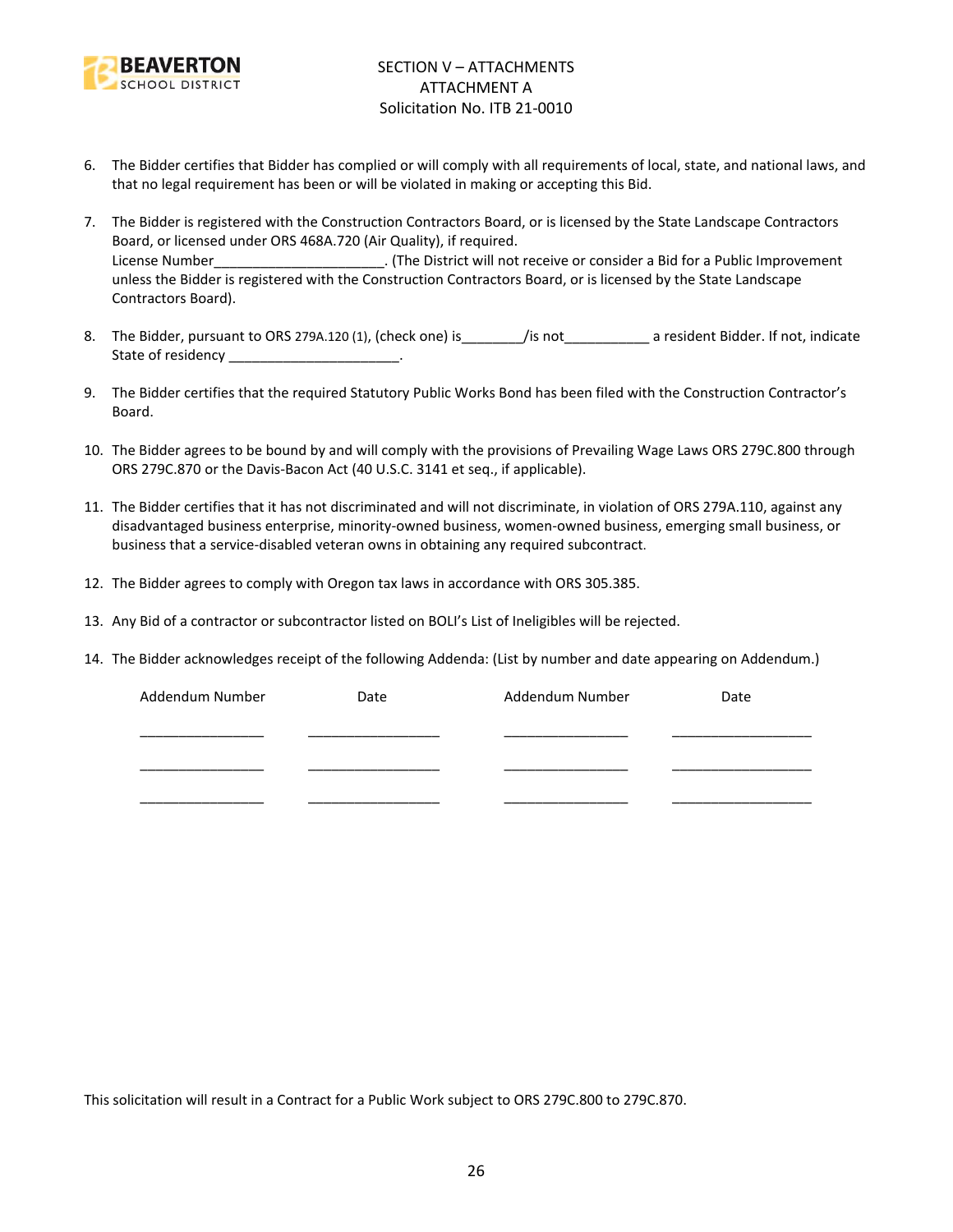## **BID SCHEDULE**

TOTAL BASE BID: including the Work as defined in the Project Manual, Drawings and Addenda (if any), the TOTAL SUM OF:

|                                                                   | $DOLLARS$ (\$ |
|-------------------------------------------------------------------|---------------|
| Please review Specification Section 01 22 00 for more information |               |
| A. Roof Sheathing Replacement:                                    |               |
| Cost per square foot                                              | $DOLLARS$ (\$ |
| B. Interior Roof Drain Replacement:                               |               |
| Replacement of entire roof drain assembly cost per each           |               |

**NOTE: Contractor will be required to develop a schedule of values for payment and accounting purposes prior to the initial request for payment in a form acceptable to the District.**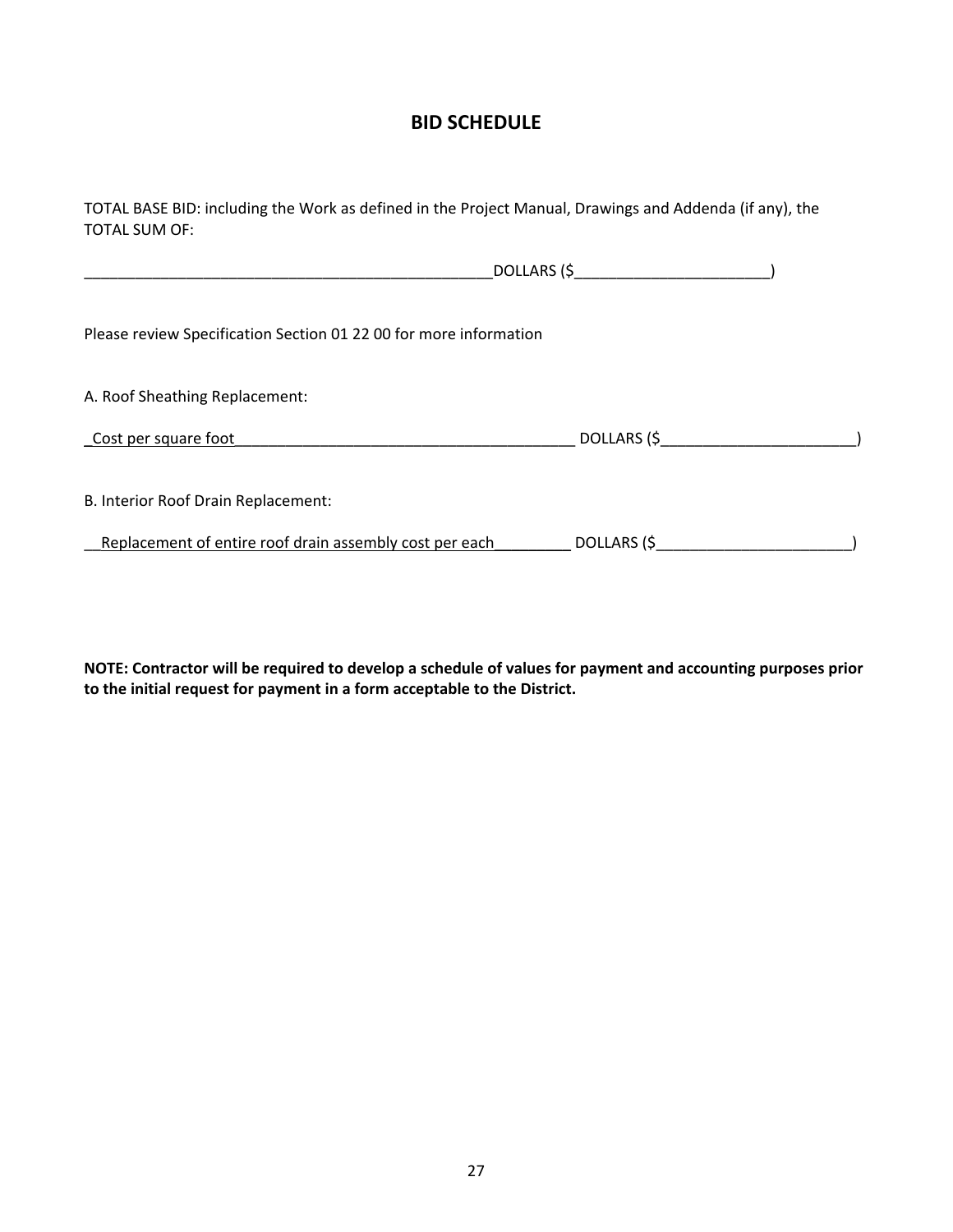

#### **BID BOND**

(Contractor)

THIS DOCUMENT HAS IMPORTANT LEGAL CONSEQUENCES: CONSULTATION WITH AN ATTORNEY IS ENCOURAGED WITH RESPECT TO ITS COMPLETION OR MODIFICATION.

KNOW ALL MEN BY THESE PRESENTS, that we \_\_\_\_\_\_\_\_\_\_\_\_\_\_\_\_\_\_\_\_\_\_\_\_\_\_\_\_\_\_\_\_\_\_\_\_\_\_\_\_\_\_\_

*(Here insert full name and address or legal title of Contractor)*

As Principal, hereinafter called the Principal, and \_\_\_\_\_\_\_\_\_\_\_\_\_\_\_\_\_\_\_\_\_\_\_\_\_\_\_\_

\_\_\_\_\_\_\_\_\_\_\_\_\_\_\_\_\_\_\_\_\_\_\_\_\_\_\_\_\_\_\_\_\_\_\_\_\_\_\_\_\_

*(Here insert full name and address or legal title of Surety)*

a Corporation duly organized under the laws of the State of Oregon as Surety, hereinafter called the Surety, are held and firmly bound unto Beaverton School District No. 48J, 16550 SW Merlo Road, Beaverton, OR 97003, as Obligee, hereinafter called the Obligee, in the sum of five percent of dollars (\$) amount Bid (5%), for the payment of which sum well and truly to be made, the said Principal and the said Surety, bind ourselves, our heirs, executors, administrators, successors and assigns, jointly and severally, firmly by these presents.

WHEREAS, the Principal has submitted a Bid for \_\_\_\_\_\_\_\_\_\_\_\_\_\_\_\_\_\_\_\_\_\_\_\_\_\_\_\_\_\_\_\_\_

NOW, THEREFORE, if the Obligee shall accept the Bid of the Principal and the Principal shall enter into a Contract with the Obligee in accordance with the terms of such Bid, and give such bond or bonds as may be specified in the Contract Documents with good and sufficient surety for the faithful performance of such Contract and for the prompt payment of labor and material furnished in the prosecution thereof, or in the event of the failure of the Principal to enter such Contract and give such bond or bonds, if the Principal shall pay to the Obligee the difference not to exceed the penalty hereof between the amount specified in said Bid and such larger amount for which the Obligee may in good faith contract with another party to perform the Work covered by said Bid, then this obligation shall be null and void, otherwise to remain in full force and effect.

\_\_\_\_\_\_\_\_\_\_\_\_\_\_\_\_\_\_\_\_\_\_\_\_\_\_\_\_\_\_\_\_\_\_\_\_\_\_\_\_\_

\_\_\_\_\_\_\_\_\_\_\_\_\_\_\_\_\_\_\_\_\_\_\_\_\_\_\_\_\_\_\_\_\_\_\_\_\_\_\_\_\_

Signed and sealed this \_\_\_\_\_ day of \_\_\_\_\_\_\_\_\_\_\_\_, 20\_\_\_\_.

(Witness) (Principal) (Seal)

(Title)

\_\_\_\_\_\_\_\_\_\_\_\_\_\_\_\_\_\_\_\_\_\_\_\_\_\_\_\_\_\_\_\_\_\_\_ \_\_\_\_\_\_\_\_\_\_\_\_\_\_\_\_\_\_\_\_\_\_\_\_\_\_\_\_\_\_\_\_\_\_\_\_\_\_\_\_\_

(Witness) (Surety) (Seal)

\_\_\_\_\_\_\_\_\_\_\_\_\_\_\_\_\_\_\_\_\_\_\_\_\_\_\_\_\_\_\_\_\_\_\_ \_\_\_\_\_\_\_\_\_\_\_\_\_\_\_\_\_\_\_\_\_\_\_\_\_\_\_\_\_\_\_\_\_\_\_\_\_\_\_\_\_

(Title)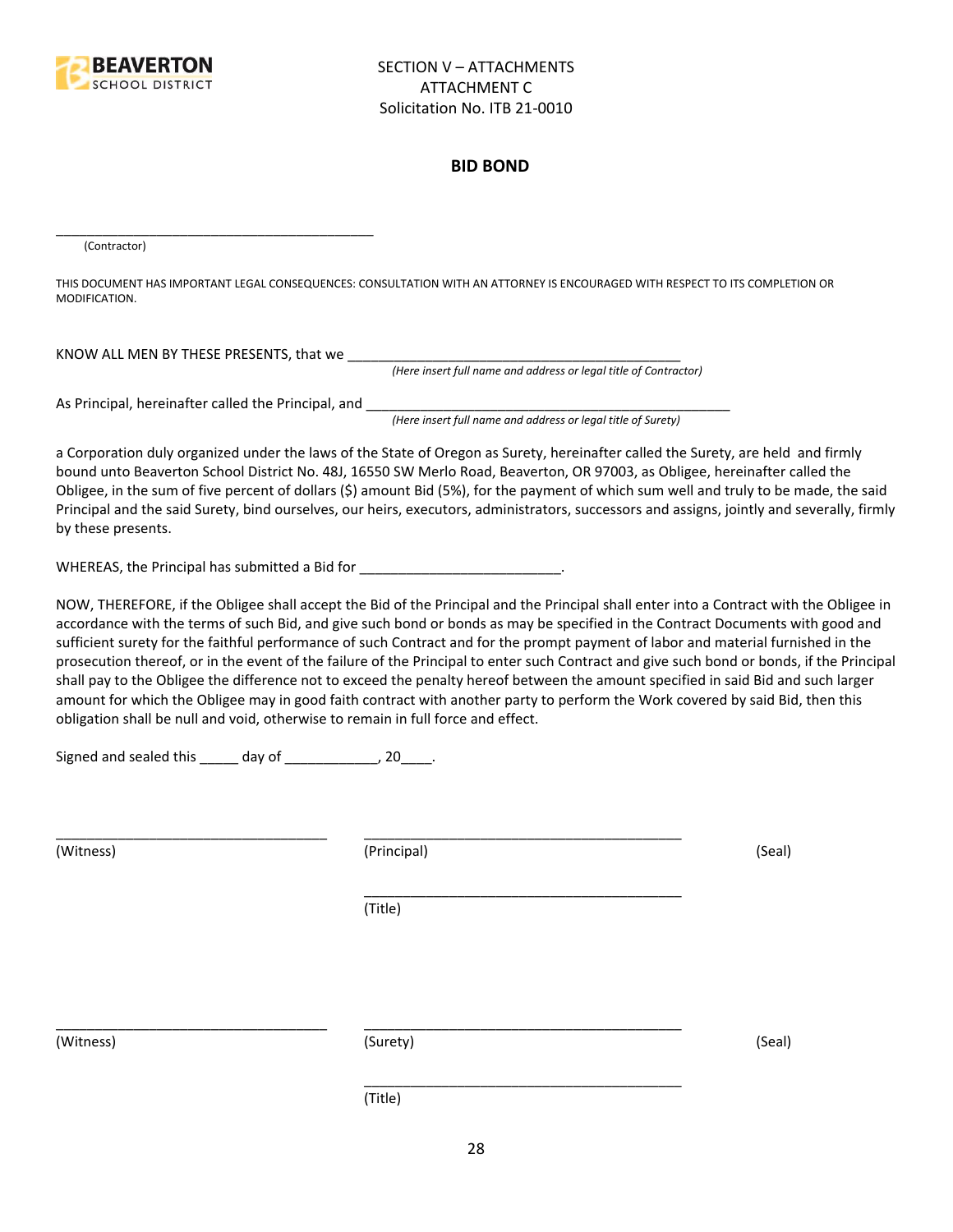

## **AFFIDAVIT OF NON-COLLUSION / COMPLIANCE WITH TAX LAWS**

(Bidder)

I state that:

(1) The correct taxpayer identification numbers are:

\_\_\_\_\_\_\_\_\_\_\_\_\_\_\_\_\_\_\_\_\_\_\_\_\_\_\_\_\_\_\_\_\_\_\_\_\_\_

- A. Federal Employer ID Number (EIN): \_\_\_\_\_\_\_\_\_\_\_\_\_\_\_\_ B. Employer's Oregon ID Number: \_\_\_\_\_\_\_\_\_\_\_\_\_\_\_\_
- (2) Bidder is not subject to backup withholding because (i) Bidder is exempt from backup withholding, (ii) Bidder has not been notified by the IRS that Bidder is subject to backup withholding as a result of a failure to report all interest or dividends, or (iii) the IRS has notified Bidder that Bidder is no longer subject to backup withholding;
- (3) The price(s) and amount of this Bid must be arrived at independently and without consultation, communication or agreement with any other Supplier, Bidder or potential Bidder, except as disclosed on the attached appendix.
- (4) That neither the price(s) nor the amount of this Bid, and neither the approximate price(s) nor approximate amount of this Bid, will be disclosed to any other firm or person who is a Bidder or potential Bidder, and they will not be disclosed before Contract award.
- (5) No attempt has been made or will be made to induce any firm or person to refrain from proposing on this Solicitation, or to submit any noncompetitive Bid or other complementary Bid.
- (6) The Bid of my firm is made in good faith and not pursuant to any agreement or discussion with, or inducement from, any firm or person to submit a complementary or other noncompetitive Bid.
- (7) \_\_\_\_\_\_\_\_\_\_\_\_\_\_\_\_\_\_\_\_\_\_\_\_\_\_\_\_\_\_\_\_\_\_\_\_\_\_\_\_\_ (name of firm), its affiliates, subsidiaries, officers, directors and employees are not currently under investigation by any governmental agency and have not in the last four years been convicted of or found liable for any act prohibited by State or Federal law in any jurisdiction, involving conspiracy or collusion with respect to proposing on any public contract, except as described in the attached appendix.

I state that **I state that**  $\blacksquare$  (name of firm) understands and acknowledges that the above representations are material and important, and will be relied on by the Beaverton School District in awarding the contract(s) for which this Bid is submitted. I understand and my firm understands that any misstatement in this affidavit is and will be treated as fraudulent concealment from the Beaverton School District of the true facts relating to the submission of Bids for this contract. I am authorized to act on behalf of Bidder, and have authority and knowledge regarding Bidder's payment of taxes, and to the best of my knowledge, Bidder is not in violation of any Oregon tax laws, including, without limitation, those tax laws listed in ORS 305.380(4); the elderly rental assistance program under ORS 310.630 to 310.706; and any local taxes administered by the Oregon Department of Revenue under ORS 305.620.

| (Affiant's Signature)            |        |    |                                      |
|----------------------------------|--------|----|--------------------------------------|
| <b>STATE OF OREGON</b>           |        |    |                                      |
|                                  |        |    |                                      |
| Signed and sworn to before me on |        | by |                                      |
|                                  | (date) |    | (Affiant's name)                     |
|                                  |        |    |                                      |
|                                  |        |    | My Commission Expires: _____________ |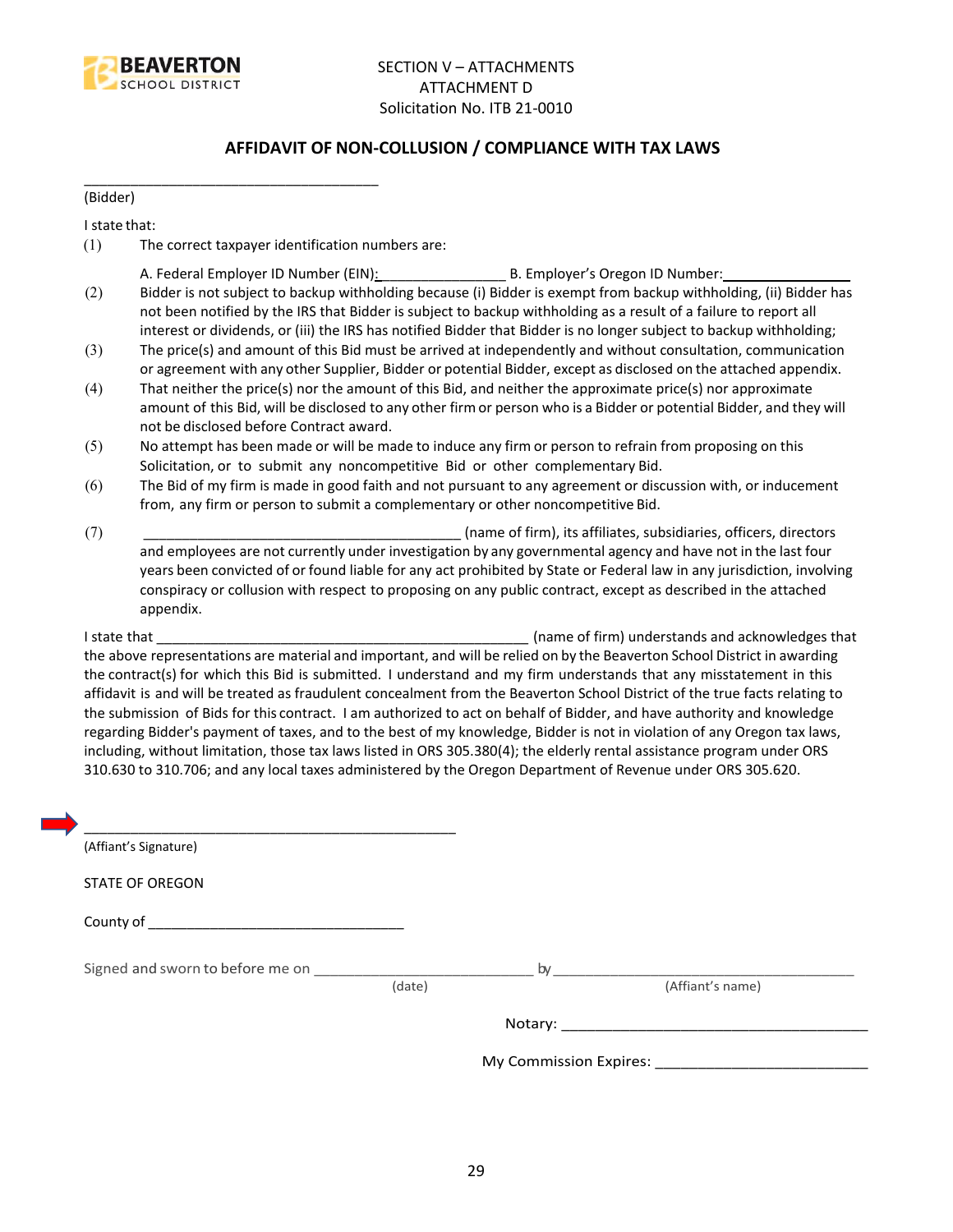

## **NON-CONFLICT OF INTEREST CERTIFICATION**

**Issuing Agency:** Beaverton School District

I, the contract of the contract of the contract of the contract of the hereby certify I have read the statement defining conflict of interest as quoted below; that I understand the statement; that no conflict of interest exists as therein defined, which precludes an impartial Bid/Proposal to be submitted by myself or the entity/company for which the Bid/Proposal is submitted, and that if such a conflict should arise, I will immediately notify the Beaverton School District and disqualify my Bid/Proposal.

**"NO OFFICER, EMPLOYEE, OR AGENT OF THE BIDDER/PROPOSER HAS ANY PERSONAL FINANCIAL INTEREST, DIRECT OR INDIRECT, IN THE OPERATION OF THE BEAVERTON SCHOOL DISTRICT OR WITH ANY PARTY CONNECTED WITH THE OREGON SCHOOL AND DISTRICT IMPROVEMENT NETWORK, DIRECTLY OR INDIRECTLY."**

| Signature: |                    |                        |  |
|------------|--------------------|------------------------|--|
| Name:      |                    |                        |  |
| Title:     |                    | (Please type or print) |  |
|            |                    |                        |  |
|            | Firm/Company Name: | (Please type or print) |  |
| Date:      |                    |                        |  |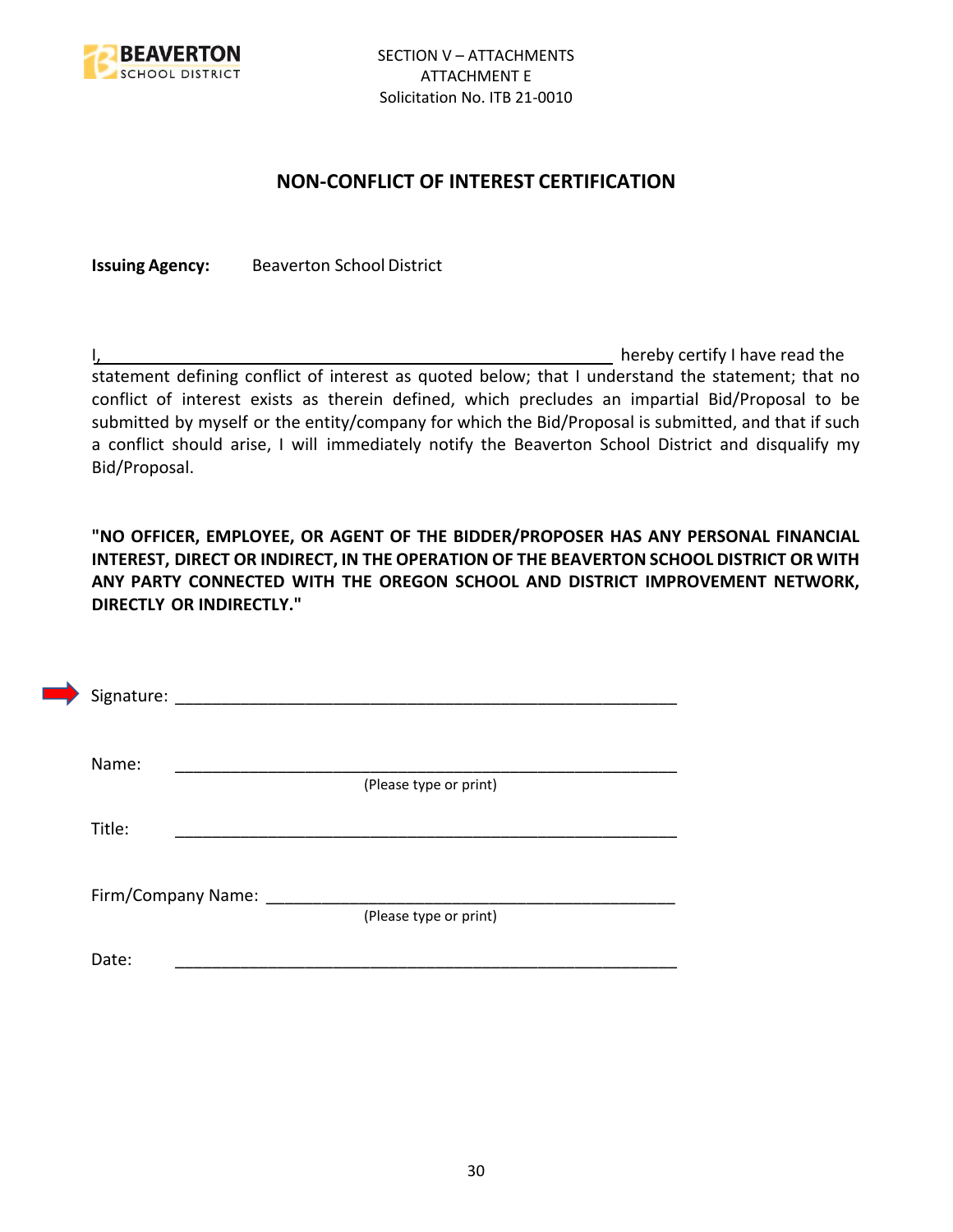

# **BIDDER RESPONSIBILITY FORM (CONTRACTOR'S QUALIFICATIONS AND FINANCIAL INFORMATION)**

## **DECLARATION AND SIGNATURES**

The undersigned hereby declares that the he or she is duly authorized to complete and submit this Bidder Responsibility Form and that the statements contained herein are true and correct as of the date set forth below. Incomplete, incorrect or misleading information will be reason for a determination by the District of Bidder nonresponsibility. The District may determine Bidder Responsibility on a Project-by-Project basis.

| Date:         |                                                             |
|---------------|-------------------------------------------------------------|
| Signature:    | the control of the control of the control of the control of |
| Name:         |                                                             |
|               | (Please type or print)                                      |
| Title:        |                                                             |
|               | (Please type or print)                                      |
| Firm/Company: |                                                             |
|               | (Please type or print)                                      |
| CCB#:         |                                                             |

## **Instructions**

- **1. The information provided in this form is part of the District's inquiry concerning Bidder responsibility. Please print clearly or type.**
- **2. If you need more space, use plain paper. Submit completed form with Bid response.**
- **3. Answer all questions. Submission of a form with unanswered questions, incomplete or illegible answers may result in a finding that the Bidder is not a responsible Bidder.**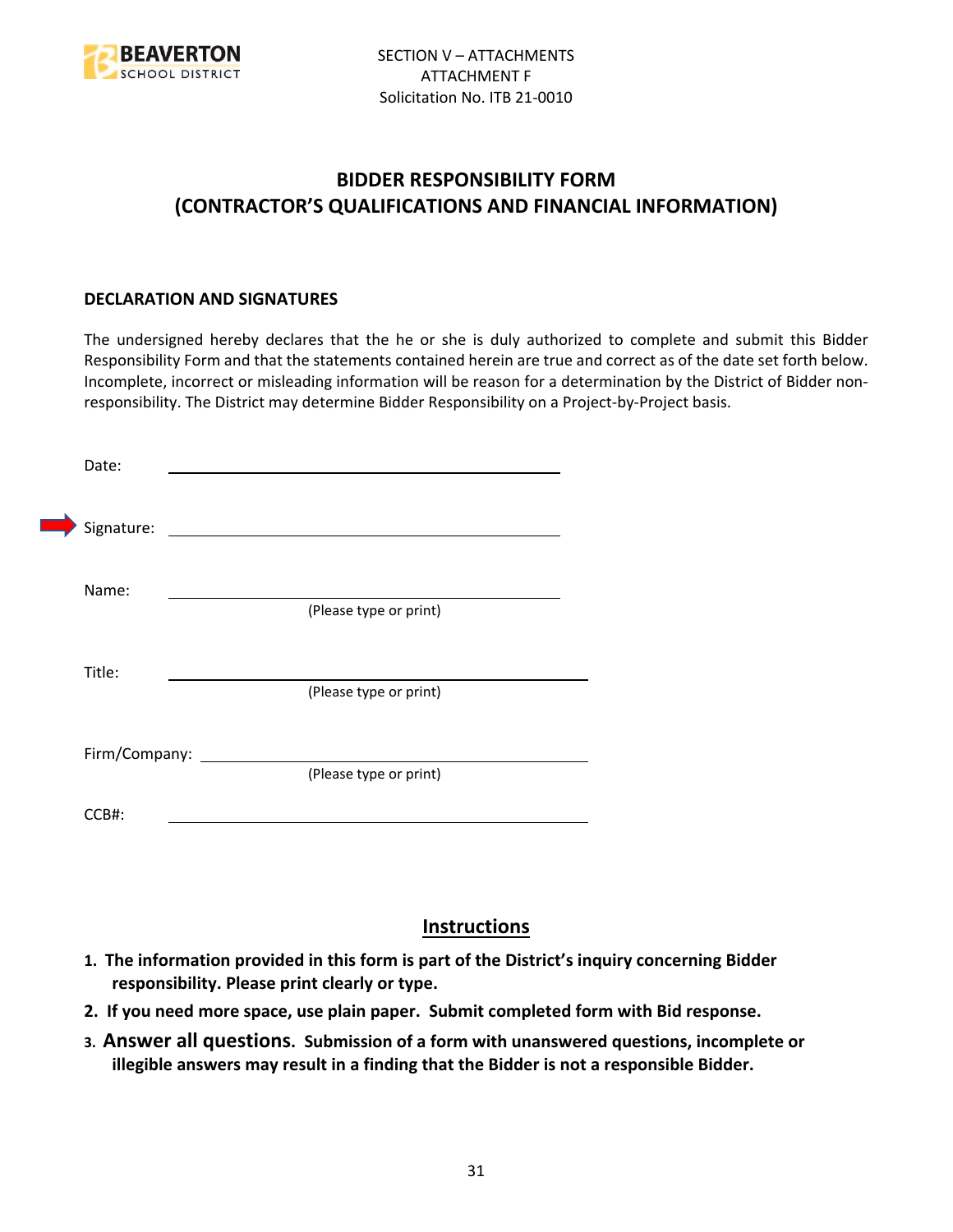

## **CURRENT CONTRACTS IN FORCE**

| <b>ITEM</b>             | <b>CONTRACT 1</b>               |                 | <b>CONTRACT 2</b>             |                 |
|-------------------------|---------------------------------|-----------------|-------------------------------|-----------------|
| A. Work Location        |                                 |                 |                               |                 |
| B. Scope of Work;       |                                 |                 |                               |                 |
| Check box:              | New Construction                | Re-Construction | New Construction              | Re-Construction |
| C. Contract Amount      | \$                              |                 | \$                            |                 |
| D. Change Order Amount  | \$                              |                 | \$                            |                 |
| E. % Completed          |                                 | $\%$            |                               | $\%$            |
| F. Est. Completion Date |                                 |                 |                               |                 |
| G. Owner's Name         |                                 |                 |                               |                 |
| H. Owner Contact        |                                 |                 |                               |                 |
| I. Telephone            | $\overline{(}$<br>$\mathcal{E}$ |                 | $\lambda$<br>$\overline{ }$   |                 |
| J. E-Mail Address       |                                 |                 |                               |                 |
|                         | <b>CONTRACT 3</b>               |                 |                               |                 |
| <b>ITEM</b>             |                                 |                 | <b>CONTRACT 4</b>             |                 |
| A. Work Location        |                                 |                 |                               |                 |
| B. Scope of Work;       |                                 |                 |                               |                 |
| Check box:              | New Construction                | Re-Construction | New Construction              | Re-Construction |
| C. Contract Amount      | \$                              |                 | \$                            |                 |
| D. Change Order Amount  | \$                              |                 | \$                            |                 |
| E. % Completed          |                                 | $\%$            |                               | $\%$            |
| F. Est. Completion Date |                                 |                 |                               |                 |
| G. Owner's Name         |                                 |                 |                               |                 |
| H. Owner Contact        |                                 |                 |                               |                 |
| I. Telephone            | $\overline{(\ }$<br>$\lambda$   |                 | $\lambda$<br>$\overline{(\ }$ |                 |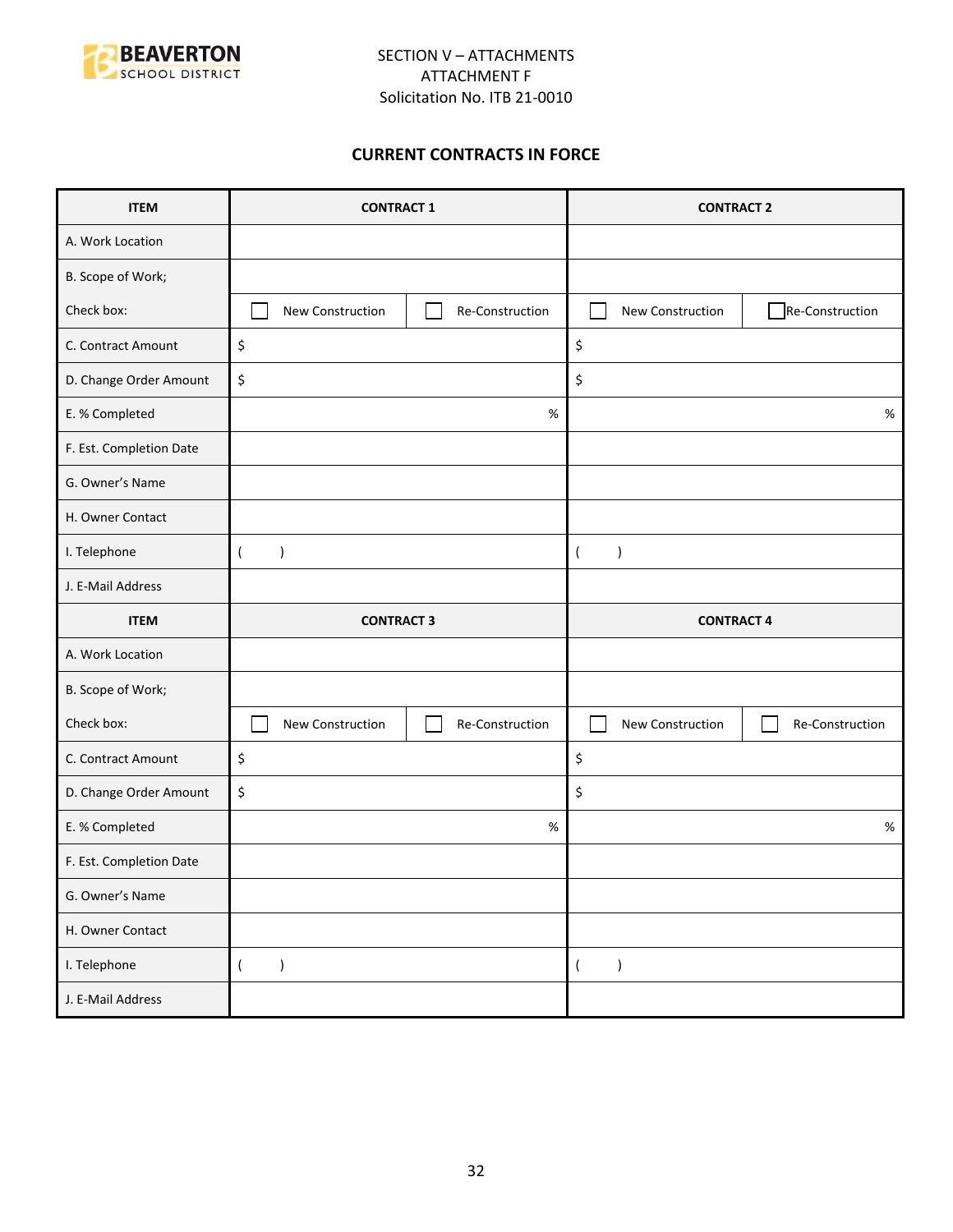

## **LARGEST SIMILAR JOBS YOU HAVE COMPLETED IN THE LAST FIVE YEARS AS THE PRIME CONTRACTOR**

| <b>ITEM</b>            | <b>CONTRACT 1</b> |                 | <b>CONTRACT 2</b> |                 |
|------------------------|-------------------|-----------------|-------------------|-----------------|
| A. Work Location       |                   |                 |                   |                 |
| B. Scope of Work;      |                   |                 |                   |                 |
| Check box:             | New Construction  | Re-Construction | New Construction  | Re-Construction |
| C. Contract Amount     | \$                |                 | \$                |                 |
| D. Change Order Amount | \$                |                 | \$                |                 |
| E. % Completed         | %                 |                 |                   | %               |
| F. Completion Date     |                   |                 |                   |                 |
| G. Owner's Name        |                   |                 |                   |                 |
| H. Owner Contact       |                   |                 |                   |                 |
| I. Telephone           |                   |                 |                   |                 |
| J. E-Mail Address      |                   |                 |                   |                 |

## **LIST COMPANIES FROM WHOM YOU OBTAIN SURETY BONDS**

| <b>ITEM</b>                                 | <b>SURETY COMPANY 1</b>                                                                                                                | <b>SURETY COMPANY 2</b>                                                                                                                                                                                      |  |
|---------------------------------------------|----------------------------------------------------------------------------------------------------------------------------------------|--------------------------------------------------------------------------------------------------------------------------------------------------------------------------------------------------------------|--|
| A. Company Name                             |                                                                                                                                        |                                                                                                                                                                                                              |  |
| <b>B. Contact's Name</b>                    |                                                                                                                                        |                                                                                                                                                                                                              |  |
| C. Telephone                                |                                                                                                                                        |                                                                                                                                                                                                              |  |
| D. Fax                                      |                                                                                                                                        |                                                                                                                                                                                                              |  |
| E. E-Mail Address                           |                                                                                                                                        |                                                                                                                                                                                                              |  |
| PRESENT AMOUNT OF BONDING<br>COVERAGE (\$): | HAS YOUR APPLICATION FOR SURETY BOND<br>EVER BEEN DECLINED (If Yes, please provide<br>detailed information in Remarks)<br>  NO<br> YES | DURING THE PAST 2 YEARS, HAVE YOU BEEN CHARGED<br>WITH A FAILURE TO MEET THE CLAIMS OF YOUR<br>SUBCONTRACTORS OR SUPPLIERS (If Yes, please provide<br>detailed information in Remarks)<br>l YES<br><b>NO</b> |  |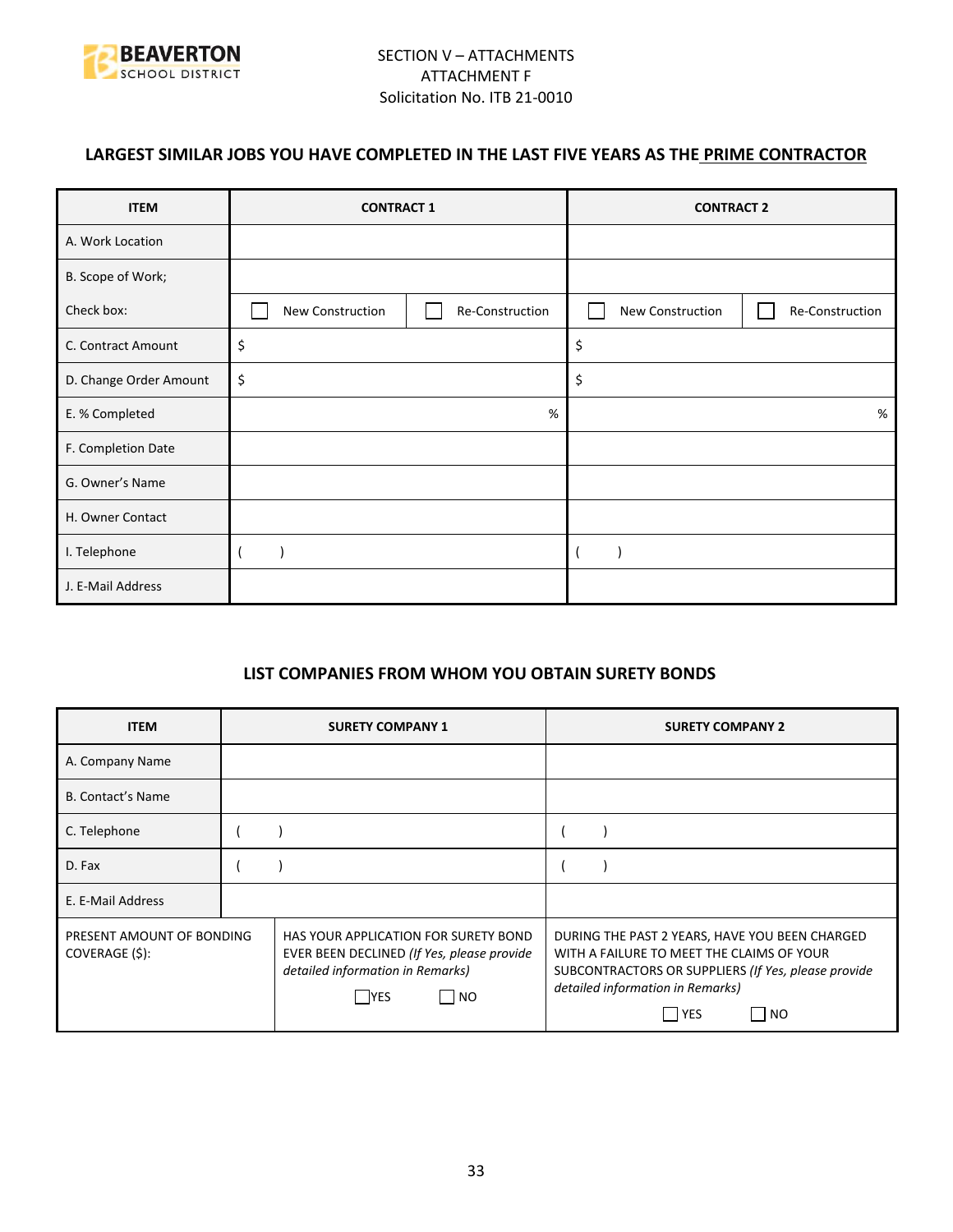

## **RELIABILITY**

| Has your company ever been declared in breach of any contract for unperformed or defective work? $\Box$ Yes.<br>No.                                                                                                                                                                                           |
|---------------------------------------------------------------------------------------------------------------------------------------------------------------------------------------------------------------------------------------------------------------------------------------------------------------|
| If "yes", explain.                                                                                                                                                                                                                                                                                            |
|                                                                                                                                                                                                                                                                                                               |
|                                                                                                                                                                                                                                                                                                               |
| Has any employee or agent of your company ever been convicted of a criminal offense arising out of obtaining, attempting<br>to obtain, or performing a public or private contract or subcontract?<br>Yes.<br>No.                                                                                              |
| If "yes," explain.                                                                                                                                                                                                                                                                                            |
|                                                                                                                                                                                                                                                                                                               |
|                                                                                                                                                                                                                                                                                                               |
| Has any employee or agent of your company been convicted under state or federal law of embezzlement, theft, forgery,<br>bribery, falsification or destruction of records, receiving stolen property or any other offense indicating a lack of business<br>integrity or business honesty?<br>$ $   Yes.<br>No. |
| If "yes," explain.                                                                                                                                                                                                                                                                                            |
|                                                                                                                                                                                                                                                                                                               |
|                                                                                                                                                                                                                                                                                                               |
| Has your company or any employee or agent of your company been convicted under state or federal antitrust laws?<br>Yes.<br>No.                                                                                                                                                                                |
| If "yes," explain.                                                                                                                                                                                                                                                                                            |
|                                                                                                                                                                                                                                                                                                               |
|                                                                                                                                                                                                                                                                                                               |
| Has any Officer or Partner of your organization ever been an Officer or Partner of another Organization that failed to complete<br>a construction contract?<br>Yes.<br>No.                                                                                                                                    |
| If "yes," explain.                                                                                                                                                                                                                                                                                            |
|                                                                                                                                                                                                                                                                                                               |
|                                                                                                                                                                                                                                                                                                               |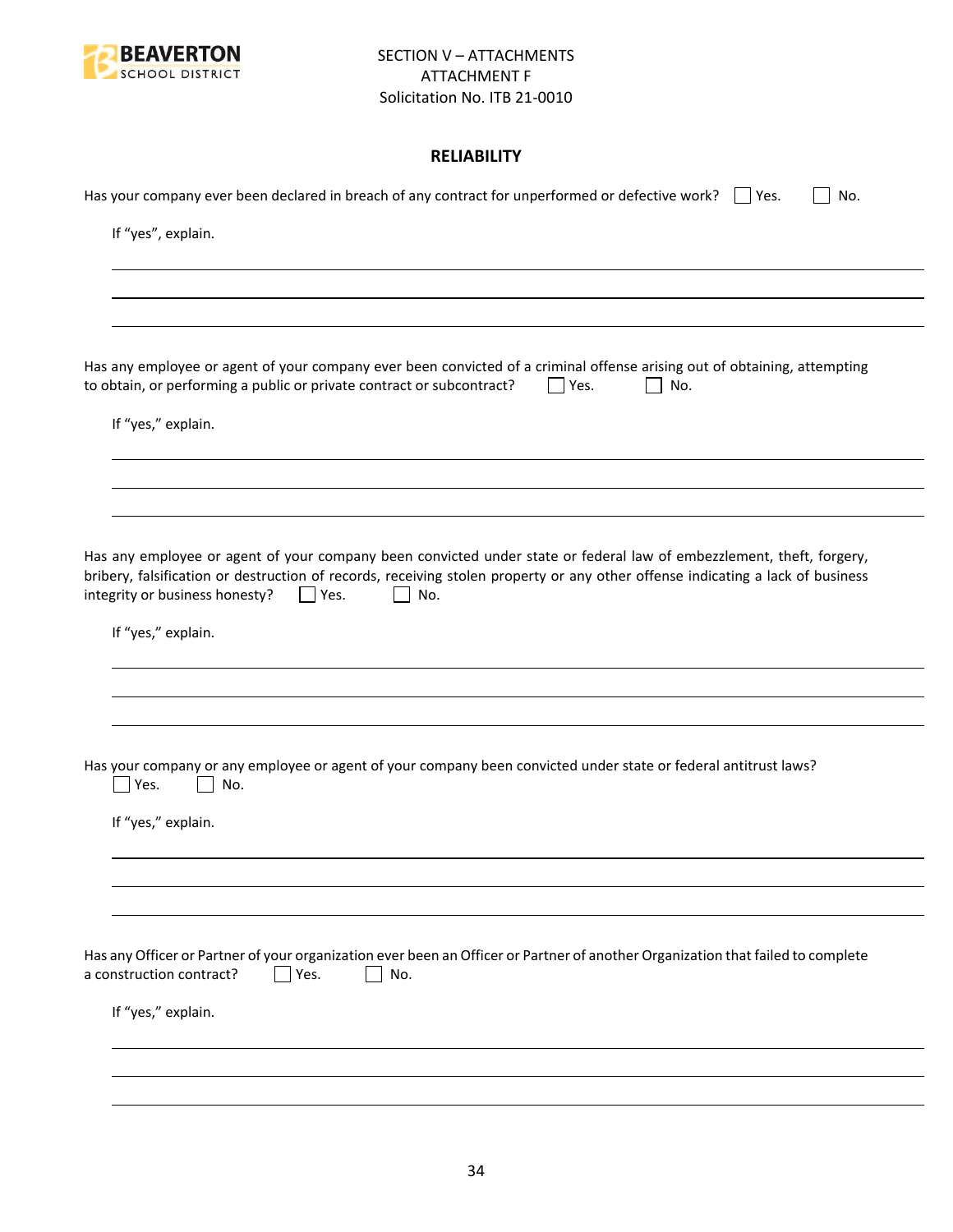

## **FINANCIAL RESOURCES**

| Indicate the Contractors total bonding capacity amount: \$                                                                                                                                                                                                                                                                                                                                |
|-------------------------------------------------------------------------------------------------------------------------------------------------------------------------------------------------------------------------------------------------------------------------------------------------------------------------------------------------------------------------------------------|
| What portion of this amount remains available at time of completion of this form? \$                                                                                                                                                                                                                                                                                                      |
| Has your firm ever been at any time in the last ten years the debtor in a bankruptcy case? $\Box$ Yes.<br>No.<br>If "yes," explain.                                                                                                                                                                                                                                                       |
| Does your firm have any outstanding judgments pending against it? $\Box$ Yes.<br>No.<br>If "yes," explain.                                                                                                                                                                                                                                                                                |
| In the past ten years, has your firm been a party to litigation, arbitration or mediation where the amount in dispute exceeded<br>\$10,000?<br>Yes.<br>No.<br>If "yes," explain.                                                                                                                                                                                                          |
| In the past ten years, has your firm been a party to litigation, arbitration or mediation on a matter related to payment to<br>subcontractors or work performance on a contract? Check "yes" even if the matter proceeded to arbitration or mediation<br>without court litigation. $\Box$ Yes.<br>$\mathbf{L}$<br>No.<br>If "yes," explain. (Include court, case number and party names.) |
| Have you or any of your affiliates discontinued business operation with outstanding debts?<br>No.<br>$ $ Yes.<br>If "yes," explain.                                                                                                                                                                                                                                                       |
|                                                                                                                                                                                                                                                                                                                                                                                           |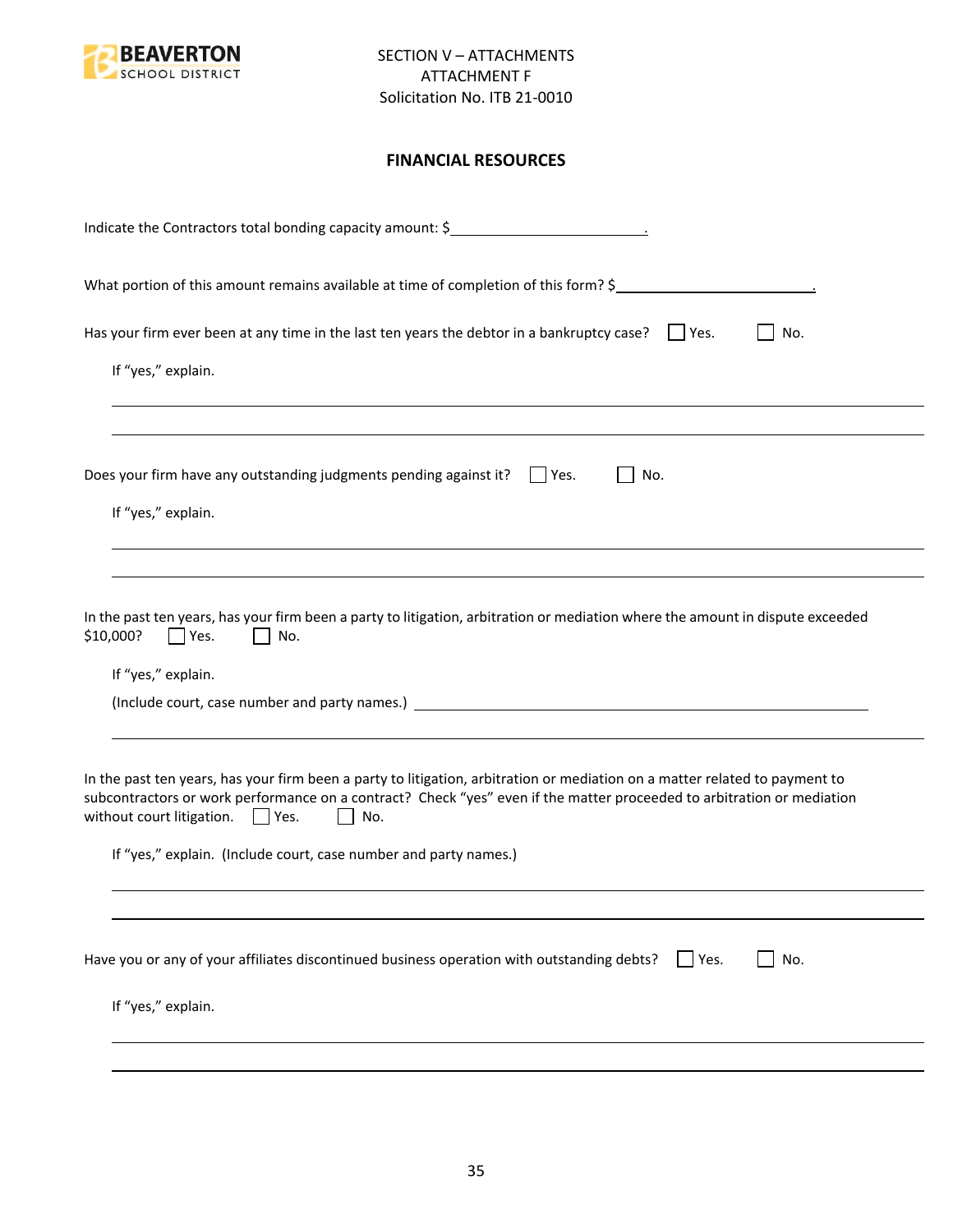

#### **KEY PERSONNEL**

List the principal individuals of your company, their current job title, the total years of experience they have in the construction industry and their current primary responsibility for your company. Corporations list current officers and those who own 5% or more of the corporation's stock. Limited liability companies list members who own 5% or more of company. Partnerships list all partners. Joint ventures list each firm that is a member of the joint venture and the percentage of ownership the firm has in the joint venture.

| <b>ITEM</b>                       | <b>Principal Individual</b> |
|-----------------------------------|-----------------------------|
| A. Name                           |                             |
| B. Position                       |                             |
| C. Years in Construction          |                             |
| D. Current Primary Responsibility |                             |
| <b>ITEM</b>                       | <b>Principal Individual</b> |
| A. Name                           |                             |
| B. Position                       |                             |
| C. Years in Construction          |                             |
| D. Current Primary Responsibility |                             |
| <b>ITEM</b>                       | <b>Principal Individual</b> |
| A. Name                           |                             |
| <b>B.</b> Position                |                             |
| C. Years in Construction          |                             |
| D. Current Primary Responsibility |                             |
| <b>ITEM</b>                       | <b>Principal Individual</b> |
| A. Name                           |                             |
| B. Position                       |                             |
| C. Years in Construction          |                             |
| D. Current Primary Responsibility |                             |

List the individuals who will be in the following roles if your company is awarded this Contract:

| <b>ITEM</b>                                       | <b>Contractor's Representative</b> | <b>Project Manger</b> | <b>Project Superintendent</b> |
|---------------------------------------------------|------------------------------------|-----------------------|-------------------------------|
| A. Name                                           |                                    |                       |                               |
| <b>B.</b> Position                                |                                    |                       |                               |
| C. Years in Position                              | N/A                                |                       |                               |
| D. Largest Project<br>Supervised                  | N/A                                | ÷,                    |                               |
| E. Largest number of<br>employees ever supervised | N/A                                |                       |                               |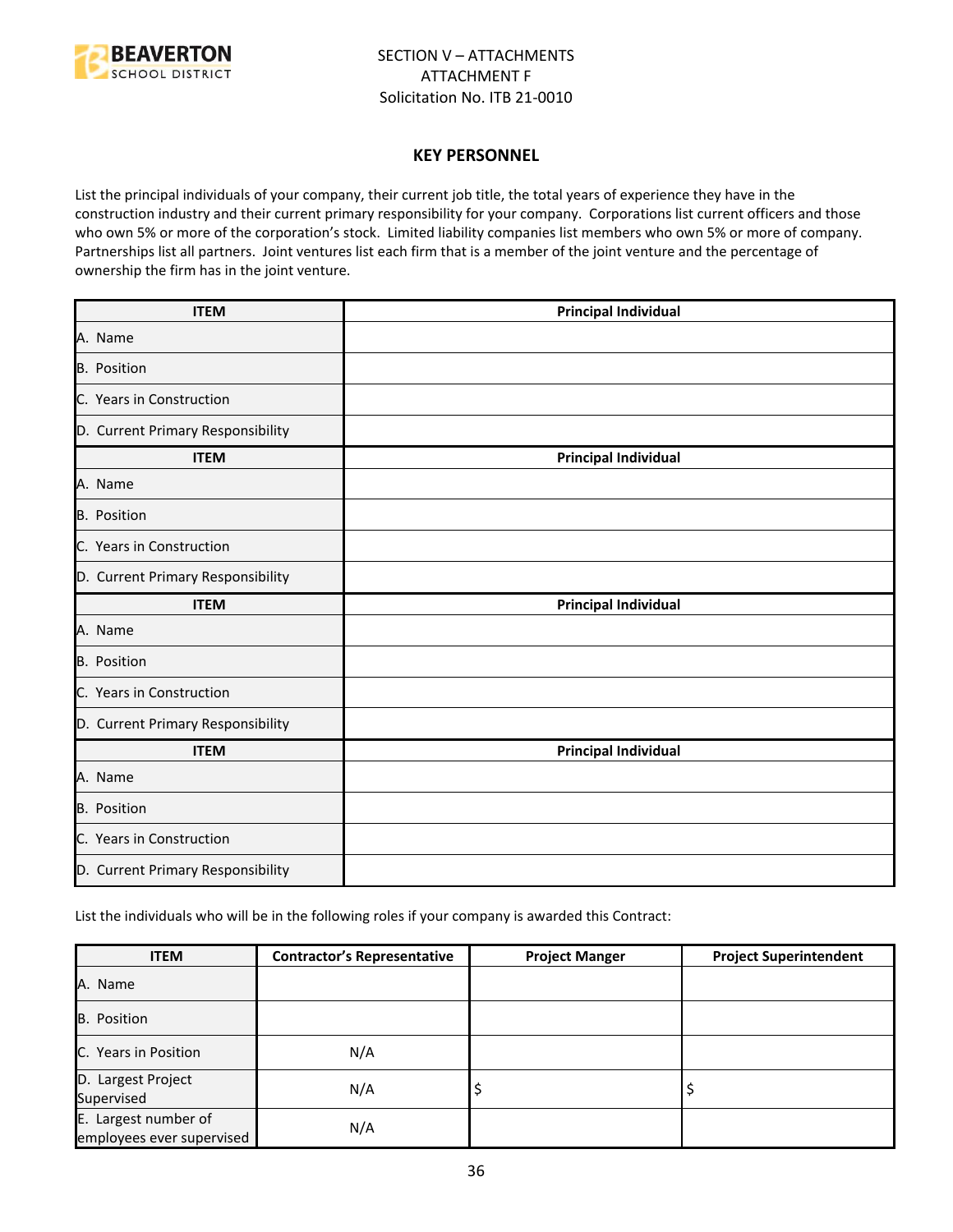

## **BIDDER REFERENCE FORM**

| (Insert Name of Bidder)                                                                                               |  |
|-----------------------------------------------------------------------------------------------------------------------|--|
| Bidder must provide five (5) references and must use a separate copy of this form for each reference.                 |  |
|                                                                                                                       |  |
| <u> 1989 - Jan Samuel Barbara, margaret amerikan basar dan berasal dalam berasal dalam berasal dalam berasal dala</u> |  |
|                                                                                                                       |  |
| ,我们也不能会有一个人的事情。""我们的人,我们也不能会有一个人的人,我们也不能会有一个人的人,我们也不能会有一个人的人,我们也不能会有一个人的人,我们也不能会                                      |  |
|                                                                                                                       |  |
|                                                                                                                       |  |
|                                                                                                                       |  |
|                                                                                                                       |  |
|                                                                                                                       |  |
|                                                                                                                       |  |

Method: Subjective Evaluation

Each reference may be checked for, but not limited to, adherence to contract terms and conditions, timelines, quality standards, overall customer service, project being of similar size, scope and complexity.